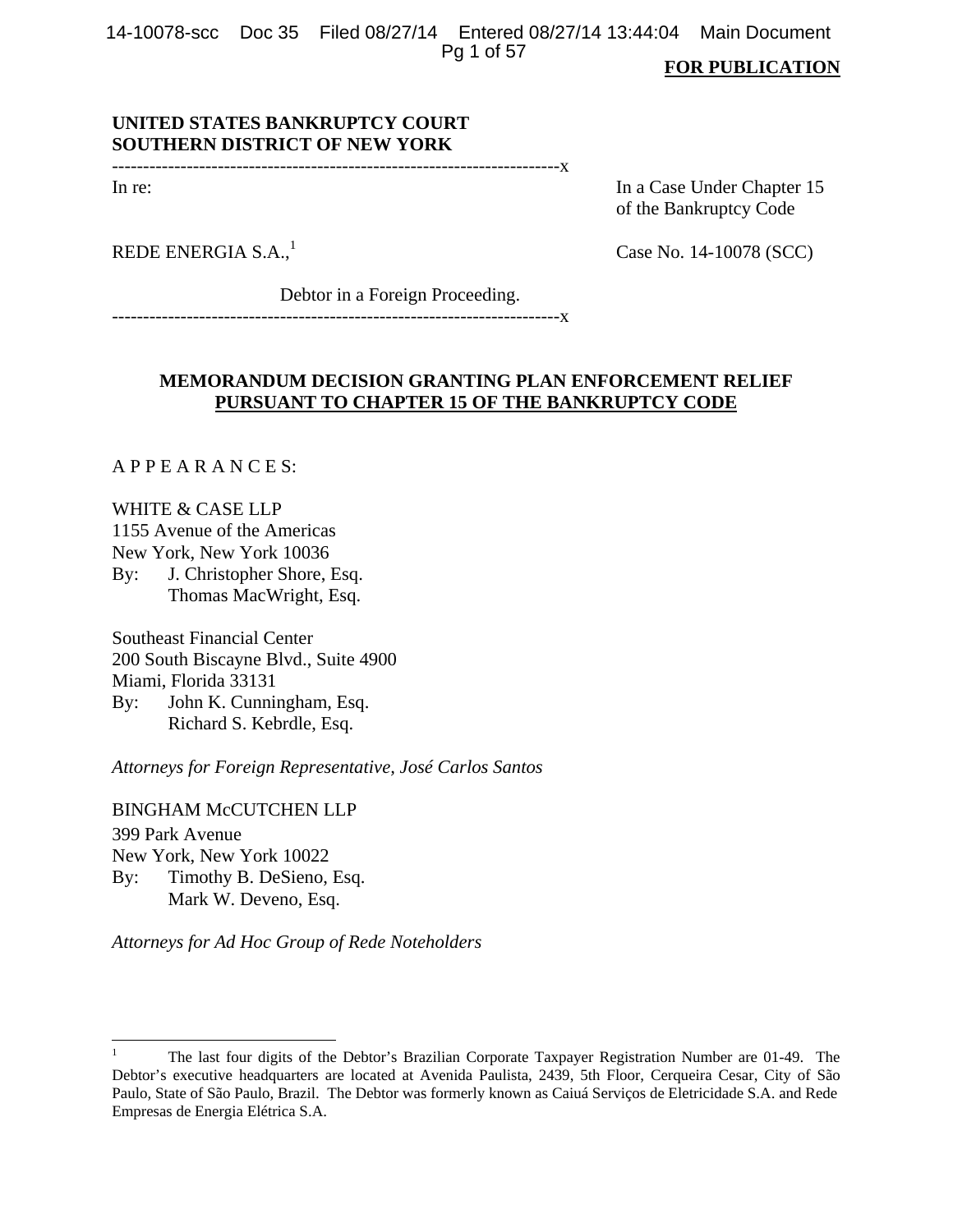# **TABLE OF CONTENTS**

| I.   |                                                                            |  |  |  |
|------|----------------------------------------------------------------------------|--|--|--|
| II.  |                                                                            |  |  |  |
| III. |                                                                            |  |  |  |
| IV.  |                                                                            |  |  |  |
|      | A.                                                                         |  |  |  |
|      | <b>B.</b>                                                                  |  |  |  |
|      | C.                                                                         |  |  |  |
| V.   |                                                                            |  |  |  |
|      | A.                                                                         |  |  |  |
|      | <b>B.</b>                                                                  |  |  |  |
|      | $\mathcal{C}$ .                                                            |  |  |  |
|      | D.                                                                         |  |  |  |
|      | 1.                                                                         |  |  |  |
|      | 2.                                                                         |  |  |  |
|      | 3.                                                                         |  |  |  |
| VI.  | The Foreign Representative Commences a Chapter 15 Proceeding in the United |  |  |  |
|      |                                                                            |  |  |  |
| I.   |                                                                            |  |  |  |
| II.  | The Plan Enforcement Relief is Proper Under                                |  |  |  |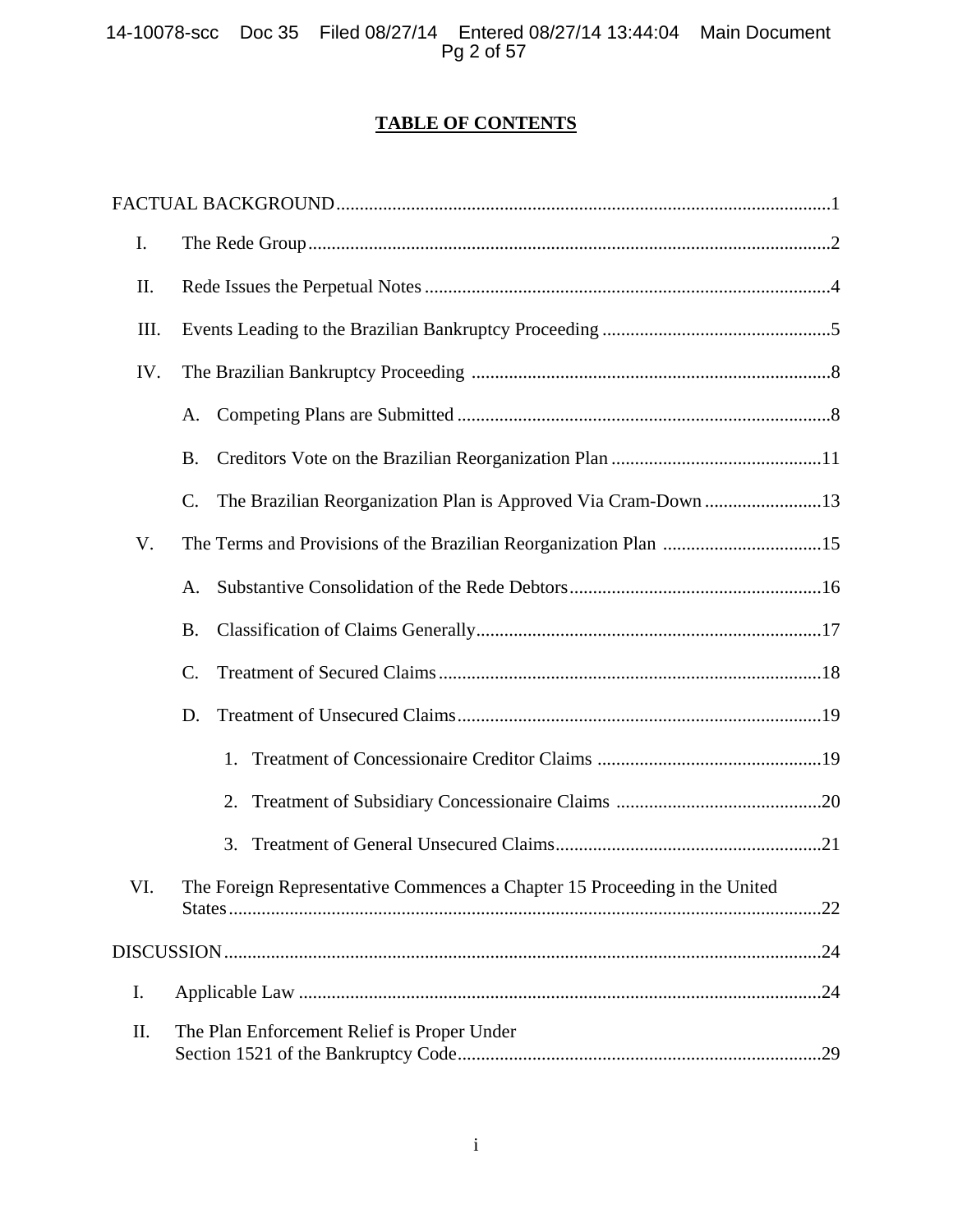# 14-10078-scc Doc 35 Filed 08/27/14 Entered 08/27/14 13:44:04 Main Document Pg 3 of 57

| III. |                | The Plan Enforcement Relief is Also Proper Under                                                                                                                                                                     |
|------|----------------|----------------------------------------------------------------------------------------------------------------------------------------------------------------------------------------------------------------------|
|      | A.             |                                                                                                                                                                                                                      |
|      | <b>B.</b>      | There is No Prejudice to U.S. Creditors in the Processing of Claims in Brazil34                                                                                                                                      |
|      | $\mathsf{C}$ . | There Were No Preferential or Fraudulent Property Distributions in the                                                                                                                                               |
|      | D.             | The Distribution of Proceeds Under the Brazilian Reorganization Plan Was                                                                                                                                             |
| IV.  |                | With Respect to Section 1506, the Brazilian Bankruptcy Proceeding Was Administered                                                                                                                                   |
|      | А.             | The Marketing Process of the Rede Debtors' Assets, the Consolidation of the<br>Rede Debtors, and the Confirmation of the Brazilian Reorganization Plan<br>Did Not Violate Creditors' Due Process Rights and Were Not |
|      |                | 1.                                                                                                                                                                                                                   |
|      |                | The Determination by the Brazilian Bankruptcy Court That the<br>2.<br>Rede Debtors' Assets and Liabilities Could be Consolidated for                                                                                 |
|      |                | The Voting Process and Approval of the Plan Through Cram-Down42<br>3.                                                                                                                                                |
|      | <b>B.</b>      | The Distribution Scheme in the Brazilian Reorganization Plan is Not Manifestly                                                                                                                                       |
|      | C.             | Differing Treatment of Similarly Situated Creditors by the<br>Brazilian Reorganization Plan Was For a Valid Purpose and                                                                                              |
|      | D.             | To the Extent That There is Disparate Treatment, Such Treatment is<br>Not Targeted at U.S.-Based Creditors and There is No Evidence of<br>Protection of Local Creditors to the Detriment of U.S.-Based Creditors51   |
|      |                |                                                                                                                                                                                                                      |
|      |                |                                                                                                                                                                                                                      |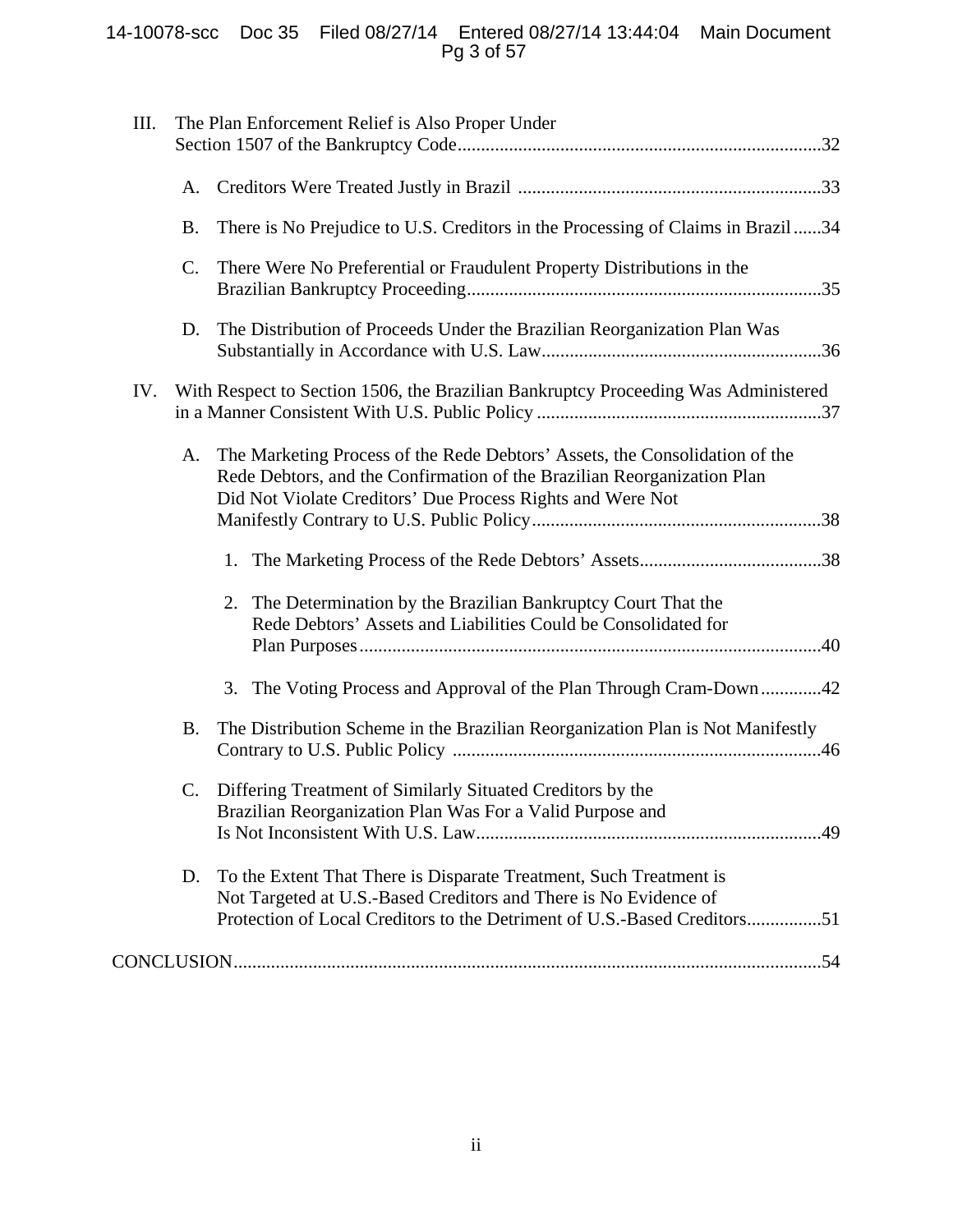### 14-10078-scc Doc 35 Filed 08/27/14 Entered 08/27/14 13:44:04 Main Document Pg 4 of 57

# **SHELLEY C. CHAPMAN UNITED STATES BANKRUPTCY JUDGE**

 In this proceeding brought pursuant to chapter 15 of the Bankruptcy Code, José Carlos Santos, the Foreign Representative of Rede Energia S.A., seeks this Court's assistance, pursuant to sections 1507 and 1521, in enforcing the terms of Rede's Brazilian reorganization plan. Specifically, the Foreign Representative requests the following relief: (i) an order granting full faith and credit to (a) the Brazilian reorganization plan and (b) the Brazilian court order confirming the plan, including a continuation of the injunction of acts in the United States in contravention of the confirmation order, and (ii) an order authorizing and directing the Indenture Trustee for Rede's 11.125 percent perpetual notes and the Depository Trust Company to take the actions necessary to carry out the terms of the Brazilian reorganization plan, including making payments to Rede's noteholders. Certain of Rede's noteholders object to the relief as being contrary to public policy of the United States and urge the Court to allow them to return to Brazil and negotiate for an improvement on the distribution they are to receive under the Brazilian reorganization plan. These noteholders allege that what the Foreign Representative describes as a proceeding that indisputably comports with fundamental principles of U.S. bankruptcy law and civilized jurisprudence is in fact a wholesale trampling of their rights that was conceived of and executed by the Brazilian government and rubberstamped by the Brazilian bankruptcy court. While there are certainly aspects of the Brazilian proceeding that differ in form and substance from what might occur in the United States, the Court nonetheless concludes, for the reasons set forth herein, that Rede's Foreign Representative is entitled to the relief requested.

## **FACTUAL BACKGROUND**

 An understanding of the structure of Rede Energia S.A. ("Rede" or the "Debtor"), the events leading to Rede's Brazilian bankruptcy proceeding (the "Brazilian Bankruptcy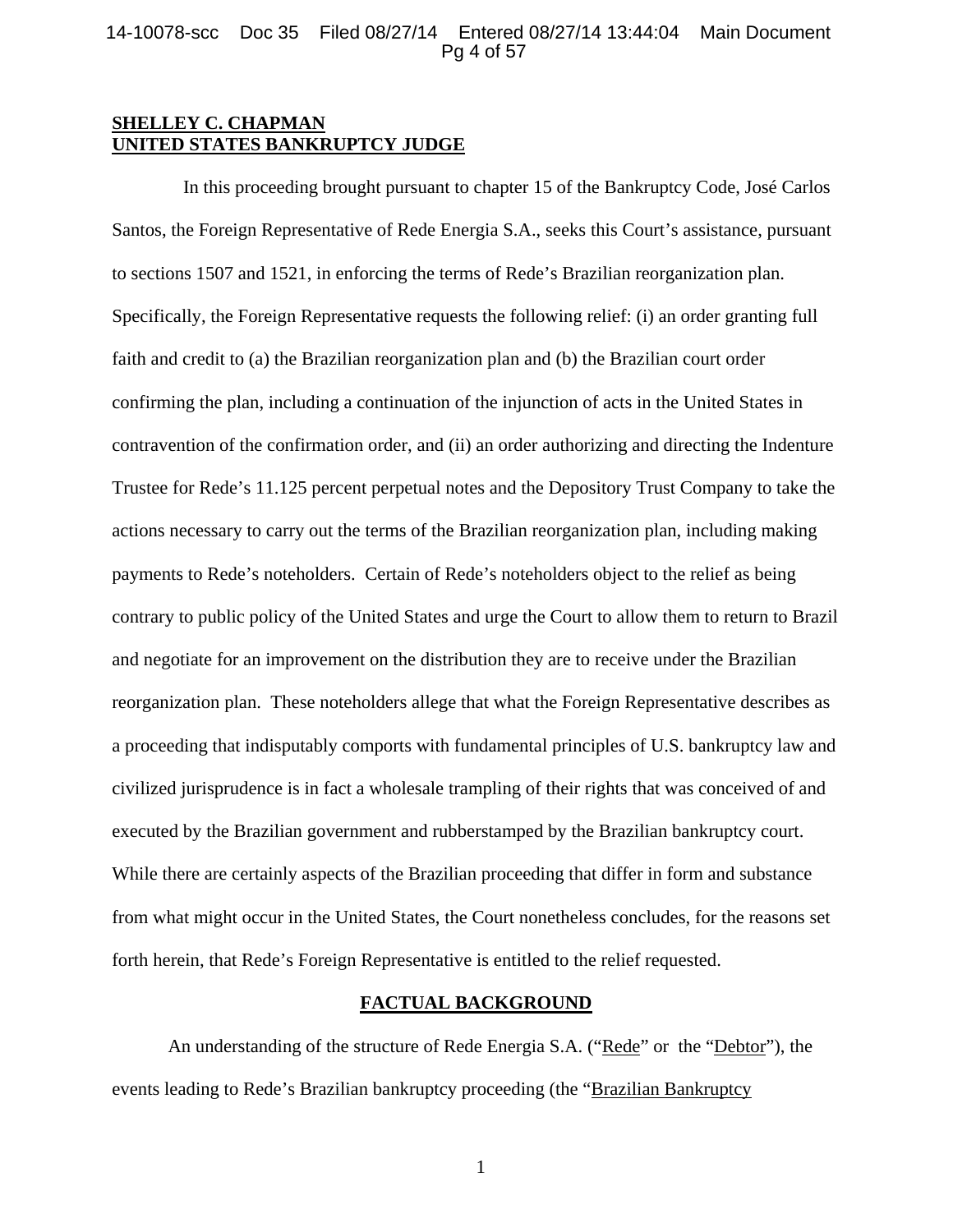### 14-10078-scc Doc 35 Filed 08/27/14 Entered 08/27/14 13:44:04 Main Document Pg 5 of 57

Proceeding"), and the Brazilian Bankruptcy proceeding itself, including the terms of Rede's reorganization plan and its treatment of Rede's creditors, is essential to the Court's consideration and analysis of the relief requested by José Carlos Santos, the authorized foreign representative of Rede (the "Foreign Representative") and the objections to such relief. The uncontroverted facts and summary of applicable Brazilian law set forth below are taken from (i) the Stipulation of Facts for Purposes of a Hearing on the Objection by the Ad Hoc Group of Rede Noteholders to Relief Related to Recognition of a Foreign Proceeding [Docket No. 26] ("Stipulation of Facts" or "Fact Stip.") and (ii) the Stipulation of Brazilian Law for Purposes of a Hearing on the Objection by the Ad Hoc Group of Rede Noteholders to Relief Related to Recognition of Foreign Proceeding [Docket No. 27] ("Stipulation of Law" or "Law Stip.").<sup>2</sup>

#### **I. The Rede Group**

 Rede is one of the largest electric power companies in Brazil; it is the parent company of a group of operating and non-operating subsidiary entities (collectively, with Rede, the "Rede Group"). (Foreign Representative's Petition for Recognition of Brazilian Bankruptcy Proceeding and Motion for Order Granting Related Relief Pursuant to 11 U.S.C. § 105(a), 1507(a), 1509(b), 1515, 1517, 1520 and 1521) [Docket No. 2] (the "Petition") at 3.) Through its operating subsidiaries, the Rede Group distributes electricity to millions of customers throughout Brazil, including customers in the States of São Paulo, Minas Gerais, Paraná, Mato Grosso, and Tocantins. (Petition at 3.) By 2012, the Rede Group had become one of Brazil's largest electricity distributors, providing electricity to 578 municipalities in seven states in Brazil, serving approximately five million consumer units, 165 indigenous villages, and 787 rural settlements. (Fact Stip. at  $\P$  1.)

<sup>2</sup> The Stipulation of Facts and the Stipulation of Law were admitted into evidence at the hearing on May 9, 2014.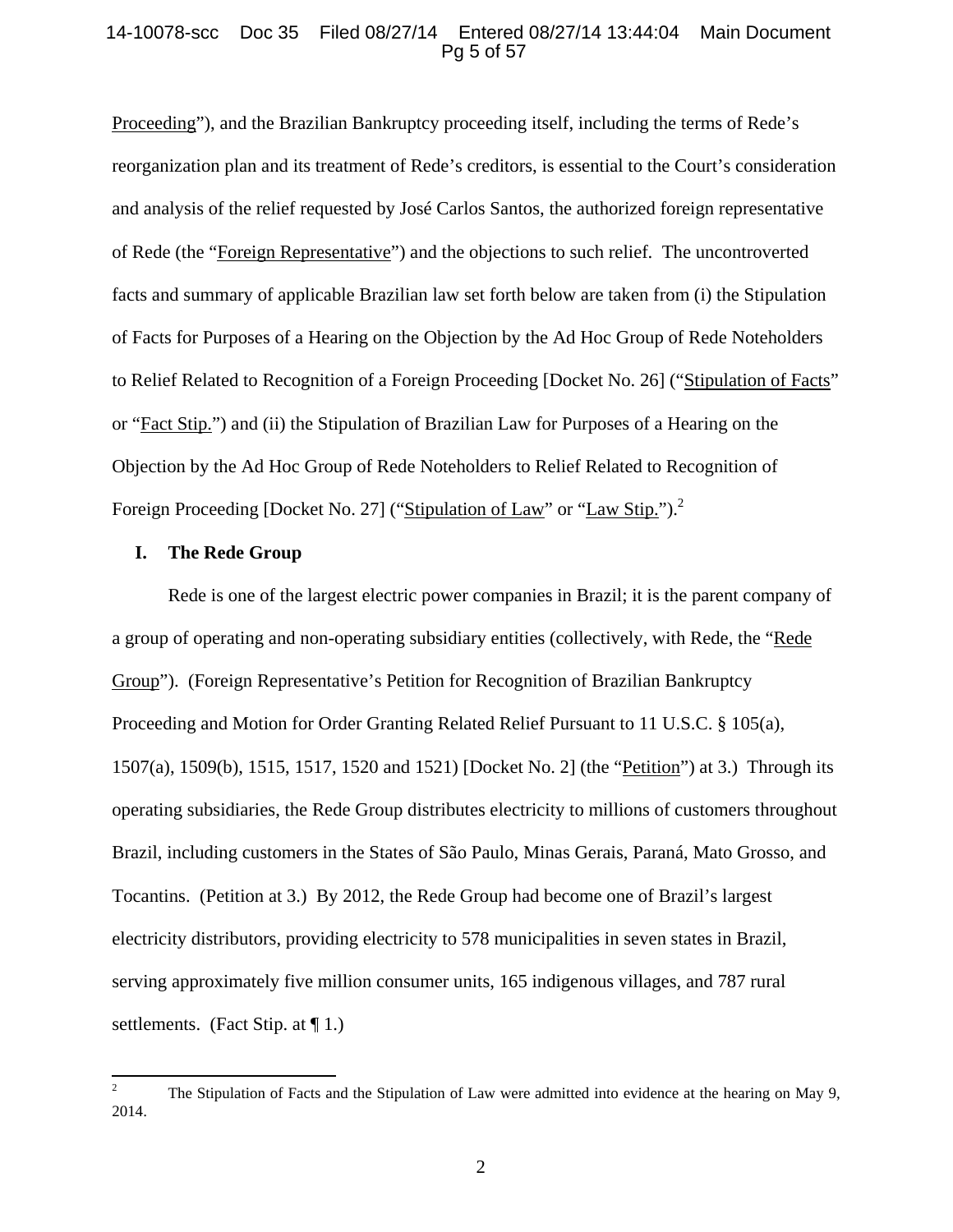# 14-10078-scc Doc 35 Filed 08/27/14 Entered 08/27/14 13:44:04 Main Document Pg 6 of 57

Five members of the Rede Group are debtors in the Brazilian Bankruptcy Proceeding

(collectively, the "Rede Debtors"), consisting of:

- Rede, an intermediate holding company, holding interests in fourteen subsidiaries;
- Empresa de Eletricidade Vale Paranapanema S.A. ("EEVP"), a holding company that is the direct parent and controlling shareholder of Rede;
- Denerge Desenvolvimento Energético S.A. ("Denerge"), another holding company that is the direct parent and controlling shareholder of EEVP and the indirect parent of Rede;
- Companhia Técnica de Comercialização de Energia ("CTCE"), an electricitytrading subsidiary of Rede; and
- QMRA Participações S.A., a subsidiary of Rede and the former intermediate holding company parent of Centrais Eléricas Do Pará S.A. ("CELPA").<sup>3</sup>

(Fact Stip. at ¶ 2.)

The Rede Debtors have eight electricity distribution operating subsidiaries, known as the

"Rede Concessionaires,"<sup>4</sup> that are not debtors in the Brazilian Bankruptcy Proceeding.<sup>5</sup> (Fact

Stip. at ¶ 3.) Rede holds the equity in the Rede Concessionaires, and substantially all of the Rede

Group's business activities are conducted through them. The electricity distribution activities of

<sup>3</sup> CELPA commenced judicial reorganization proceedings under Brazilian bankruptcy law in February 2012. (Fact Stip. at ¶ 13.) On November 9, 2012, CELPA's foreign representative sought chapter 15 recognition in this Court of CELPA's Brazilian judicial reorganization proceeding as a foreign main proceeding, along with certain relief to enforce the confirmed plan of reorganization. (Fact Stip. at ¶ 15.) The plan enforcement relief sought by the foreign representative of CELPA was similar to the relief sought here and included a request that the indenture trustee and the Depository Trust Company be directed and authorized to take actions to assign the notes to the plan sponsor pursuant to CELPA's Brazilian plan of reorganization. (Fact Stip. at ¶ 15.) No party in interest challenged the chapter 15 relief sought by CELPA's foreign representative. (Fact Stip. at ¶ 16.) On December 12, 2012, this Court entered an order granting recognition and the requested plan enforcement relief. *In re Centrais Elétricas Do Pará S.A. – EM Recuperação Judicial*, Order Granting Recognition of Foreign Main Proceeding and Certain Related Relief, Case No. 12-14568 (SCC) [Docket No. 19]. At the time the Court entered such order, transfer of the shares contemplated under CELPA's plan had already closed, and appeals of the order confirming CELPA's plan were pending with the Brazilian appellate courts. (Fact Stip. at  $\P$  17.) As of March 17, 2014, such appeals were still pending in Brazil. (Fact Stip. at ¶ 17.)

<sup>4</sup> The Rede Concessionaires consist of the following eight electricity distribution subsidiaries: CEMAT, CELTINS, ENERSUL, Caiuá Distribuição de Energia S.A., Empresa Elétrica Bragantina S.A., Companhia Nacional de Energia Elétrica ("CNEE"), Companhia Força e Luz do Oeste, and Empresa de Distribuição de Energia Vale Paranapanema S.A. (Fact Stip. at ¶ 10.)

<sup>5</sup> Four other subsidiaries of Rede (that are not Rede Concessionaires) also are not debtors in the Brazilian Bankruptcy Proceeding. (Fact Stip. at ¶ 3.)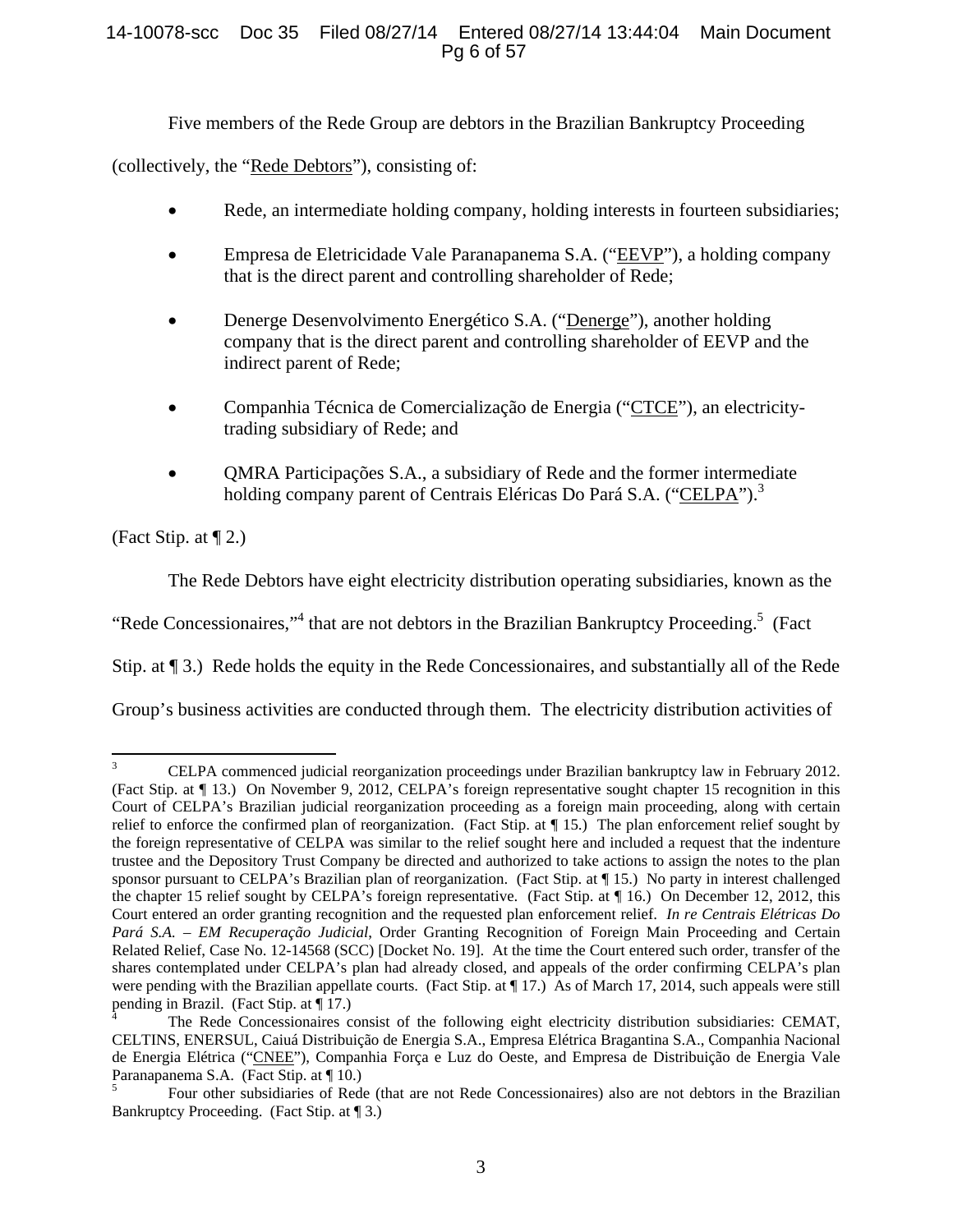### 14-10078-scc Doc 35 Filed 08/27/14 Entered 08/27/14 13:44:04 Main Document Pg 7 of 57

the Rede Concessionaires are subject to extensive regulation by the Brazilian government through various regulatory authorities, including Agência Nacional de Energia Elétrica ("ANEEL"). (Fact Stip. at  $\P$  8.)

#### **II. Rede Issues the Perpetual Notes**

Pursuant to an indenture dated April 2, 2007 (the "Indenture"), Rede issued 11.125 percent notes in the aggregate principal amount of USD\$400 million<sup>6</sup> that have no fixed final maturity date and are not subject to any mandatory redemption provisions (the "Perpetual Notes"). (Fact Stip. at ¶ 4.) In September 2007, Rede exercised its right under the Indenture to issue additional Perpetual Notes in the aggregate principal amount of USD\$175 million. Approximately USD\$496 million of the Perpetual Notes remained outstanding as of the date of the commencement of the Brazilian Bankruptcy Proceeding on November 23, 2012. (Fact Stip. at  $\P$  4.)

The Perpetual Notes are general unsecured obligations of Rede and are not guaranteed by any of Rede's operating subsidiaries or other affiliates. (Fact Stip. at ¶ 5.) The notes are held in global note form (the "Global Note") with the Depository Trustee Company ("DTC"). The Bank of New York Mellon is the indenture trustee for the Perpetual Notes (the "Indenture Trustee"). Interest payments on the Perpetual Notes historically have been made by Rede to the Indenture Trustee in New York and have been distributed to the beneficial owners of the Perpetual Notes (the "Noteholders") through DTC. The Indenture and the Perpetual Notes are governed by New York law.<sup>7</sup> (Fact Stip. at  $\P$ [ 5-6.)

<sup>6</sup> For the purposes of this decision, all amounts will be indicated in either U.S. Dollars ("USD\$") or Brazilian Real ("R\$") and have not been converted except where specified.

<sup>7</sup> The Indenture contains a permissive jurisdiction clause that would allow, absent a court order to the contrary, any holder of the Perpetual Notes to commence an action in the United States against Rede to recover on the Perpetual Notes. (Fact Stip. at  $\P$  6.)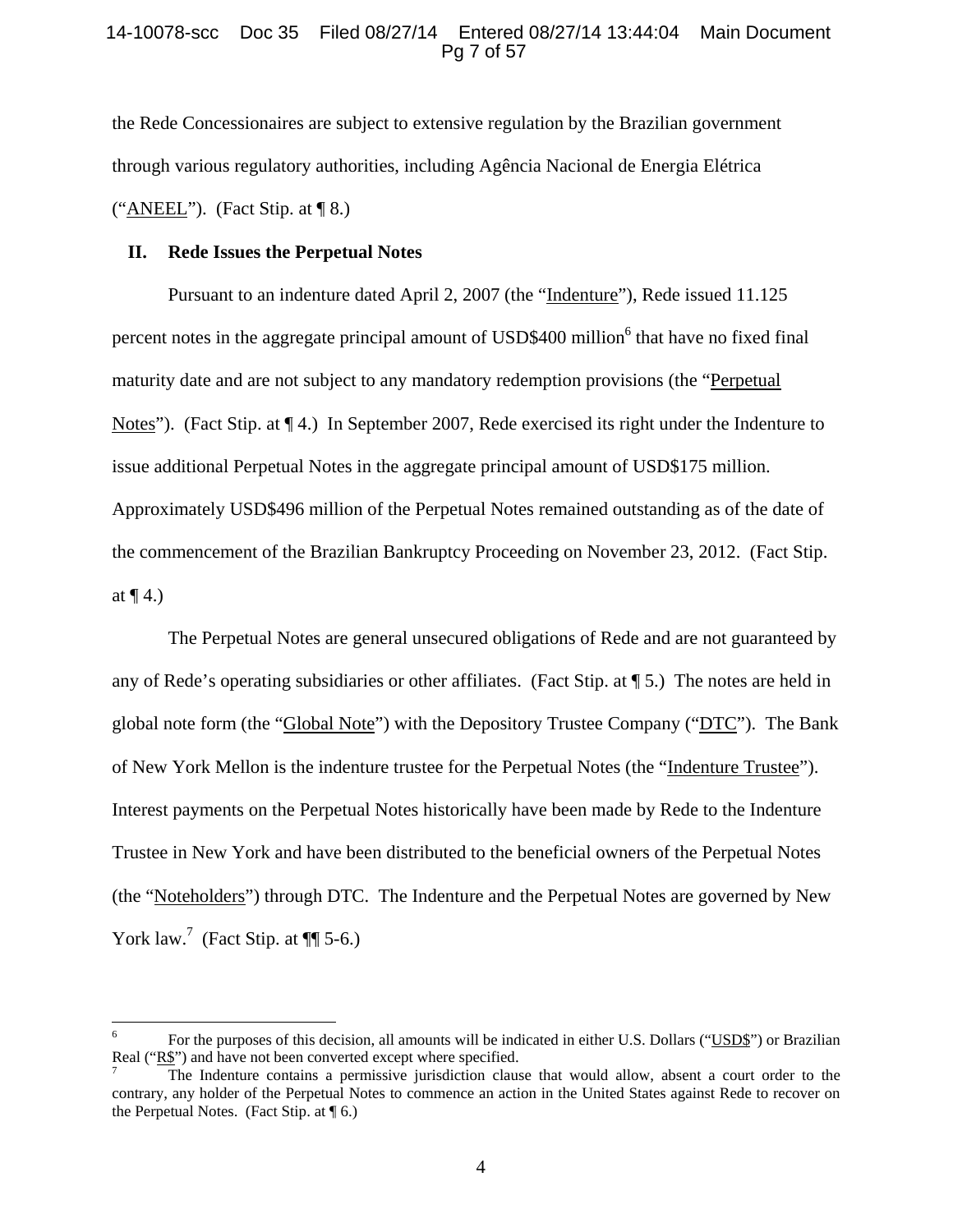# 14-10078-scc Doc 35 Filed 08/27/14 Entered 08/27/14 13:44:04 Main Document Pg 8 of 57

The members of the Ad Hoc Group of Rede Noteholders (the "Ad Hoc Group") in the aggregate hold approximately 37 percent of the Perpetual Notes. (Fact Stip. at ¶ 80.) The members of the Ad Hoc Group are Merrill Lynch Pierce, Fenner & Smith Incorporated ("Merrill"); Finanzas Y Negocios Internacional Inc.; and multiple funds managed by Moneda Asset Management. (Fact Stip. at 31 n.16.) The majority of the members of the Ad Hoc Group are based in Latin America. (Fact Stip. at ¶ 80.) Only one of its members, Merrill (which holds approximately 8.1 percent of the Perpetual Notes), is based in the United States. (Fact Stip. at ¶¶ 79-80; 5/9/14 Tr. at 23:19-24:4.)

## **III. Events Leading to the Brazilian Bankruptcy Proceeding**

On August 29, 2012, the Brazilian government passed and published Provisional Measure No. 577 ("MP 577"),<sup>8</sup> which permitted ANEEL, among other things, to intervene and take operational control of an electricity distribution concessionaire "to ensure its proper performance and to ensure compliance with the relevant contractual, regulatory and legal standards." (Fact Stip. at ¶ 18.) MP 577 also provided that electricity distribution concessionaires are no longer permitted to commence judicial and extrajudicial restructuring proceedings under Brazilian bankruptcy law prior to termination of the concession.<sup>9</sup> (Fact Stip.

The Legislative History of MP 577 explains that

<sup>8</sup> MP 577 subsequently became Law 12,767/2012, which was published on December 27, 2012. (Fact Stip. at n.6.) 9

The electric power sector currently faces a situation of having a concessionaire under judicial intervention [*i.e.*, CELPA], on the verge of bankruptcy, making regulatory action that is within the power of the granting authority once this event occurs urgent. Moreover, to keep any other similar situation from occurring, there is an urgent need to derogate from judicial and non-judicial reorganization of public electric power concessionaires (or permit holders), as it is understood conducting this type of reorganization by means of intervention, which the provisions of this measure seek to do, better suits the specific considerations of these public electric power concessionaires (or permit holders).

<sup>(</sup>Fact Stip. at ¶ 19 (citing Ex. F, a Correct Copy and Certified Translation of MP 577 and its official legislative history).) The Ministério de Minas e Energia ("MME"), the Brazilian government's primary regulator of the power industry, issued a press release on August 31, 2012, which explained that the main objective of MP 577 was to give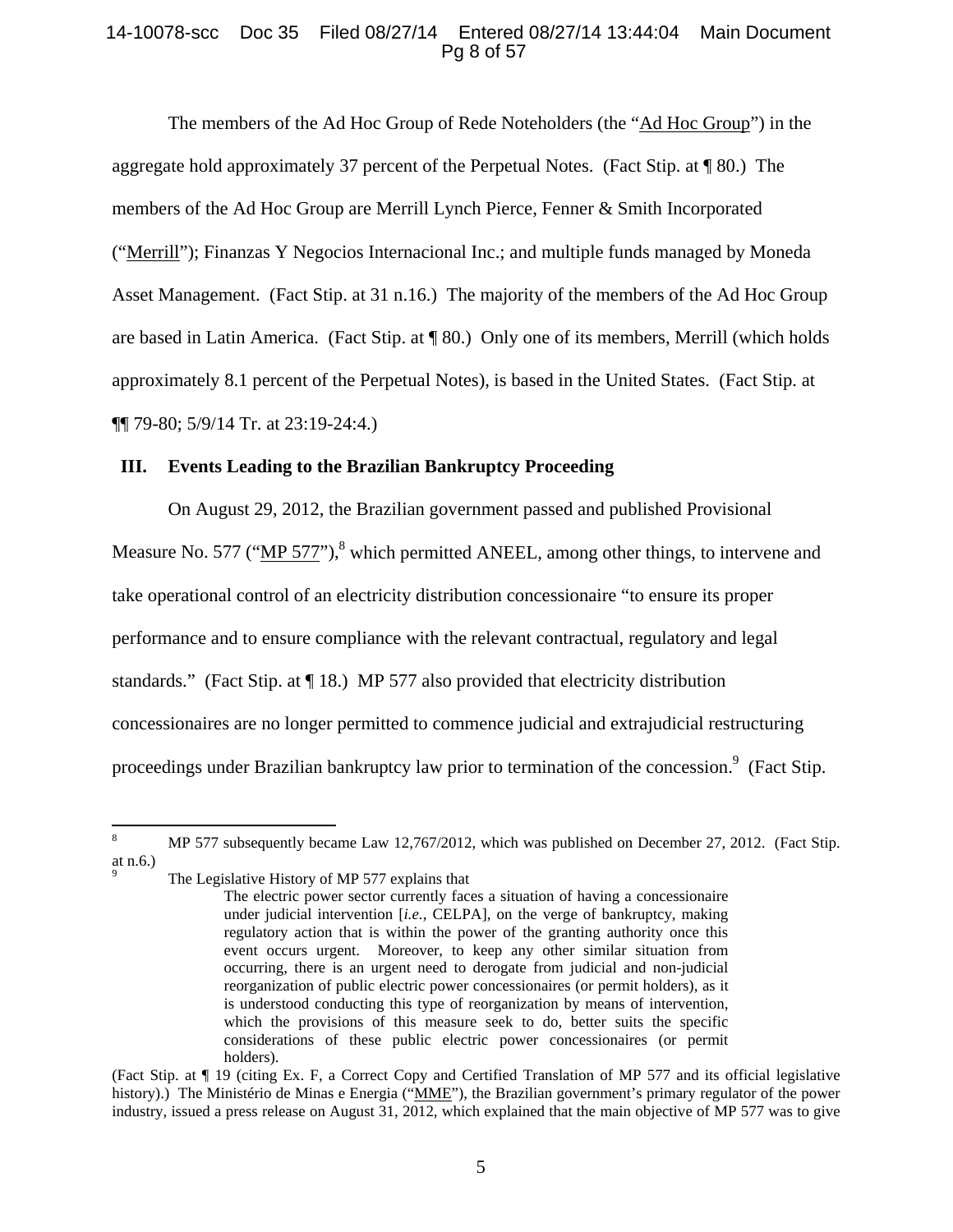#### 14-10078-scc Doc 35 Filed 08/27/14 Entered 08/27/14 13:44:04 Main Document Pg 9 of 57

at ¶ 19.) Within two days of publication of MP 577, on August 31, 2012, ANEEL intervened and seized operational control of the Rede Concessionaries. (Fact Stip. at ¶ 22.) Pursuant to MP 577, Rede was required to provide ANEEL with a plan, over which ANEEL had unilateral approval rights, to correct the failures and infractions that led to ANEEL's intervention and which demonstrated Rede's economic and financial viability (the "Correctional Plan"). (Fact Stip. at ¶ 27.) In order to lift its intervention, ANEEL required that the Rede Debtors adequately capitalize the Rede Concessionaires to ensure the provision of electric service to consumers. (Fact Stip. at ¶¶ 24-27.)

The Ad Hoc Group alleges that (i) the timing of MP 577's passage; (ii) the timing of the seizure of the Rede Concessionaires by ANEEL; (iii) the treatment of FI-FGTS's claim (defined and discussed below); and (iv) the end result for creditors of the Rede Concessionaires (who were not forced to restructure claims in bankruptcy) suggest that the protection of local interests may have been involved in both the passage of MP 577 and in ANEEL's activities. The Rede Debtors dispute such allegations and believe the evidence is to the contrary. (Fact Stip at  $\llbracket 24.$ )

Following ANEEL's intervention, the Rothschild Group ("Rothschild"), whom Rede had previously hired as its financial advisor, began marketing the shares of the Rede Group while calling for any purchaser to make a capital injection in the Rede Concessionaries and pay an additional amount that could be used to fund distributions to the creditors of the Rede Debtors. (Fact Stip. at ¶¶ 26-29.) Rothschild received two binding offers by the October 11, 2012 deadline, and Rede selected the joint bid submitted by CPFL Energia ("CPFL") and Equatorial

<u> 1989 - Johann Stein, marwolaethau a gweledydd a ganlad y ganlad y ganlad y ganlad y ganlad y ganlad y ganlad</u>

more security to the energy supply in Brazil, and MP 577's rules regarding intervention "were inspired by the practices applicable to the financial system, another sector that deserves special attention from regulators and the [Brazilian government], for its relevance in the life of the citizen and Brazilian economy." (Reply at ¶ 20 (citing Exhibit G, a certified translation of the MME Press Release).)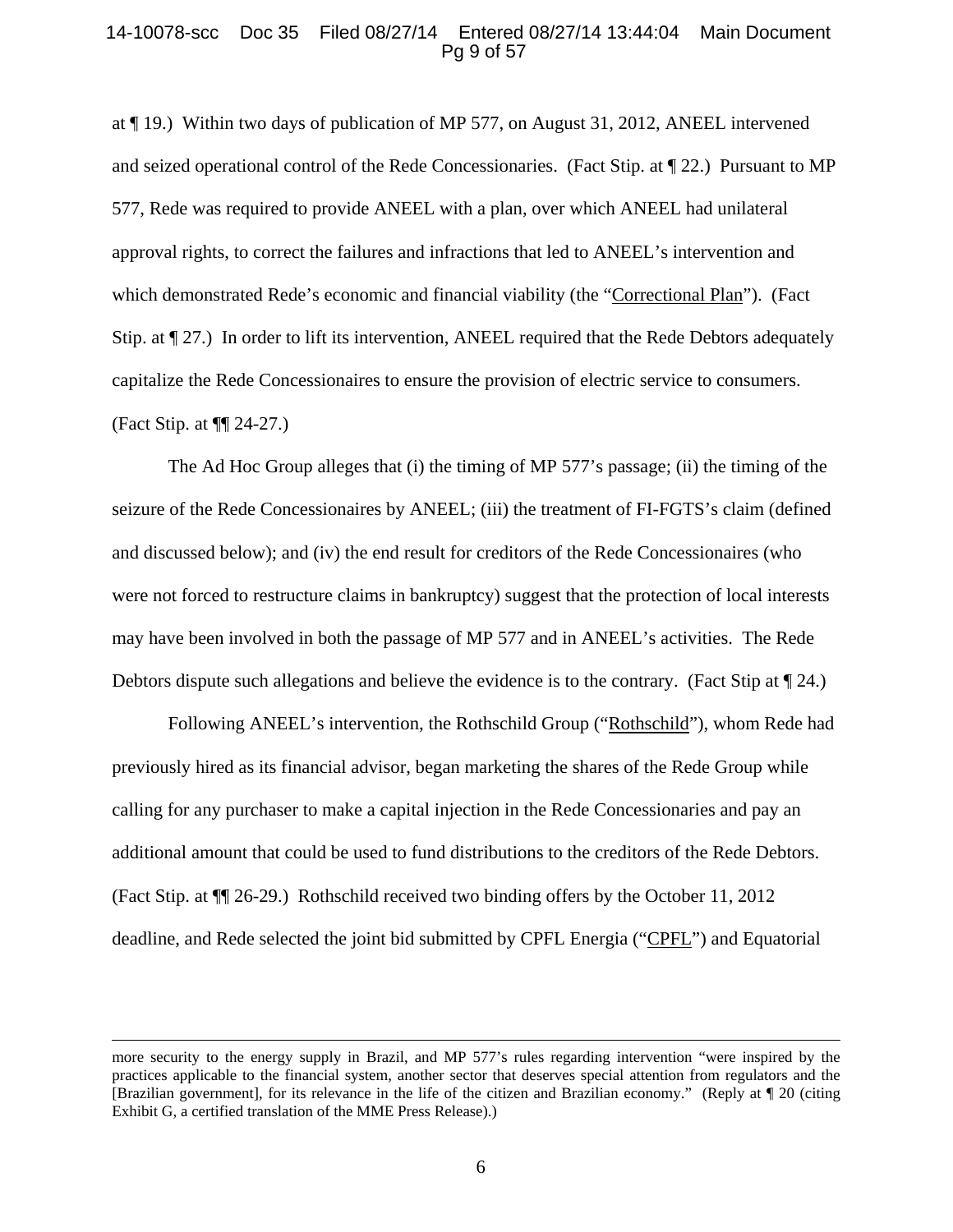## 14-10078-scc Doc 35 Filed 08/27/14 Entered 08/27/14 13:44:04 Main Document Pg 10 of 57

Energia ("Equatorial," and together with CPFL, "Equatorial-CPFL").<sup>10</sup> (Fact Stip. at  $\P$  30.) Rede also developed a Correctional Plan that was submitted to ANEEL on October 26, 2012.<sup>11</sup> (Fact Stip. at ¶ 31.)

On November 22, 2012, Fundo de Investimento do Fundo de Garantia por Tempo de Serviço ("FI-FGTS"), an investment fund wholly-owned by an employee severance payment guarantee fund created by the Brazilian government, exercised a "put" right under its 2010 investment agreement with Rede. (Fact Stip. at ¶¶ 64-65.) Pursuant to the investment agreement, FI-FGTS held 37.1 percent of the shares of EEVP and a right to "put" such shares to Denerge<sup>12</sup> in return for a secured debt claim. Accordingly, by exercising its put right one day before the Rede Debtors filed for bankruptcy in Brazil, FI-FGTS obtained a secured claim against Denerge, one of the Rede Debtors, in an amount of R\$712.5 million. (Fact Stip. at ¶ 66.) As further described below, the Ad Hoc Group contends that, as of the petition date, FI-FGTS remained a shareholder and should not be treated as a secured creditor entitled to vote on the Brazilian Reorganization Plan (as defined below).

On November 23, 2012, the Rede Debtors voluntarily filed petitions for judicial reorganization under Brazilian bankruptcy law.13 None of the Rede Concessionaires filed a petition. (Fact Stip. at ¶ 33.)

<sup>&</sup>lt;sup>10</sup> Rothschild sent invitations to at least ten potential buyers (both foreign and domestic) and granted seven credentialed groups access to a dataroom. (Fact Stip. at  $\P$  29.)

<sup>11</sup> On November 20, 2012, ANEEL revoked the license granted to Rede's electricity trading subsidiary, CTCE, to market and trade electricity. (Fact Stip. at  $\P$  32.)<br><sup>12</sup> As discussed above, Denerge is a holding company that is the direct parent and controlling shareholder of

EEVP and is the indirect parent of Rede. (Fact Stip. at  $\P$  2.)<br><sup>13</sup> Under Brazilian law, a debtor retains the right to administer its assets and affairs and may continue to run

its business once a judicial reorganization has commenced. A judicial administrator is appointed by the court and is responsible for, among other things, overseeing the debtor's management of its day-to-day affairs and managing the claims verification process. (Law Stip. at ¶ 8.) On December 19, 2012, the Brazilian Court appointed Deloitte Touche Tohmatsu Consultores Ltda. (the "Judicial Administrator") as the independent judicial administrator for the Rede Debtors' judicial reorganization case. (Fact Stip. at ¶ 48.)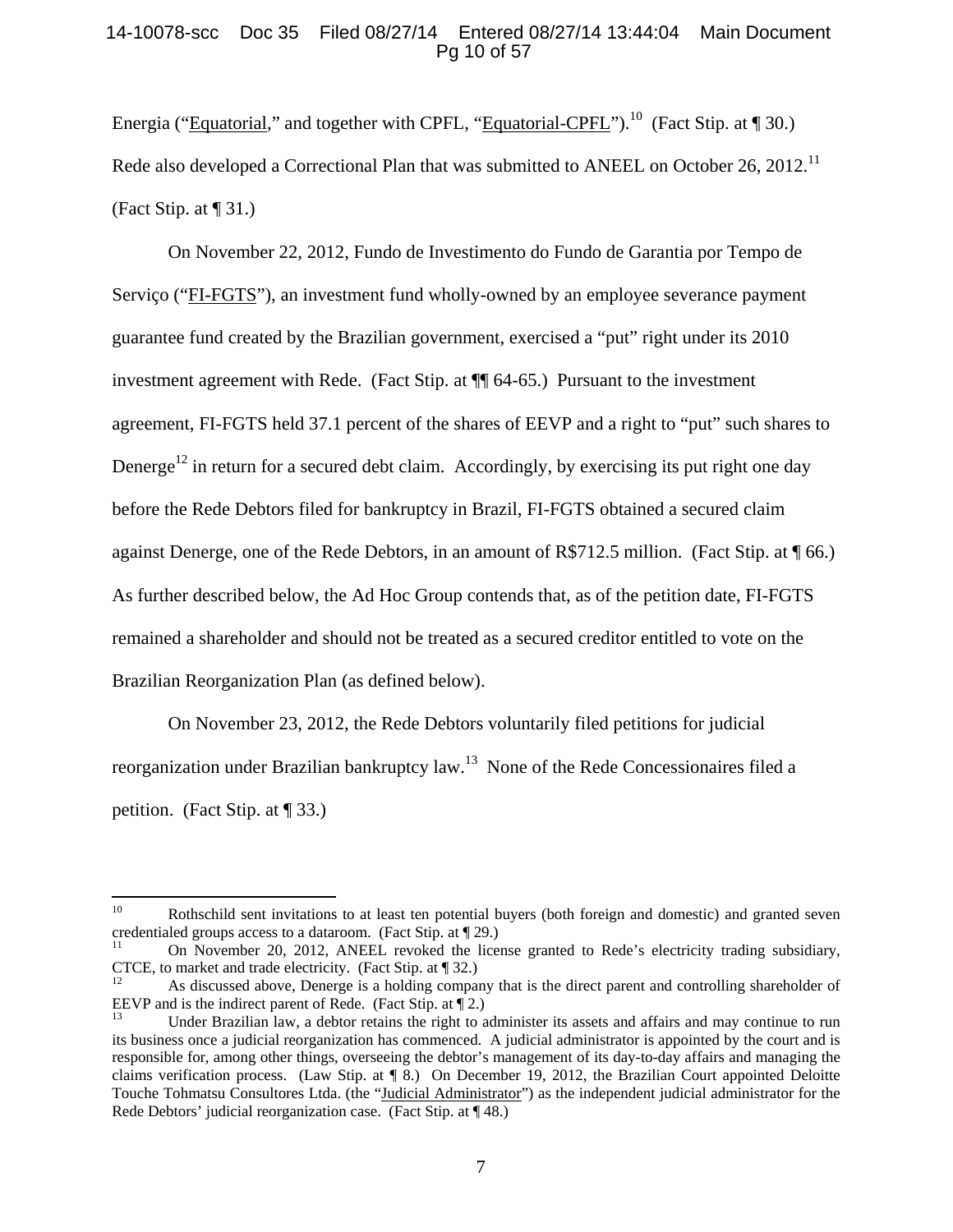## **IV. The Brazilian Bankruptcy Proceeding**

### **A. Competing Plans Are Submitted**

On December 19, 2012, the Second Court of Bankruptcies and Judicial Restructuring Court of the Central Civil Court of the City of São Paulo, State of São Paulo (the "Brazilian Bankruptcy Court") granted the Rede Debtors' request to commence reorganization proceedings. (Fact Stip. at ¶ 34.) On March 15, 2013, the Rede Debtors presented a reorganization plan to the Brazilian Bankruptcy Court based on an investment and share purchase agreement (the "Equatorial-CPFL SPA") executed between the Rede Debtors and Equatorial-CPFL (the "Equatorial-CPFL Plan"), which provided for Mr. Jorge Queiroz de Moraes Junior (the "Controlling Shareholder") of the Rede Group to transfer his stock in the Rede Group to Equatorial-CPFL. (Fact Stip. at ¶¶ 34-35.) The Equatorial-CPFL SPA also prohibited the Rede Debtors from marketing the company to other potential bidders until June 30, 2013, at which time the agreement could be terminated by either party.<sup>14</sup> (Fact Stip. at  $\P$  34.) The Equatorial-CPFL Plan provided that certain creditors of the Rede Debtors, including the Noteholders, would receive their choice of either: (i) cash equal to fifteen percent of the principal amount of their claim in return for assignment of such claim to Equatorial-CPFL or (ii) reinstatement of 65 percent of the principal amount of their claim paid out over 27 years, without interest. (Fact Stip. at  $\P$  35.)

On April 4, 2013, the Indenture Trustee and the Ad Hoc Group filed petitions with the Brazilian Bankruptcy Court objecting to a number of issues related to the Equatorial-CPFL Plan, including (i) the proposed substantive consolidation of the Rede Debtors for plan purposes and (ii) the voting rights of FI-FGTS under the Equatorial-CPFL Plan, based on the Ad Hoc Group's

<sup>&</sup>lt;sup>14</sup> COPEL and Energisa had access to the dataroom from approximately December 2011 until February 2012, and again for several days prior to the October 11, 2012 bid deadline. (Fact Stip. at ¶ 36.)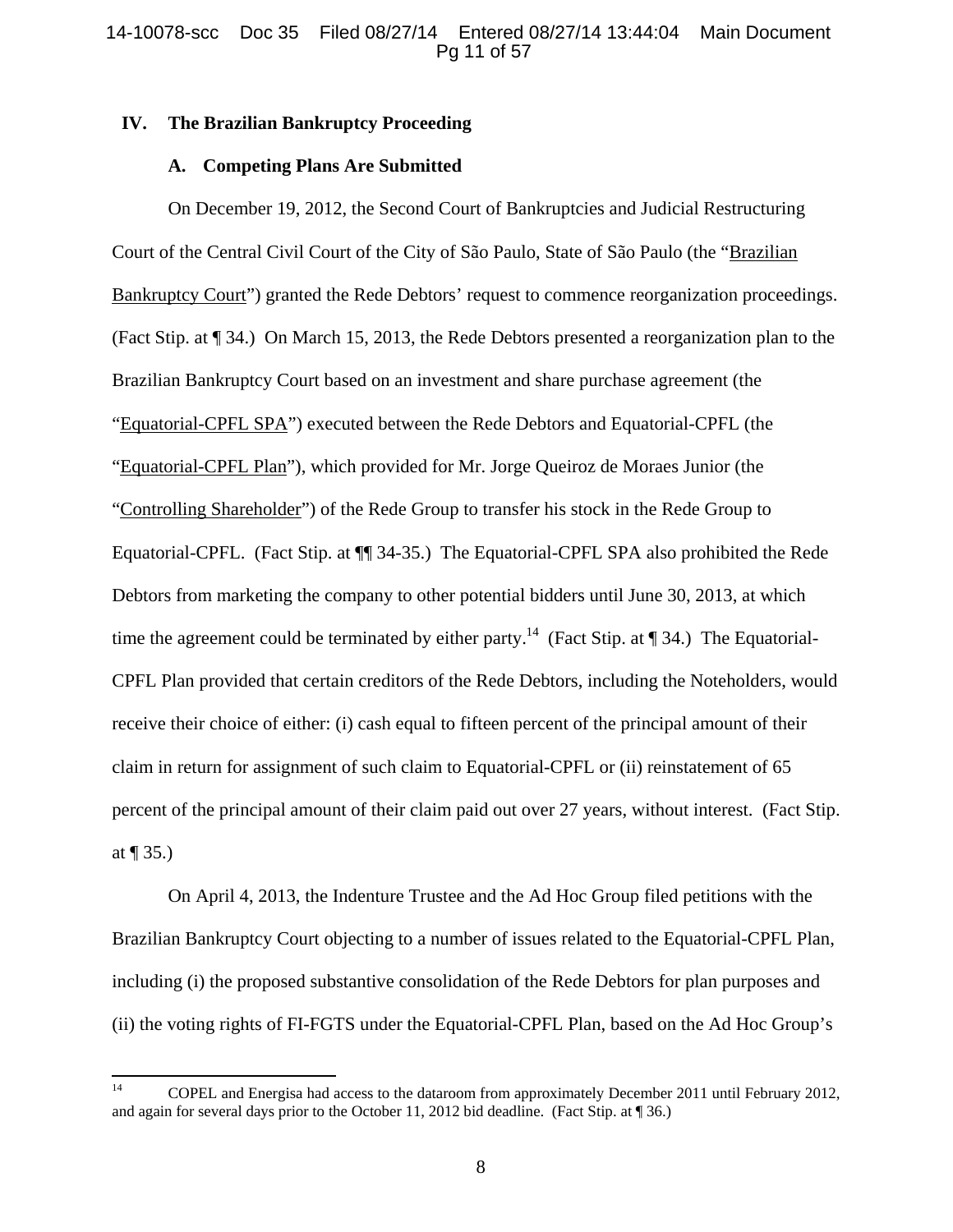## 14-10078-scc Doc 35 Filed 08/27/14 Entered 08/27/14 13:44:04 Main Document Pg 12 of 57

belief that FI-FGTS qualified as an insider (as more fully discussed *infra*). (Fact Stip. at ¶ 56.) Interested parties COPEL and Energisa S.A. also filed a petition with the Brazilian Bankruptcy Court challenging the exclusivity that had been granted to Equatorial-CPFL under the Equatorial-CPFL SPA and requesting access to the dataroom for purposes of forming a competing bid. (Fact Stip. at  $\P$  36.)

On May 14, 2013, the Judicial Administrator published a preliminary official list of claims, listing FI-FGTS as holding a secured claim against Denerge.<sup>15</sup> (Fact Stip. at  $\P$  67.) On May 27, 2013, FI-FGTS informed the Brazilian Bankruptcy Court that the put option that it held pursuant to its 2010 investment agreement had been exercised one day prior to the bankruptcy filing, and it offered the shares to the Brazilian Bankruptcy Court to dispose of them.<sup>16</sup> (Fact Stip. at  $\P$  66.)

On May 27, 2013, the Brazilian Bankruptcy Court ruled on eleven issues, including those raised by the Ad Hoc Group on April 4, 2013, finding, among other things, that FI-FGTS was a secured creditor.<sup>17</sup> (Fact Stip. at  $\P$  58, 71.) The Indenture Trustee then sought an expedited appeal of such order and an injunction of the solicitation of the Equatorial-CPFL Plan with the São Paulo State Court of Appeals (the "Brazilian Court of Appeals"). The Brazilian Court of

<sup>&</sup>lt;sup>15</sup> Under Brazilian bankruptcy law, creditors have ten days to object to a claim's allowance after publication of the preliminary official list. (Fact Stip. at ¶ 68.) In general, however, creditors may separately object to a claimant's right to vote on a plan of reorganization outside of this timeframe. (Fact Stip. at ¶ 68.) The parties dispute whether the ten-day objection deadline should have applied to any objection to FI-FGTS's claim and its right to vote as a secured creditor. (Fact Stip. at  $\P$  68.)<br><sup>16</sup>

<sup>16</sup> FI-FGTS's shares of EEVP were never returned to EEVP in connection with the exercise of FI-FGTS's put right. (Fact Stip. at ¶ 66.)

The Brazilian Bankruptcy Court reasoned that,

There can be no doubt that this fund [FI-FGTS] is a creditor of the companies under reorganization; however, in the past, it had been a shareholder, but since it validly exercised a sale option prior to joining the legal reorganization proceedings, it no longer has the status of shareholder. Proof of notification of exercise of the option has been provided, which is an undisputed fact in the case files . . . Its vote was completely valid in its status as secured creditor.

<sup>(</sup>Fact Stip. at ¶ 71 (citing Exhibit P (Decision of the Brazilian Bankruptcy Court, dated May 27, 2013) at 4 (changes in original)).)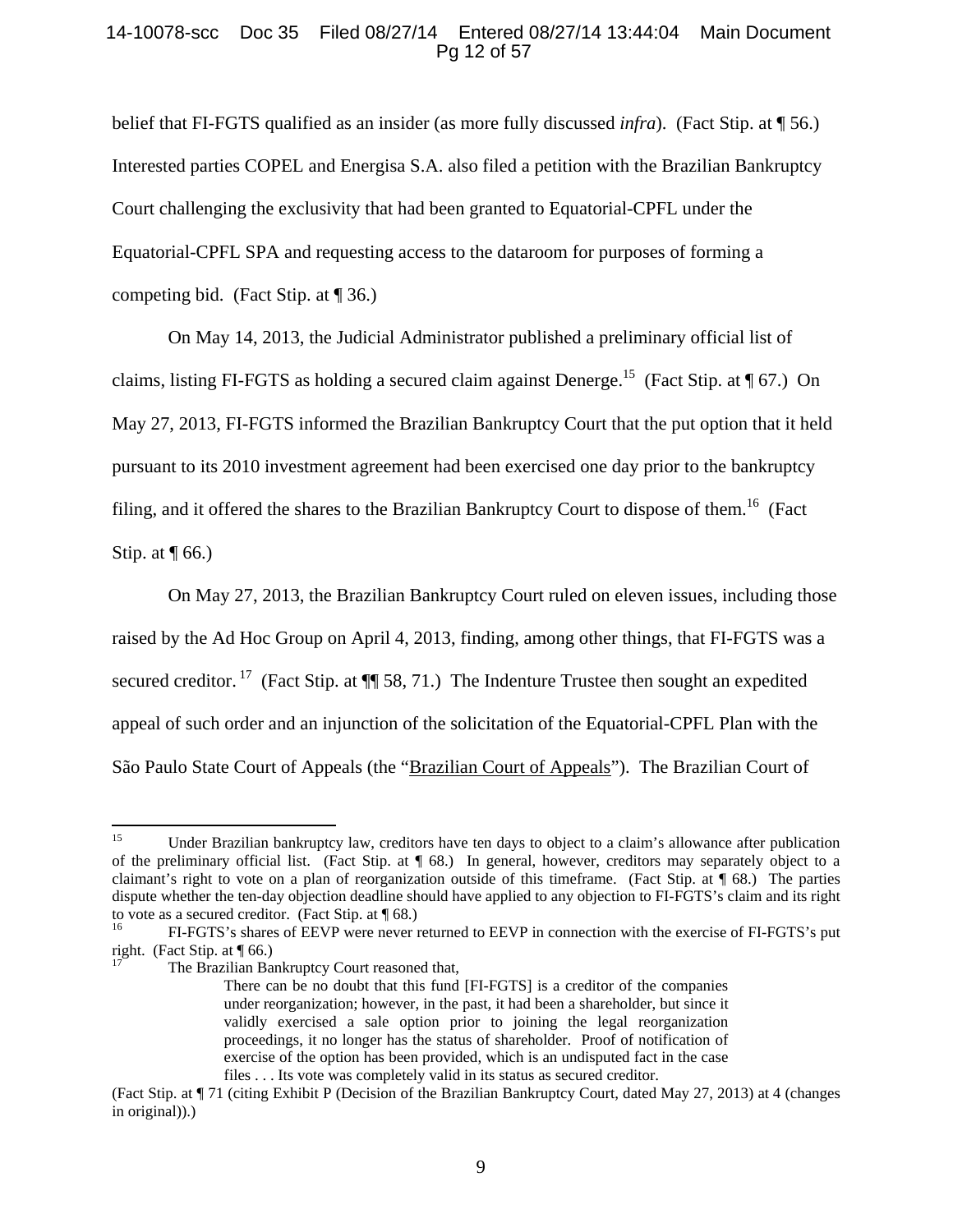## 14-10078-scc Doc 35 Filed 08/27/14 Entered 08/27/14 13:44:04 Main Document Pg 13 of 57

Appeals denied the request for an injunction and the appeal remains pending. (Fact Stip. at  $\P$  60.)

On May 29, 2013, COPEL and Energisa (together, "COPEL-Energisa") publicly announced a competing bid to purchase certain assets of the Rede Debtors (the "COPEL-Energisa Proposal"). (Fact Stip. at ¶ 37.) The COPEL-Engerisa Proposal provided, among other things, for the purchase of the Rede Concessionaires' stock held by Rede for approximately R\$3.2 billion. (Fact Stip. at ¶ 37.) The COPEL-Energisa Proposal was not a plan of reorganization; it neither (i) provided for allowance or distribution to particular claims nor (ii) opined on the consolidation of the Rede Debtors. (Fact Stip. at ¶ 37.) Although the Ad Hoc Group supported the COPEL-Energisa Proposal, the Rede Debtors rejected it on June 5, 2013, the date of the first Rede creditors' meeting (discussed *infra*), reasoning, among other things, that (i) the proposal was not binding, as it required certain condition precedents to be met; (ii) it did not satisfy the restructuring requirements imposed by ANEEL; (iii) the estimated creditor recoveries it promised were inflated; and (iv) it would strip the Rede Debtors of their business activity and/or assets. (Fact Stip. at ¶ 38.)

On June 5, 2013, the first Rede creditors' meeting was held and an official committee of creditors was formed.<sup>18</sup> (Fact Stip. at  $\P$  49.) The meeting was discontinued prior to creditors voting on the Equatorial-CPFL Plan. (Fact Stip. at ¶ 40.) On June 12, 2013, COPEL-Energisa withdrew the COPEL-Engerisa Proposal due to lack of information necessary to confirm the proposal and tight deadlines for its confirmation. (Fact Stip. at ¶ 41.)

<sup>&</sup>lt;sup>18</sup> The official committee of creditors had the duty to obtain and inform all creditors of information regarding the Rede Debtors. (Fact Stip. at ¶ 49.) The members of the creditors' committee were (i) FI-FGTS, acting through its attorney-in-fact, Cassio Viana de Jesus, representing itself as the sole voting secured creditor, and (ii) Moneda Deuda LatinoAmericana Fondo de Inversion ("Moneda"), acting through its counsel Eduardo Augusto Mattar, representing the class of unsecured creditors. (Fact Stip. at ¶ 49.) Moneda is a Chilean investment fund and the largest member, by holdings, of the Ad Hoc Group. (Fact Stip. at ¶ 49.)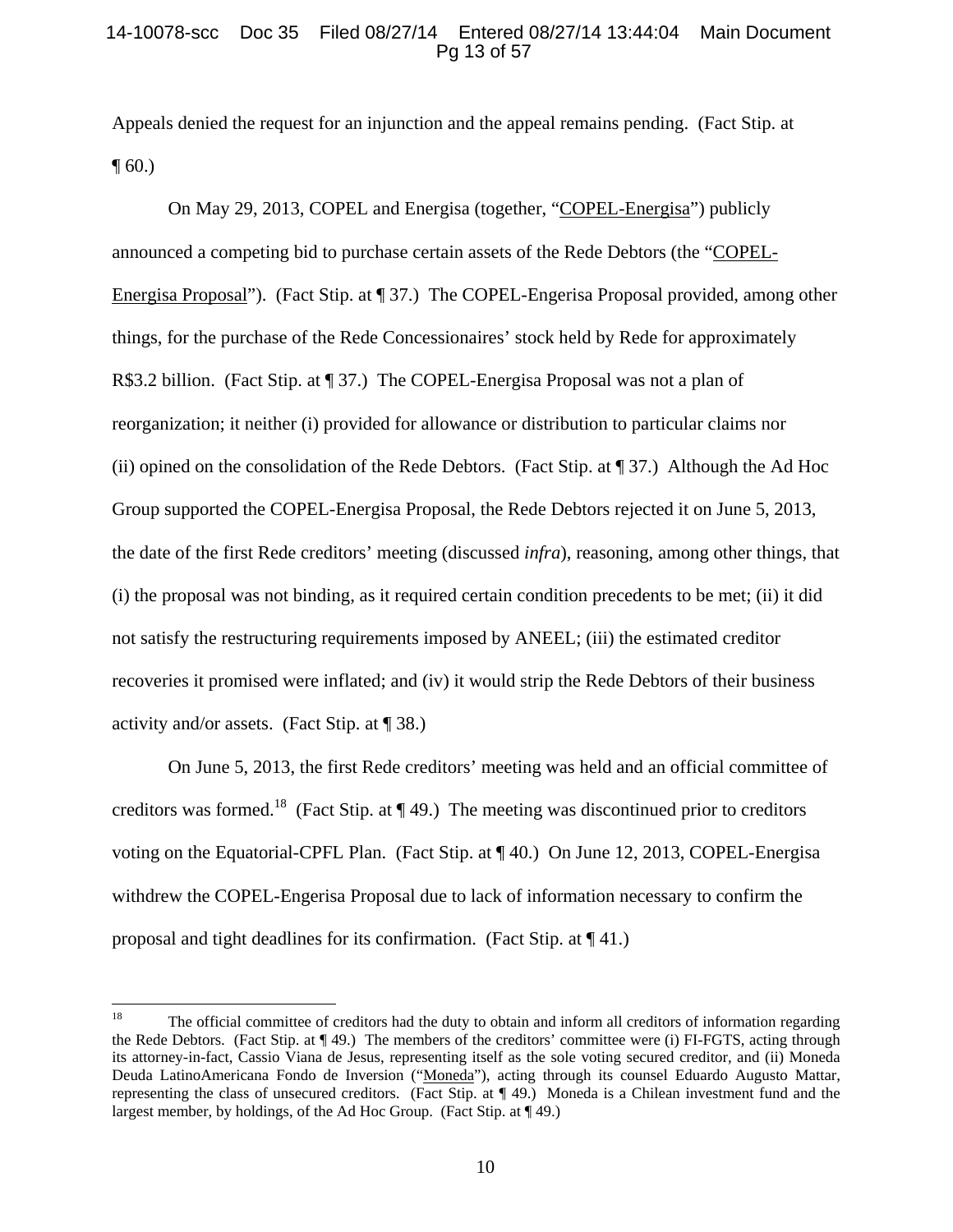## 14-10078-scc Doc 35 Filed 08/27/14 Entered 08/27/14 13:44:04 Main Document Pg 14 of 57

On July 2, 2013, one day prior to the second creditors' meeting, Energisa submitted a revised proposal and plan of reorganization that largely mirrored the structure of the Equatorial-CPFL SPA and the Equatorial-CPFL Plan (the "Revised Energisa Proposal"). (Fact Stip. at ¶¶ 41-43.) On July 3, 2013, the second creditors' meeting was held, but this meeting was also discontinued prior to voting on any plan of reorganization. (Fact Stip. at  $\P$  44.)

#### **B. Creditors Vote on the Brazilian Reorganization Plan**

Prior to the third creditors' meeting, the Brazilian Bankruptcy Court suggested that it would not allow a vote on both the Revised Energisa Proposal and the Equatorial-CPFL Plan. (Fact Stip. at ¶ 45.) As a result, at the third creditors' meeting held on July 5, 2013, representatives of Energisa and Equatorial-CPFL presented their respective plans to creditors of the Rede Debtors, after which the Rede Debtors adjourned the meeting and requested that the creditors tell them informally which plan they preferred. (Fact Stip. at ¶ 45.) The Ad Hoc Group and the Indenture Trustee did not participate in the poll due to, among other things, their view that both plans contained inappropriate consolidation of the debtor entities. The majority of the remaining creditors who did participate indicated a preference for the Revised Energisa Proposal. (Fact Stip. at ¶ 45.) Accordingly, Equatorial-CPFL withdrew its bid, and, upon resuming the third creditors' meeting, the Rede Debtors proposed a plan embodying the Revised Energisa Proposal (the "Brazilian Reorganization Plan" or "Plan") and the final votes of the Rede Debtors' creditors on the Plan were solicited.

Secured creditor FI-FGTS voted in favor of the Brazilian Reorganization Plan.<sup>19</sup> (Fact Stip. at ¶ 69.) Each of the members of the Ad Hoc Group voted to reject the Brazilian

<sup>19</sup> The other secured creditor, Banco Nacional de Desenvolvimento Econômico e Social ("BNDES"), was not permitted to vote on the Brazilian Reorganization Plan because its subsidiary, BNDES Participações S.A. ("BNDESPar"), is a minority shareholder in the Rede Debtors. (Fact Stip. at ¶ 63.) Brazilian bankruptcy law prevents shareholders, affiliates, controlling and controlled companies of the debtor or entities which have a partner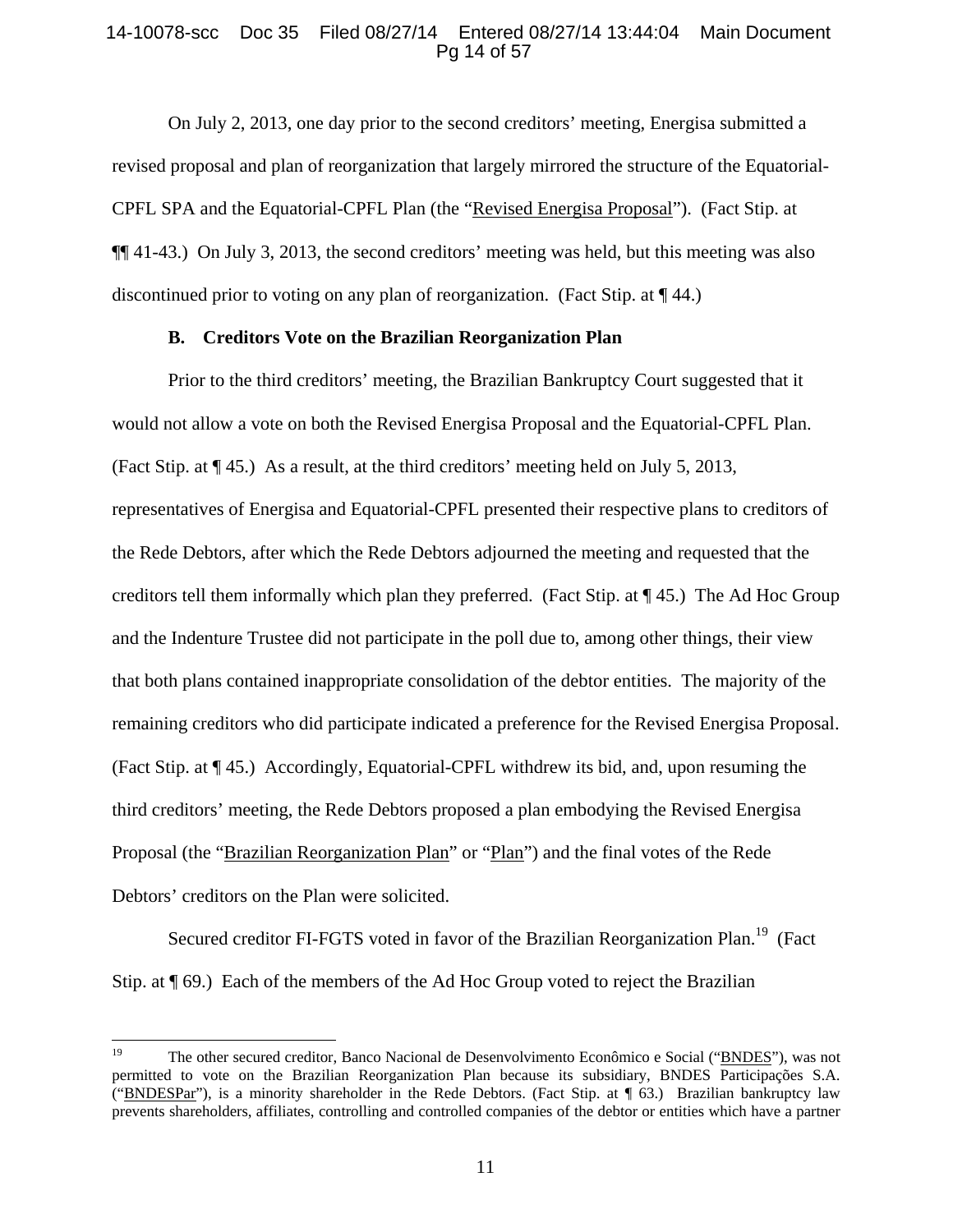#### 14-10078-scc Doc 35 Filed 08/27/14 Entered 08/27/14 13:44:04 Main Document Pg 15 of 57

Reorganization Plan. (Fact Stip. at ¶ 98.) Having obtained a ruling from the Brazilian Bankruptcy Court that the Indenture Trustee would be permitted to vote, the Indenture Trustee, on behalf of all Noteholders other than the members of the Ad Hoc Group (including those Noteholders who did not direct or authorize the Indenture Trustee to vote on their behalf), also voted to reject the Brazilian Reorganization Plan. (Fact Stip. at ¶ 99.) On July 15, 2013, Rede appealed to the Brazilian Court of Appeals and sought injunctive relief and reconsideration of the Brazilian Bankruptcy Court's decision allowing the Indenture Trustee to vote, but the Brazilian Court of Appeals denied this request. (Fact Stip. at ¶ 100.)

At the time of the third creditors' meeting, several objections to the treatment of claims or the right of certain creditors to vote remained pending before the Brazilian Bankruptcy Court, including the Ad Hoc Group's objection to FI-FGTS's status as a secured creditor. (Fact Stip. at ¶ 51.) While all creditors on the official list of creditors (the "Creditors' List") were permitted to attend the general meetings of creditors and to vote on the Brazilian Reorganization Plan, in many cases in which a dispute remained outstanding with respect to a creditor's right to vote, the Brazilian Bankruptcy Court ordered that the applicable creditor be permitted to cast a provisional vote. The Brazilian Bankruptcy Court then instructed the Judicial Administrator to make two calculations of voting results: one considering all such provisional votes and one disregarding such provisional votes. (Fact Stip. at  $\P$  51.)

On July 26, 2013, after the final votes were solicited, the Ad Hoc Group objected to confirmation of the Brazilian Reorganization Plan, again raising an objection to consolidation of the Rede Debtors; Rede and Energisa filed replies. (Fact Stip. at ¶ 61.)

<u> 1989 - Johann Stoff, amerikansk politiker (d. 1989)</u>

or shareholder with an equity interest above ten percent in the debtor's capital stock, or in the capital stock of which the debtor or any of his partners have an equity interest exceeding ten percent, from voting on account of claims against the debtor. (Law Stip. at ¶ 16.) BNDES held a claim that was allowed against Rede in the amount of R\$134.5 million and was secured by, among other things, Rede's equity interests in one of the Rede Concessionaires, CNEE. (Fact Stip. at ¶ 63.)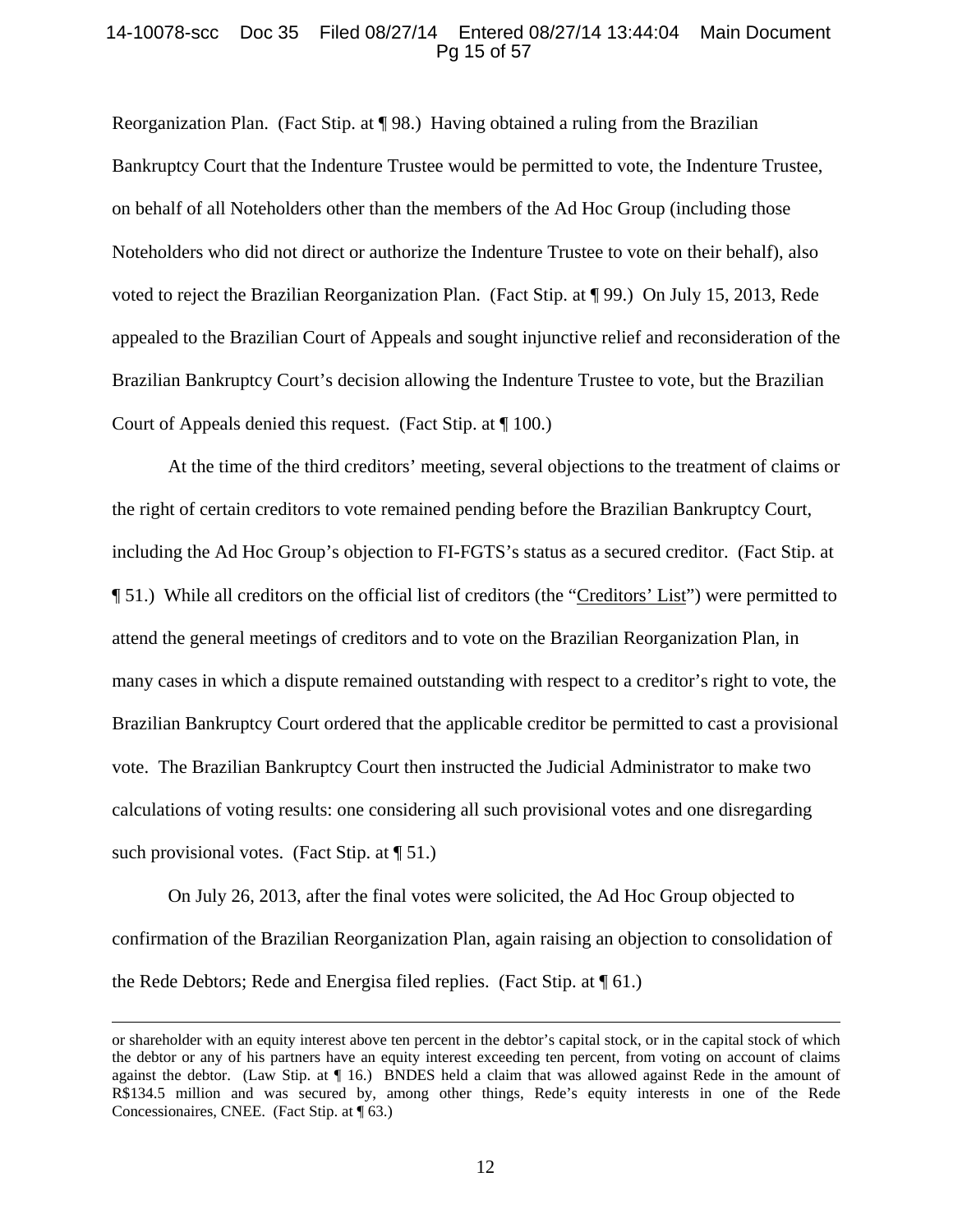#### 14-10078-scc Doc 35 Filed 08/27/14 Entered 08/27/14 13:44:04 Main Document Pg 16 of 57

 On September 9, 2013, the Brazilian Bankruptcy Court entered its decision confirming the Brazilian Reorganization Plan. (Fact Stip. at ¶ 61.) As part of this decision, the Brazilian Bankruptcy Court reversed its prior decision and held that that the Indenture Trustee could not vote on behalf of those Noteholders from whom it did not receive direction or authorization, finding that under the terms of the Indenture, the Indenture Trustee did not have the power, without the consent of each of the individual beneficial holders of Perpetual Notes, to effect any alteration to the values, charges, conditions, or maturity dates of the Perpetual Notes. (Fact Stip. at ¶ 100.) The Brazilian Bankruptcy Court determined that the Brazilian Reorganization Plan should nevertheless be confirmed because, even without the vote of the Indenture Trustee, both the secured and unsecured creditor classes had voted to accept the Brazilian Reorganization Plan. (Fact Stip. at  $\P$  101.)

#### **C. The Brazilian Reorganization Plan is Approved Via Cram-Down**

On September 24, 2013, the Ad Hoc Group filed an objection to the Brazilian Bankruptcy Court's September 9, 2013 order confirming the Brazilian Reorganization Plan, arguing that (i) the vote of Denerge and EEVP-level creditors should not be permitted to control the outcome of the Rede-level assets and (ii) FI-FGTS's vote should not be counted because FI-FGTS remained a shareholder of EEVP (and thus, an insider ineligible to vote) due to the fact that, at the time the Rede Debtors filed for reorganization, FI-FGTS's exercise of its put right had not been perfected by a share transfer in the appropriate corporate books. (Fact Stip. at ¶ 70.) The Brazilian Bankruptcy Court overruled the Ad Hoc Group's objections, and the Ad Hoc Group appealed. (Fact Stip. at ¶¶ 70-73.)

On November 14, 2013, after determining that it had miscalculated the voting results, the Brazilian Bankruptcy Court entered an order clarifying its September 9, 2013 order (together, the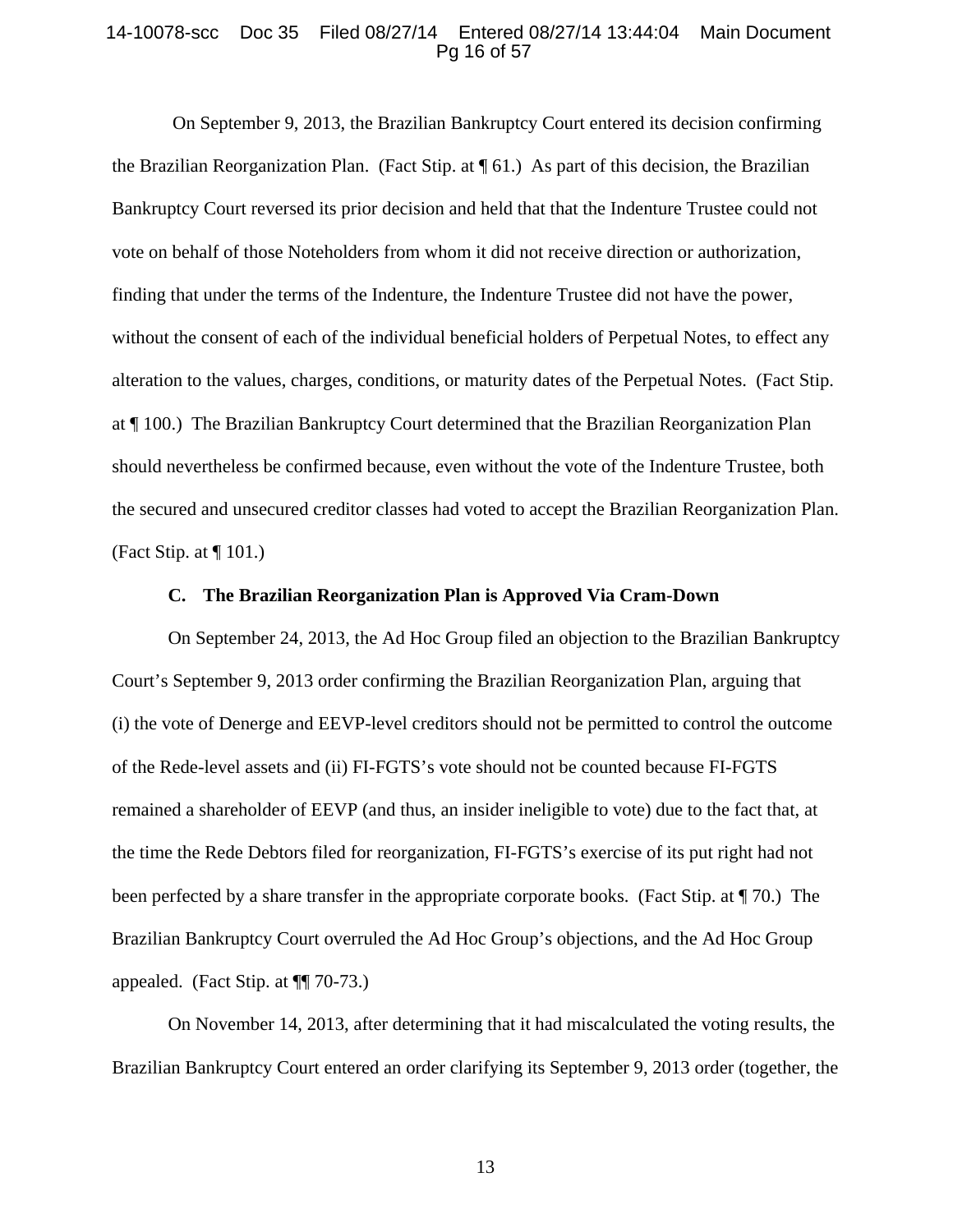## 14-10078-scc Doc 35 Filed 08/27/14 Entered 08/27/14 13:44:04 Main Document Pg 17 of 57

"Confirmation Decision"). The November 14, 2013 order clarified that, even after disregarding the vote of the Indenture Trustee, the unsecured creditor class had narrowly missed the numerosity requirement for confirming the Brazilian Reorganization Plan; $^{20}$  therefore, the Brazilian Bankruptcy Court had confirmed the Brazilian Reorganization Plan pursuant to the cram-down provisions of Brazilian bankruptcy law.<sup>21</sup> (Fact Stip. at  $\P$  101-02.)

The Rede Debtors have appealed the Confirmation Decision, arguing that the Brazilian Reorganization Plan was approved by both the secured and unsecured creditor classes by consensual means and without the need for cram-down. (Fact Stip. at ¶ 104.) Specifically, the Rede Debtors have appealed the Confirmation Decision's denial of Rede's argument that the votes of parties arguably related to Equatorial and CPFL – which together held seven votes – should be designated because such parties were related to the losing bidders, competitors of the Rede Debtors who had publicly declared that they were interested in investing in the Rede Debtors if the Brazilian Reorganization Plan was rejected. (Fact Stip. at ¶ 104.) The Ad Hoc

 <sup>20</sup> Approval of a plan under Brazilian law may be obtained in one of two ways: (1) through a "regular creditor majorities" procedure or (2) through a "cram-down" procedure. Approval of a plan through the regular creditor majorities procedure requires that the plan be approved by each class of claims. In Classes II and III, the plan must be approved by (i) more than 50 percent of the creditors present at the creditors' meeting, in number, in each class and (ii) creditors that hold more than 50 percent in amount of the allowed claims present at the creditors' meeting, in each class. All such 50 percent thresholds are calculated only over the base of creditors who, cumulatively, (a) are present at the meeting; (b) are allowed to vote; and (c) actually do so (*i.e.,* do not voluntarily abstain from voting). (Law Stip. at ¶ 17.) Here, at least four more accepting votes from unsecured creditors in Class III in the Brazilian Reorganization Plan were required for such class to accept the Plan. (Fact Stip. at  $\P$  104.)<br><sup>21</sup> If the required majorities are not met for acceptance of the plan under Brazilian law, the plan may still be

approved via a cram-down of the rejecting class. Approval of a plan through the cram-down procedure requires the court to approve the plan if the following cumulative requisites are met: (1) holders of a simple majority (more than 50 percent) in amount of the total allowed claims who (a) are present at the creditors' meeting, (b) are allowed to vote, and (c) actually do so, vote for approval of the plan; (2) the required majorities are met in one class of claims (if there are only two classes of claims); and (3) (a) if the required majorities are not met in Class II or in Class III, more than one-third (1/3) of the creditors that (i) are present at the creditors' meeting, (ii) are allowed to vote, and (iii) actually do so, in number, in such class, must have voted in favor of the plan and, cumulatively, creditors that hold more than one-third (1/3) in amount of the allowed claims and that (a) are present at the creditors' meeting, (b) are allowed to vote, and (c) actually do so, in such class, must have voted in favor of the plan. In addition, Brazilian bankruptcy law expressly provides that confirmation via cram-down is only possible if the plan does not entail different treatment among the creditors of the class that rejected it. The parties disagree regarding whether Brazilian law permits cram-down where the plan provides different treatment to creditors in the dissenting class under some circumstances if done for a fair and valid justification (*e.g.*, to enforce subordination rights or legislative priority). This issue has been extensively briefed by the parties and is currently on appeal in Brazil. (Law Stip. at  $\P$  18.)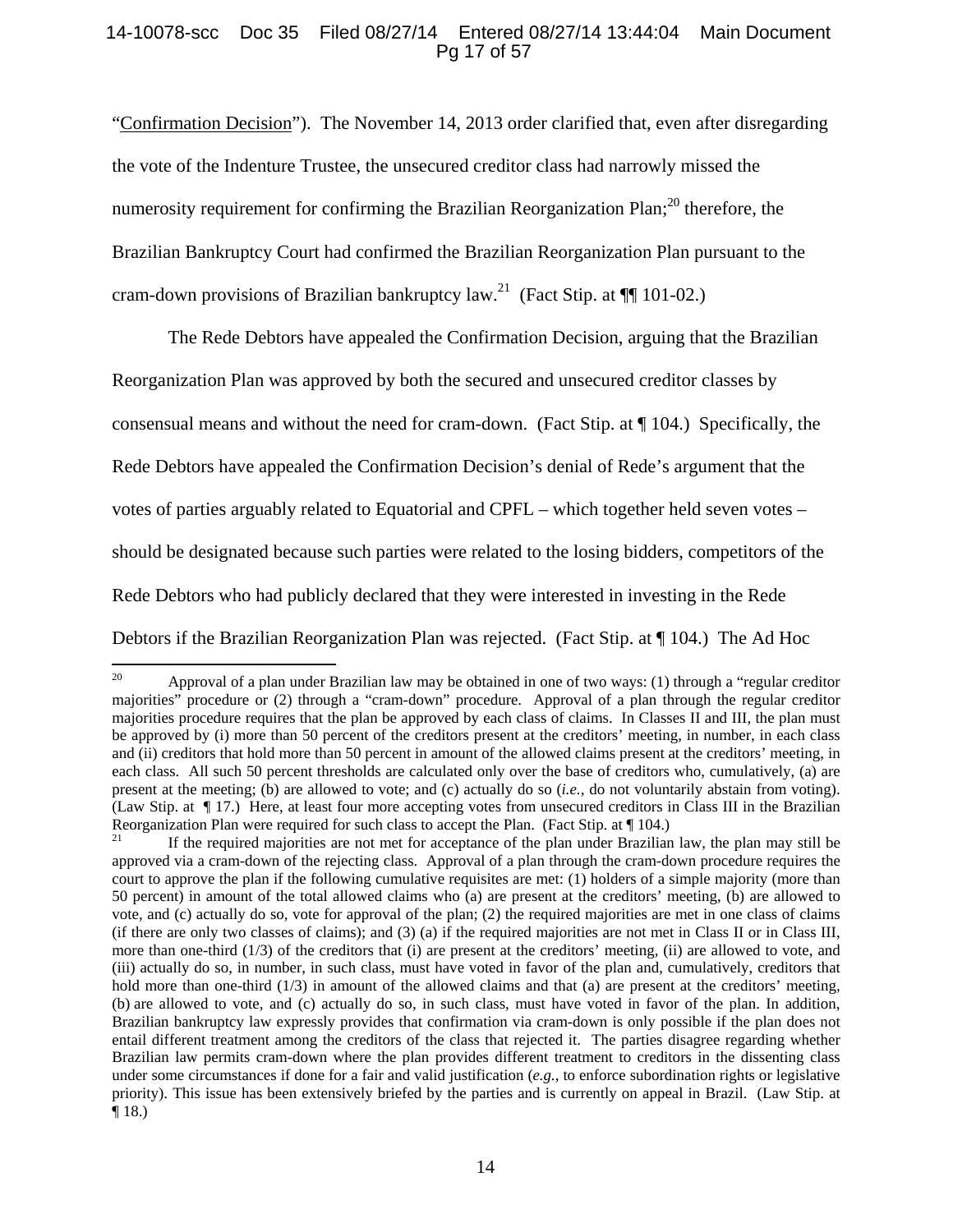## 14-10078-scc Doc 35 Filed 08/27/14 Entered 08/27/14 13:44:04 Main Document Pg 18 of 57

Group also has appealed, arguing (i) that the Indenture Trustee had the right to vote on behalf of all Noteholders and (ii) that FI-FGTS did not have a right to vote as a secured creditor. (Fact Stip. at ¶ 102.) Both parties' appeals remain pending with the Brazilian Court of Appeals. (Fact Stip. at ¶¶ 61, 104.)

If the Rede Debtors are successful on appeal and the Brazilian Court of Appeals otherwise affirms the Confirmation Decision, the Brazilian Reorganization Plan may be deemed approved by both the secured and unsecured creditor classes by consensual means (without the need for cram-down under Brazilian bankruptcy law). If the Ad Hoc Group prevails in its appeal with respect to the right of the Indenture Trustee to vote, the unsecured class would reject the Brazilian Reorganization Plan by amount, notwithstanding the results with respect to numerosity. Moreover, if the Ad Hoc Group also prevails in its appeal with respect to FI-FGTS's right to vote, the Brazilian Reorganization Plan will be unable to satisfy the requirement of a consenting class for cram-down purposes. Finally, if the Ad Hoc Group prevails in its appeal with respect to consolidation, the Brazilian Reorganization Plan will be unable to satisfy any requirement for either ordinary confirmation or confirmation by cram-down under Brazilian bankruptcy law. (Fact Stip. at  $\P$  104.)

#### **V. The Terms and Provisions of the Brazilian Reorganization Plan**

Under the Brazilian Reorganization Plan, Energisa will invest R\$1.2 billion in the Rede Concessionaires and R\$1.95 billion to pay the creditors of the Rede Debtors. The investment in the Rede Concessionaires may be derived from a variety of sources, including the sale of one or more Rede Concessionaires by Energisa, although Energisa has announced that no such sale is contemplated in the foreseeable future.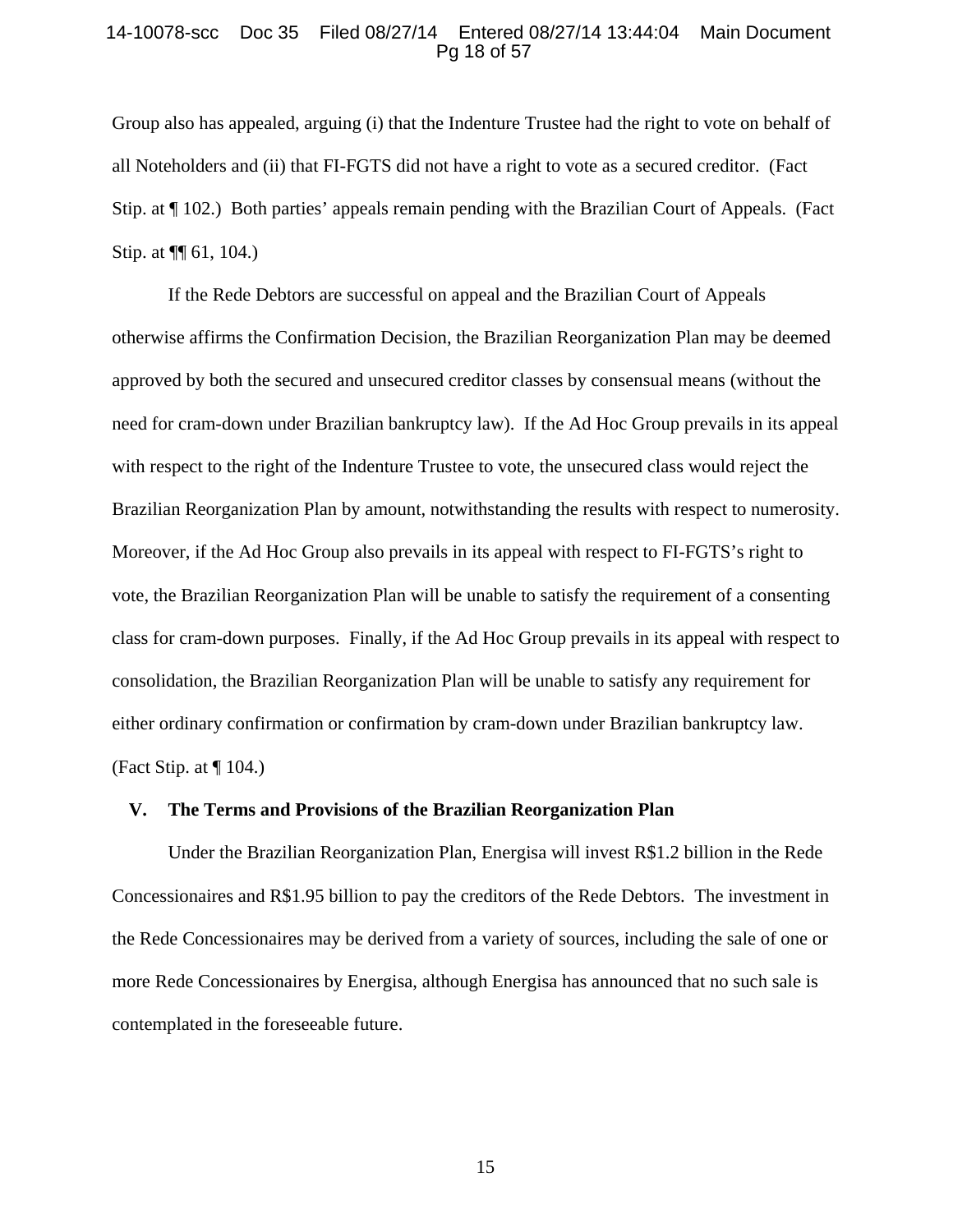### 14-10078-scc Doc 35 Filed 08/27/14 Entered 08/27/14 13:44:04 Main Document Pg 19 of 57

The Brazilian Reorganization Plan generally provides that certain creditors of the Rede Debtors, including the Noteholders, will have the option to receive either (i) cash equal to 25 percent of the principal amount of their claims in return for an assignment of such claims to Energisa or (ii) reinstatement of 100 percent of the principal amount of their claims paid out over 22 years, without interest. (Fact Stip. at  $\P$  43.) The Brazilian Reorganization Plan also requires the Controlling Shareholder of the Rede Debtors to transfer his equity interests in the Rede Group to Energisa in consideration for the symbolic price of R\$1.00, and it requires the assumption by Energisa of certain guarantees of the debts of the Rede Group that had been provided by the Controlling Shareholder of the Rede Debtors. (Fact Stip. at ¶ 43.)

#### **A. Substantive Consolidation of the Rede Debtors**

The Brazilian Reorganization Plan is premised on the consolidation of the assets and liabilities of all five Rede Debtors for voting and distribution purposes. (Fact Stip. at ¶ 55.) The Brazilian Reorganization Plan does not result in the actual corporate consolidation or merger of the Rede Debtors. (Fact Stip. at 23 n.13.) However, the Plan permits Energisa to modify the corporate structure of the Rede Group after the consummation of the transaction. (Fact Stip. at 23 n.13 (citing Ex. L (Brazilian Reorganization Plan) § 3.5).) In addition, Article 9.7.2 of the Brazilian Reorganization Plan specifies means for payment of all intercompany claims other than claims held by the Rede Concessionaires. (Fact Stip. at 23 n.13.) As described above, the Ad Hoc Group and the Indenture Trustee filed petitions with the Brazilian Bankruptcy Court objecting to, among other things, the presentation of a consolidated plan. (Fact Stip. at ¶¶ 58- 61.) On May 27, 2013, the Brazilian Bankruptcy Court issued a decision finding that the consolidation of the Rede Debtors was appropriate and permitting the joint processing and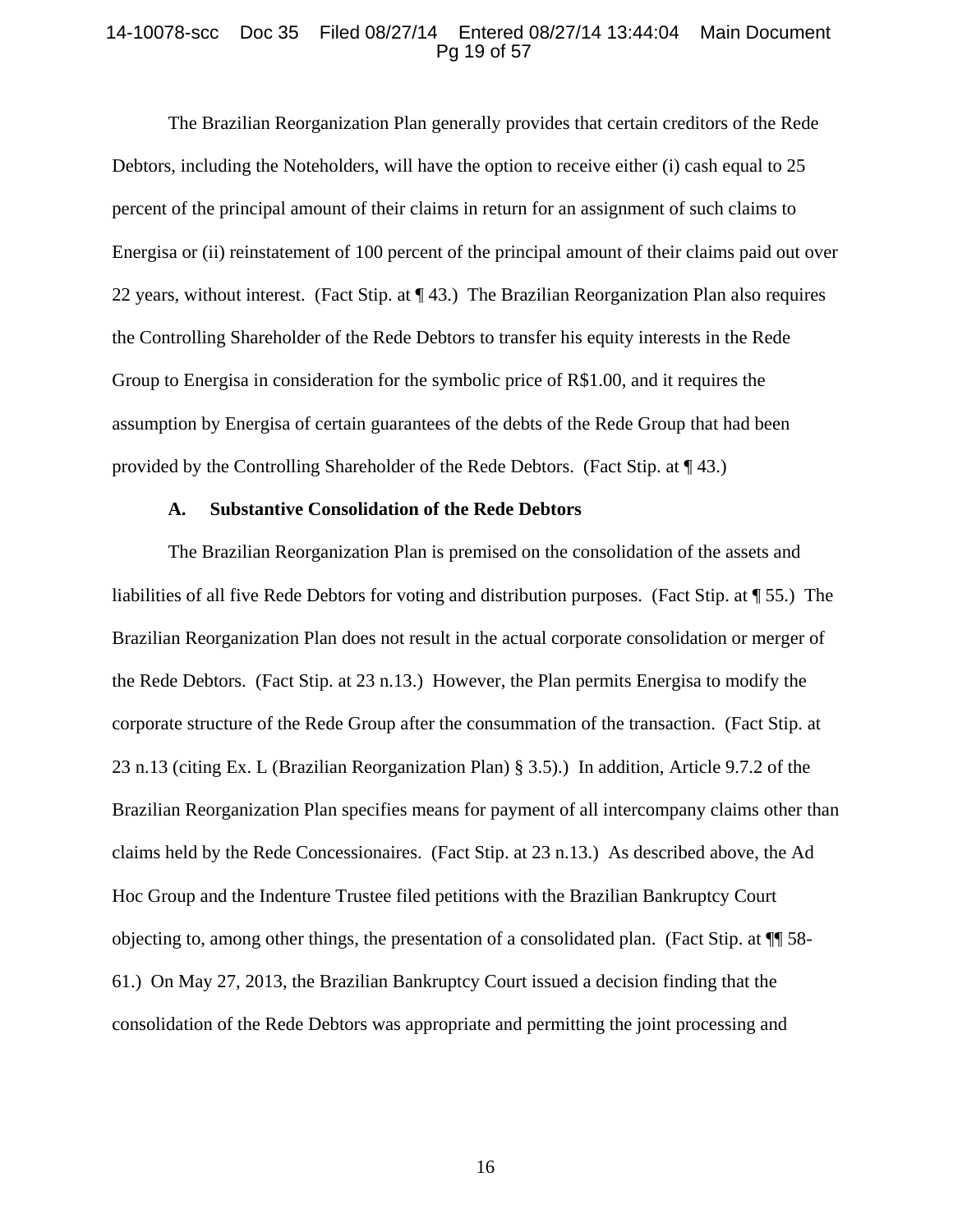# 14-10078-scc Doc 35 Filed 08/27/14 Entered 08/27/14 13:44:04 Main Document Pg 20 of 57

consolidation of the Rede Debtors for plan purposes. The Brazilian Bankruptcy Court found that the consolidation of the Rede Debtors was appropriate because,

> The "Rede" group, subject to reorganization, is in fact organized as a corporate group, with a common controlling company and credit inter-dependence, as loans exist between the companies that comprise the group, and cross corporate guarantees to honor obligations to third parties. Moreover, the plan is based on the joint cash flow of all the companies, in such a way to find an effective means of reorganization.<sup>22</sup>

On July 26, 2013, the Ad Hoc Group renewed its objection to consolidation in its objection to the confirmation of the Brazilian Reorganization Plan. (Fact Stip. at  $\P$  61.) The substantive consolidation of the Rede Debtors is one of the infirmities of the Brazilian Reorganization Plan that is cited by the Ad Hoc Group as a reason to deny the relief requested by the Foreign Representative in this Court.<sup>23</sup>

# **B. Classification of Claims Generally**

There were 111 claims asserted against the five Rede Debtors, totaling approximately R\$3.990 billion and USD\$655 million. Of those claims, 33 were asserted against multiple Rede Debtors. (Fact Stip. at ¶ 53.) Under Brazilian bankruptcy law, claims are divided into three classes: (i) labor related claims ("Class I"); (ii) secured claims ("Class II"); and (iii) unsecured claims, claims entitled to general and special privilege, and subordinated claims ("Class III"). (Law Stip. at ¶ 16.) No Class I claims were asserted against the Rede Debtors. Class II (secured) claims were filed by two creditors: (i) FI-FGTS, which asserted a R\$712.5 million Class II secured claim against Denerge, secured by equity interests in other Rede Debtors, and (ii) BNDES, which asserted a R\$135.5 million Class II secured claim against Rede. (Fact Stip.

<sup>&</sup>lt;sup>22</sup> Fact Stip. at ¶ 58 (citing Ex. P (Decision of the Brazilian Bankruptcy Court, dated May 27, 2013) at 1-3).<br><sup>23</sup> The May 27, 2013 decision by the Brazilian Court did not address factors that, according to the Ad Hoc

Group, would ordinarily be considered by a United States court considering the issue of substantive consolidation. Such factors include: disregard of corporate separateness, creditor confusion about which entity with which they were doing business, intermingling of funds, or fraud. (Fact Stip. at ¶ 59.)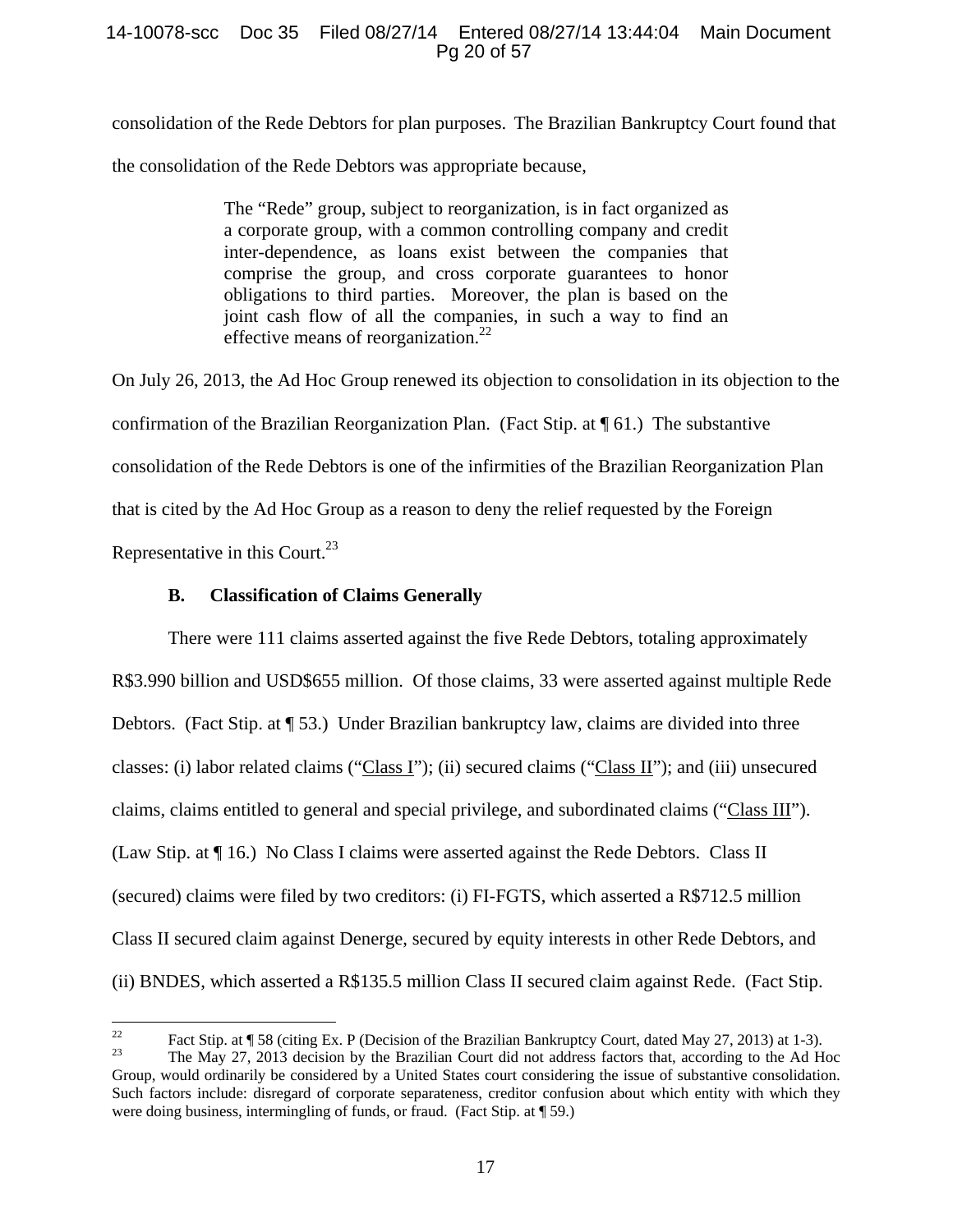# 14-10078-scc Doc 35 Filed 08/27/14 Entered 08/27/14 13:44:04 Main Document Pg 21 of 57

at ¶ 53.) Most of the Class III unsecured and other claims, totaling approximately R\$1.89 million plus USD\$655 million, were asserted against Rede. (Fact Stip. at ¶ 53.) Approximately R\$775 million in claims were owed by certain Rede Debtors to other Rede Debtors, and, if netted, would result in R\$500 million owing to Rede from other Rede Debtors. (Fact Stip. at

 $\P 53.$ 

The Brazilian Reorganization Plan does not provide for treatment of the shareholders of

the Rede Debtors as, under Brazilian bankruptcy law, shareholders cannot be deprived of their

interests without their consent.<sup>24</sup> (Fact Stip. at  $\P$  93.)

# **C. Treatment of Secured Claims**

Under the Brazilian Reorganization Plan, secured claim holders were permitted to choose from three options for the treatment of their claims.<sup>25</sup> (Fact Stip. at  $\P$  74-75.) BNDES chose to assign its debt to Energisa in return for a 25 percent cash distribution paid on the closing date.<sup>26</sup> (Fact Stip. at ¶ 74.) FI-FGTS chose a 22-year note bearing four percent interest in exchange for committing to provide future financing to the Rede Debtors. (Fact Stip. at ¶ 76.) FI-FGTS is to

 <sup>24</sup> Although the Brazilian Reorganization Plan does not extinguish the remaining equity interests held by minority shareholders, as discussed below, such remaining minority shares will be diluted upon consummation of the Brazilian Reorganization Plan. (Fact Stip. at  $\P$  94-95.)

The three options consisted of:

<sup>(</sup>A) retention of security interest and restatement [sic] of the principal amount of its debt in full to be paid over 22 years at a two percent interest rate, with a balloon principal payment in year 22;

<sup>(</sup>B) if the secured creditor chooses to commit to future financing of the reorganized companies on terms set forth in section 1.2.22 of the Plan, retention of security interest and restatement [sic] of the principal amount of its debt in full to be paid over 22 years at a four percent interest rate, with a balloon payment in year 22; and

<sup>(</sup>C) the secured creditor may assign its debt to Energisa in return for a 25 percent cash distribution paid on the closing date.

Fact Stip. at ¶ 74 (citing Ex. L (Brazilian Reorganization Plan) at Articles 6 and 8).

<sup>26</sup> BNDESPar, a subsidiary of BNDES and the holder of 15.9 percent of the shares of Rede, held a right to sell its Rede shares to EEVP in return for a debt claim of R\$390 million, which right was never exercised. (Fact Stip. at ¶ 91.) As a result, BNDESPar did not have a claim listed on the Creditors' List and will not receive a new distribution as a claimant under the Brazilian Reorganization Plan. (Fact Stip. at ¶ 91.) However, BNDESPar's claim for the exercise of the put remains a contingent liability for which Energisa may ultimately be responsible. (Fact Stip. at ¶ 92.)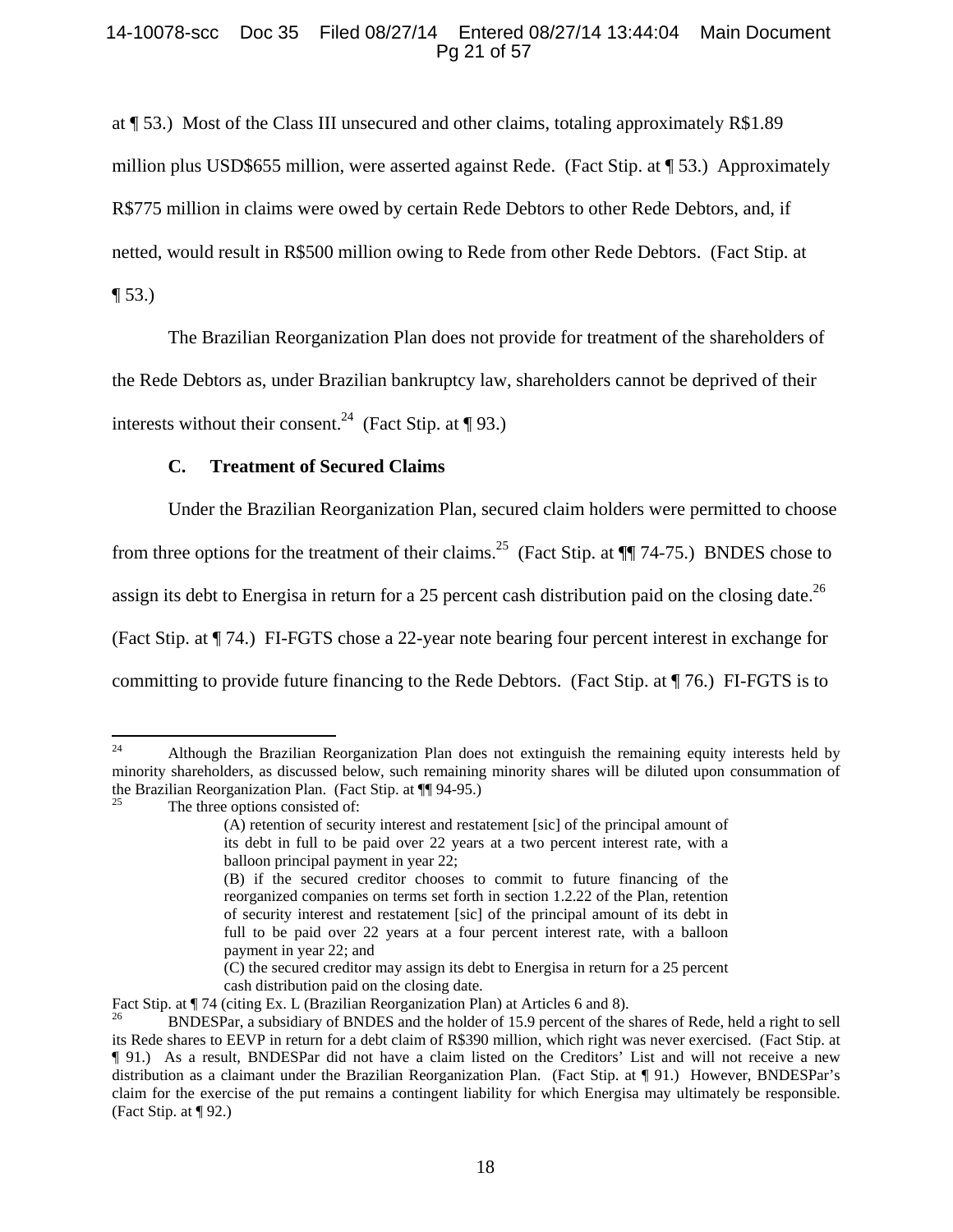# 14-10078-scc Doc 35 Filed 08/27/14 Entered 08/27/14 13:44:04 Main Document Pg 22 of 57

provide future financing to the Rede Debtors in an amount equal to 90 percent of its claim, for a

minimum period of payment of twenty years, with (i) at least a twelve-year period without the

payment of principal; (ii) monthly amortization after the twelve-year period; and (iii) a

maximum interest rate of seven percent per year, payable as agreed between the parties, as

adjusted annually.<sup>27</sup> (Fact Stip. at  $\P$  76.)

# **D. Treatment of Unsecured Claims**

Although all unsecured claims are contained in one class under the Brazilian

Reorganization Plan, the Plan distinguishes among three types of unsecured claims:

- 1. Concessionaire Creditor Claims: unsecured guaranty, surety, or joint claims against the Rede Debtors where the creditor's underlying principal claim is against one or more of the non-debtor Rede Concessionaires;
- 2. Subsidiary Concessionaire Claims: claims of non-debtor Rede Concessionaires; and
- 3. General Unsecured Claims: all unsecured claims (other than Concessionaire Creditor Claims and Subsidiary Concessionaire Claims), including claims by Noteholders.

(Fact Stip. at ¶ 77.) As more fully described below, under the Brazilian Reorganization Plan,

Concessionaire Creditor Claims and Subsidiary Concessionaire Claims will be satisfied in full,

whereas General Unsecured Claims, including claims of Noteholders, are entitled to a 25 percent

recovery. The Ad Hoc Group maintains that such "disparate" treatment is a basis for denying the

Plan Enforcement Relief (as defined below).

# **1. Treatment of Concessionaire Creditor Claims**

There are eleven allowed Concessionaire Creditor Claims on the Creditors' List, totaling

approximately R\$421 million. (Fact Stip. at ¶ 83.) The holders of these claims, the

"Concessionaire Creditors,"28 were permitted to vote on the Brazilian Reorganization Plan

<sup>&</sup>lt;sup>27</sup> Fact Stip. at  $\P$  76 (citing Ex. L (Brazilian Reorganization Plan) at § 1.2.22).

<sup>28</sup> A U.S.-based entity, the Inter-American Development Bank ("IADB") holds the majority in amount of the Concessionaire Creditor Claims, holding approximately USD\$151 million against the Rede Concessionaires, CEMAT and CELTINS, which claims are guaranteed by Rede. (Fact Stip. at ¶ 84.) The remaining Concessionaire Creditors are Brazilian-based entities. (Fact Stip. at ¶ 84.)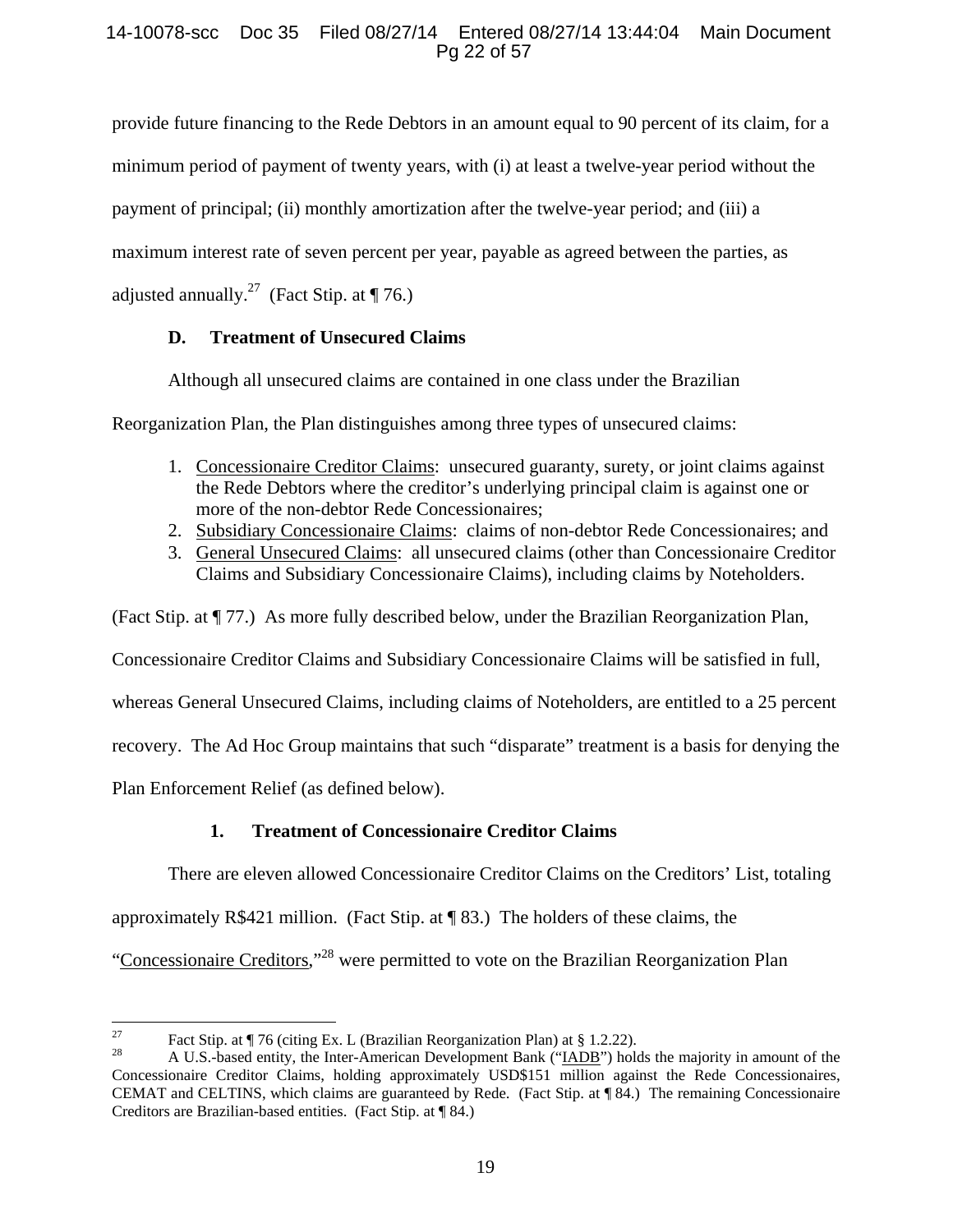### 14-10078-scc Doc 35 Filed 08/27/14 Entered 08/27/14 13:44:04 Main Document Pg 23 of 57

because they hold guarantee or surety claims against one or more of the Rede Debtors (and therefore, the Rede Debtors are jointly and severally liable for the payment of such claims). (Fact Stip. at  $\P$  83.)

While the Concessionaire Creditors were permitted to choose from the three Plan treatment options available to holders of General Unsecured Claims (discussed *infra*), if a Concessionaire Creditor agreed not to take further enforcement actions and waived all defaults, fines, and penalties against the Rede Concessionaires and the Rede Debtors, such Concessionaire Creditor (i) will receive (within 60 days of the closing date) payment in full of any portion of its obligations that have already matured pursuant to their original schedule and (ii) will have its surety, guarantee, or joint obligations replaced by Energisa on the same terms and conditions thereof. (Fact Stip. at  $\P$  85.)

#### **2. Treatment of Subsidiary Concessionaire Claims**

Each of the eight Rede Concessionaires holds a Subsidiary Concessionaire Claim against the Rede Debtors, which, in the aggregate, total approximately R\$504 million. (Fact Stip. at ¶ 87.) None of these parties was permitted to vote on the Brazilian Reorganization Plan, as the Rede Concessionaires are affiliates of the Rede Debtors. (Fact Stip. at ¶ 87.)

The Brazilian Reorganization Plan provides that holders of Subsidiary Concessionaire Claims will have their claims satisfied in full pursuant to the ANEEL Plan.<sup>29</sup> (Fact Stip. at ¶¶ 88-89.) As discussed above, Energisa has committed to invest at least R\$1.2 million in the Rede Concessionaires under the ANEEL Plan; a significant portion of such amount will be used to cause the Rede Debtors to settle the Subsidiary Concessionaire Claims. (Fact Stip. at ¶ 90.)

<sup>&</sup>lt;sup>29</sup> To satisfy ANEEL's requirements, the Rede Debtors originally submitted their Correctional Plan to ANEEL on October 26, 2012, and such plan was subsequently revised. Among other things, this plan laid out Energisa's proposal for the assumption and reorganization of the Rede Concessionaires (as amended on October 1, 2013 and presented by the Rede Debtors and Energisa, the "ANEEL Plan").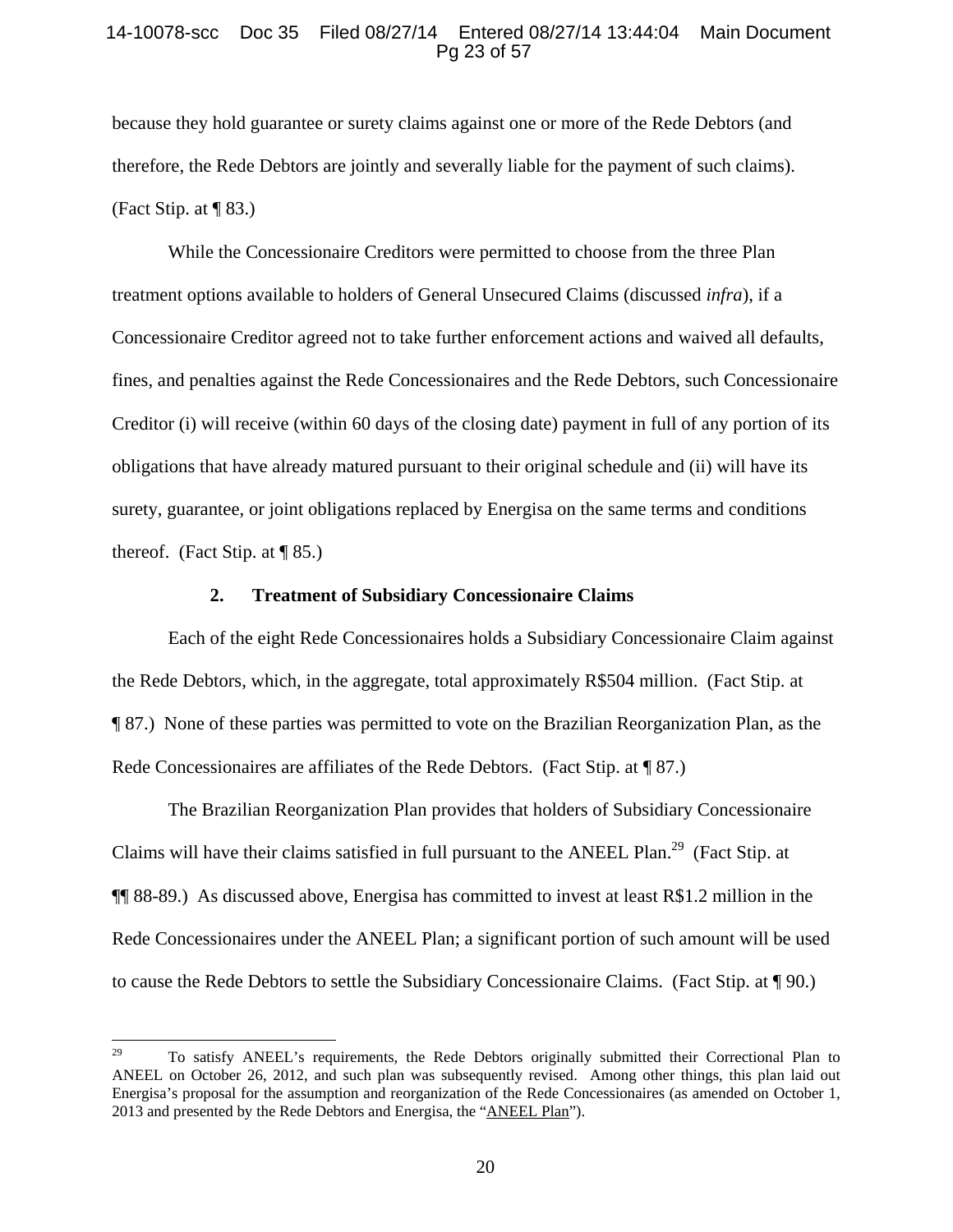## 14-10078-scc Doc 35 Filed 08/27/14 Entered 08/27/14 13:44:04 Main Document Pg 24 of 57

### **3. Treatment of General Unsecured Claims**

There are 109 General Unsecured Claims against the Rede Debtors, $30$  including those of the Noteholders, totaling approximately R\$3.142 billion plus approximately USD\$655 million. (Fact Stip. at ¶ 78.) The Brazilian Reorganization Plan offers three plan treatment options to holders of General Unsecured Claims, $31$  and it provides that the type of consideration chosen by the majority of Noteholders (in principal amount) who indicated a preference for a type of consideration would govern the form of consideration provided to all Noteholders.<sup>32</sup> (Fact Stip. at ¶ 82.) After the Brazilian Reorganization Plan was approved, in response to the Rede Debtors' solicitation of Noteholders' preference, a majority in principal amount of the Noteholders (including all members of the Ad Hoc Group) chose Option  $C - t_0$  assign their claims to Energisa in return for a 25 percent cash distribution to be paid on the closing date. (Fact Stip. at  $\P$  82.)

# (Fact Stip. at ¶ 81 (citing Ex. L (Brazilian Reorganization Plan) at Articles 7 and 8).)

<sup>&</sup>lt;sup>30</sup> Except for certain holders of the Perpetual Notes and the IADB, all known holders of the General Unsecured Claims are Brazilian-based entities. (Fact Stip. at ¶ 78.) Because the Perpetual Notes are held in global note form with DTC, neither the Rede Debtors nor the Ad Hoc Group knows with certainty the identities or nationalities of the beneficial holders of the Perpetual Notes (other than the members of the Ad Hoc Group). The Ad Hoc Group purports to have been in contact with other holders of Perpetual Notes, one or more of which are also based in the U.S. The Perpetual Note claims were issued only to (i) non-U.S. persons in accordance with Regulation S of the U.S. Securities Act of 1933, as amended (the "Securities Act") and (ii) qualified institutional buyers in accordance with Rule 144A of the Securities Act. (Fact Stip. at ¶ 79.)<br>The three plan treatment options available to a holder of an allowed General Unsecured Claim are:

<sup>(</sup>A) restatement [sic] of the principal amount of its debt in full to be paid over 22 years at a one percent interest rate, with a balloon principal payment in year 22; (B) if the unsecured creditor chooses to commit to future financing of the reorganized companies on terms defined in section 1.2.23 of the Plan, restatement [sic] of the principal amount of its debt in full to be paid over 22 years at a one percent interest rate, subject to annual monetary adjustment on the value of the principal balance, with a balloon payment in year 22; and (C) the unsecured creditor may assign its claim(s) to Energisa in return for a 25 percent cash distribution paid on the closing date.

Fact Stip. at ¶ 81 (citing Ex. L (Brazilian Reorganization Plan) at § 7.1.4).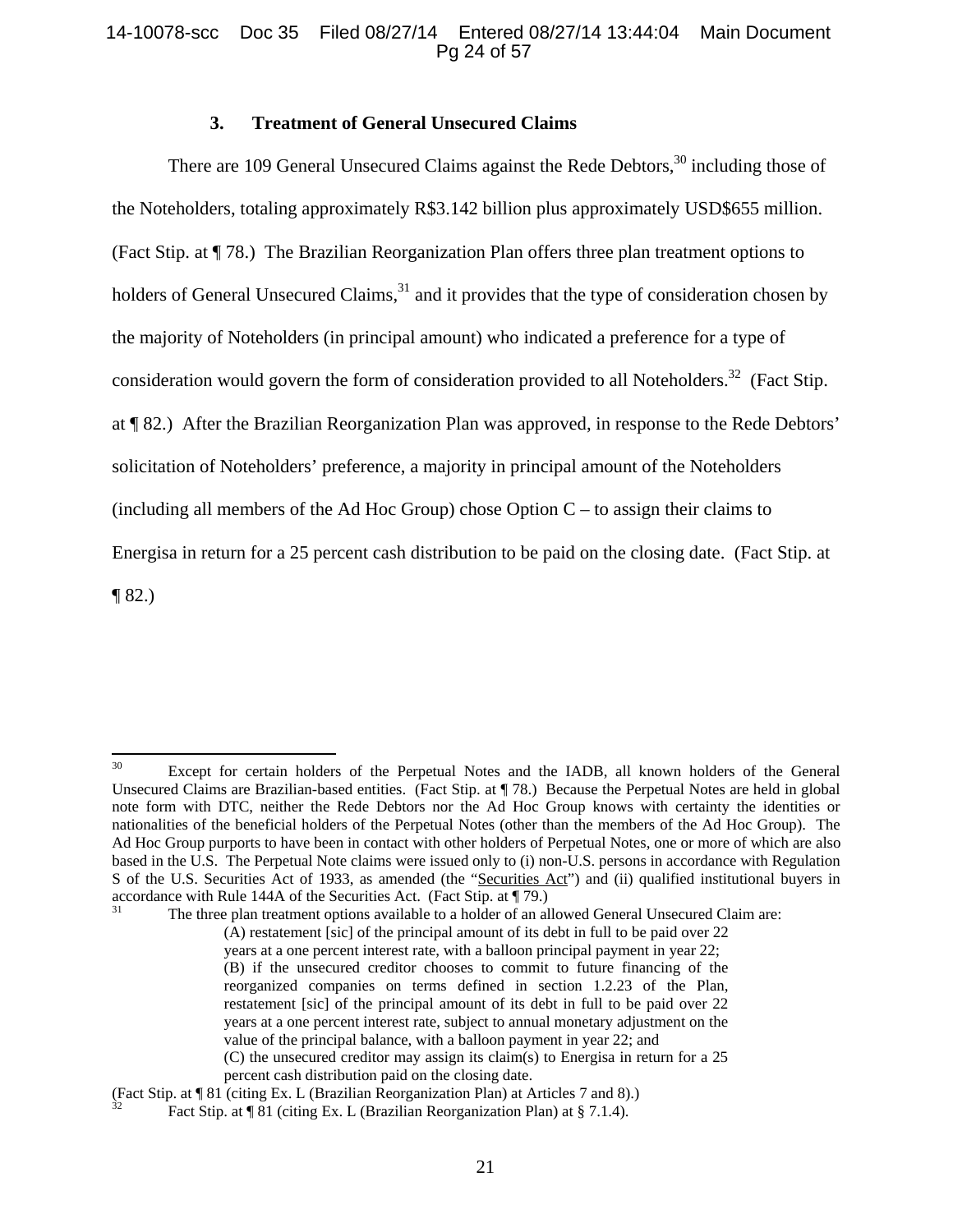# **VI. The Foreign Representative Commences a Chapter 15 Proceeding in the United States**

On January 16, 2014, the Foreign Representative filed the Petition, requesting recognition of the Brazilian Bankruptcy Proceeding as a foreign main proceeding.<sup>33</sup> The Petition also requested additional relief, pursuant to sections 1521 and 1507 of the Bankruptcy Code, enforcing the Brazilian Reorganization Plan in the United States, including an order (i) granting full faith and credit to (a) the Brazilian Reorganization Plan and (b) the Confirmation Decision and enjoining acts in the U.S. in contravention of the Confirmation Decision; and (ii) authorizing and directing the Indenture Trustee and DTC to take actions to carry out the terms of the Brazilian Reorganization Plan, including assigning the Global Note to Energisa and making the associated payments to the beneficial Noteholders (collectively, the "Plan Enforcement Relief").<sup>34</sup> According to the Foreign Representative, the latter is necessary because the Indenture Trustee has indicated that it will not assign the Global Note to Energisa (in accordance with the Confirmation Decision) without obtaining a directive from this Court. (Fact Stip. at ¶ 117.) In addition, the Foreign Representative has stated that, while Energisa may deposit funds with the Brazilian Bankruptcy Court for the benefit of the holders of the Perpetual Notes, Energisa is unlikely to fund the distribution directly to the Indenture Trustee without assurance of such assignment. (Fact Stip. at  $\P$  117.)

The Ad Hoc Group did not object to entry of an order recognizing (i) the Brazilian Bankruptcy Proceeding as a foreign main proceeding pursuant to chapter 15 of the Bankruptcy Code and (ii) José Carlos Santos, the Petitioner, as Rede's Foreign Representative. Accordingly, the parties agreed to, and the Court approved, a stipulated order granting recognition to the

 $33$  Petition at ¶ 35.

Petition at ¶[ 53-68.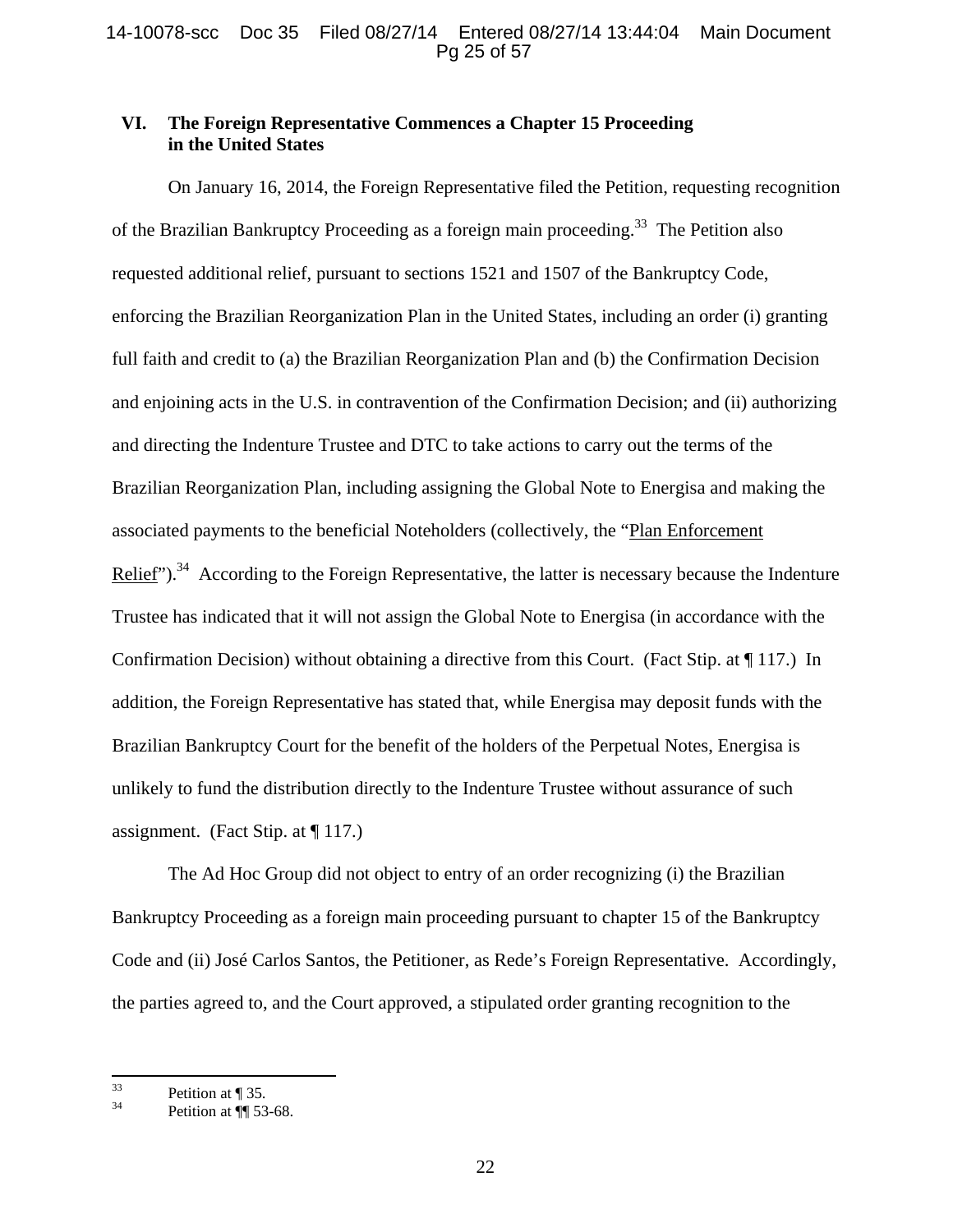# 14-10078-scc Doc 35 Filed 08/27/14 Entered 08/27/14 13:44:04 Main Document Pg 26 of 57

Brazilian Bankruptcy Proceeding as a foreign main proceeding.<sup>35</sup> Then, on February 25, 2014, the Ad Hoc Group filed an objection to the requested Plan Enforcement Relief (the "Objection"),  $36$  arguing that (i) the Foreign Representative is not entitled to relief under sections 1521 or 1507 of the Bankruptcy Code and (ii) granting the Plan Enforcement Relief would be manifestly contrary to U.S. public policy and should be denied pursuant to section  $1506^{37}$  In particular, the Ad Hoc Group argues that the Brazilian Reorganization Plan has been "fraught with infirmities," including (i) a significant extraction of value for shareholders; (ii) disparate treatment of similarly situated creditors; (iii) targeting of such disparate treatment at U.S.-based creditors; (iv) protection of local creditor interests by fiat; and (v) the use of "phantom" consolidation and a single insider vote to cram down an otherwise unconfirmable plan.<sup>38</sup>

On May 2, 2014, the Foreign Representative filed a reply to the Objection (the "Reply"), $^{39}$  arguing that the Brazilian Bankruptcy Proceeding was not administered in a manner manifestly contrary to U.S. principles and that the requested relief is proper under sections 1521 and 1507 of the Code.<sup>40</sup> Although both the Foreign Representative and the Ad Hoc Group were entitled to an evidentiary hearing on the propriety of the Plan Enforcement Relief, the parties instead agreed to file the Stipulation of Facts and the Stipulation of Law rather than conduct an evidentiary hearing. On May 9, 2014, the Court heard argument on whether the Plan Enforcement Relief requested by the Foreign Representative should be granted.

<sup>&</sup>lt;sup>35</sup> Order Granting Recognition of Foreign Main Proceeding [Docket No. 18].<br>
Objection of Ad Hoc Group of Rede Notebolders to Foreign Penresentation

<sup>36</sup> Objection of Ad Hoc Group of Rede Noteholders to Foreign Representative's Petition for Recognition of Brazilian Bankruptcy Proceeding and Motion for Order Granting Related Relief Pursuant to 11 U.S.C. §§ 105(a), 1509(b), 1515, 1517, 1520 and 1521 [Docket No. 16].

 $\frac{37}{38}$  Objection at 14-21.

 $\frac{38}{39}$  Objection at 2.

<sup>39</sup> Foreign Representative's Reply to Objection of Ad Hoc Group of Rede Noteholders to Foreign Representative's Motion for Order Granting Plan Enforcement [Docket No. 29].

<sup>40</sup> Reply at ¶¶ 24-42; *see also* Petition at ¶¶ 57-88.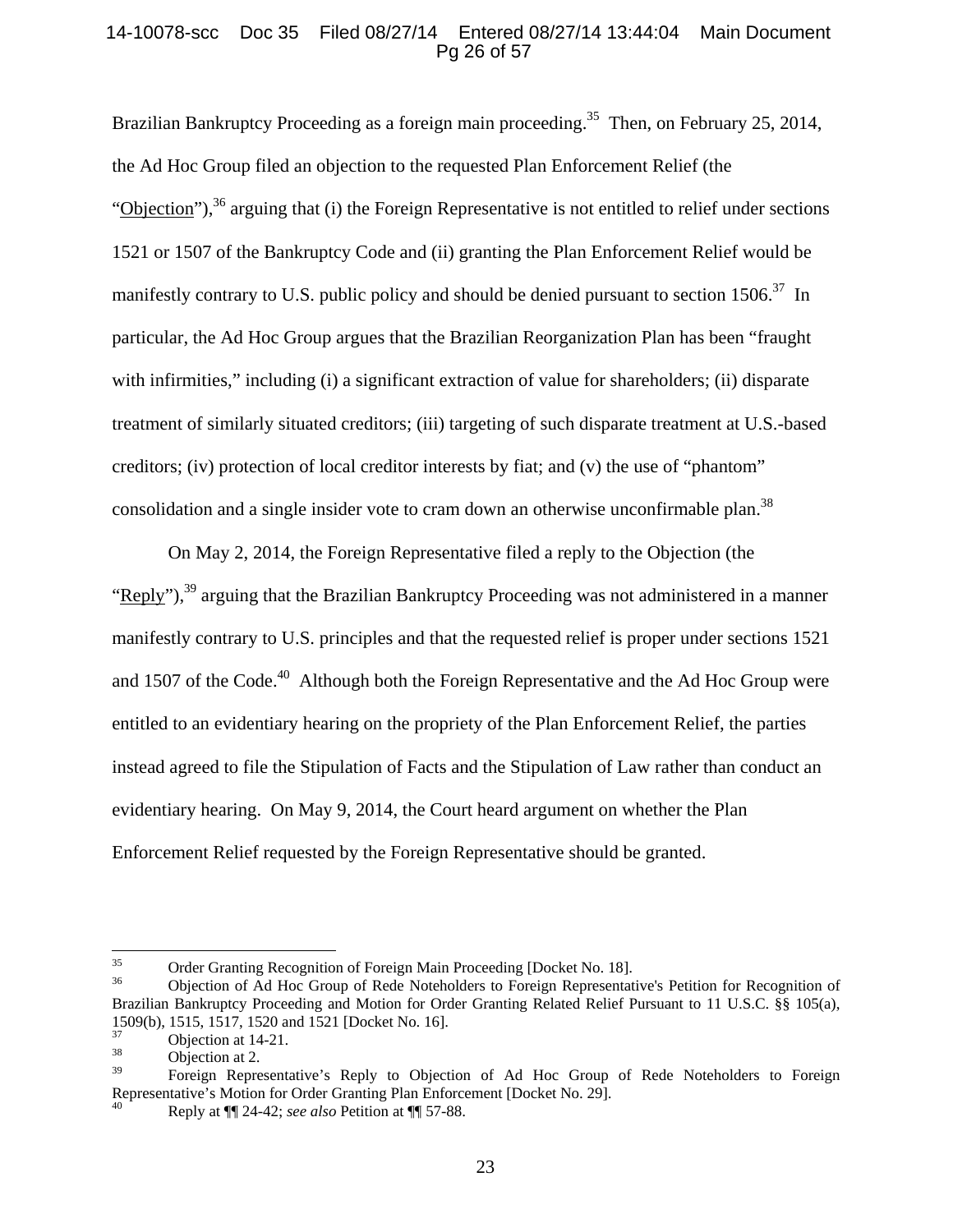14-10078-scc Doc 35 Filed 08/27/14 Entered 08/27/14 13:44:04 Main Document Pg 27 of 57

#### **DISCUSSION**

#### **I. Applicable Law**

Chapter 15 of the Bankruptcy Code, which adopted the substance and most of the text of

the United Nations Commission on International Trade Law's ("UNCITRAL") Model Law on

Cross-Border Insolvency, provides a framework for recognizing and giving effect to foreign

insolvency proceedings. *Morning Mist Holdings Ltd. v. Krys (In re Fairfield Sentry Ltd.)*, 714

F.3d 127, 132 (2d Cir. 2013). A central tenet of chapter 15 is the importance of comity in cross-

border insolvency proceedings. *In re Cozumel Caribe S.A. de C.V.*, 482 B.R. 96, 114-15 (Bankr.

S.D.N.Y. 2012). If a foreign case is recognized as a foreign main proceeding, as it was here,

certain relief automatically goes into effect, pursuant to 11 U.S.C. § 1520, and, under section

1521, a bankruptcy court may grant "any appropriate relief" in order to "effectuate the purpose

of this chapter [15] and to protect the assets of the debtor or the interests of the creditors." 11

U.S.C. § 1521(a). Such relief expressly includes:

(1) staying the commencement or continuation of an individual action or proceeding concerning the debtor's assets, rights, obligations or liabilities to the extent they have not been stayed under section 1520(a);

(2) staying execution against the debtor's assets to the extent it has not been stayed under section 1520(a);

(3) suspending the right to transfer, encumber or otherwise dispose of any assets of the debtor to the extent this right has not been suspended under section 1520(a);

(4) providing for the examination of witnesses, the taking of evidence or the delivery of information concerning the debtor's assets, affairs, rights, obligations or liabilities;

(5) entrusting the administration or realization of all or part of the debtor's assets within the territorial jurisdiction of the United States to the foreign representative or another person, including an examiner, authorized by the court;

(6) extending relief granted under section 1519(a); and

(7) granting any additional relief that may be available to a trustee, except for relief available under sections 522, 544, 545, 547, 548, 550, and 724(a).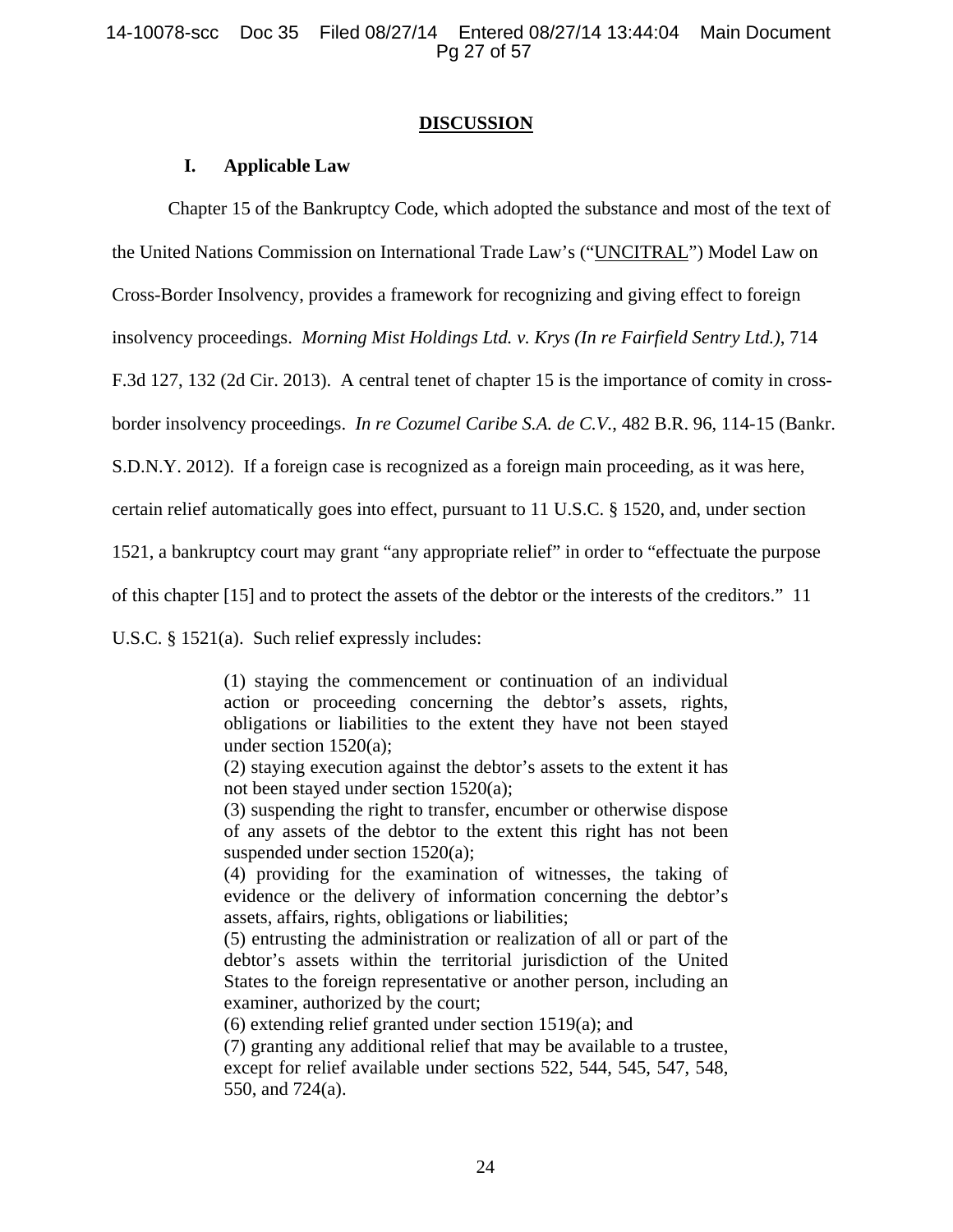# 14-10078-scc Doc 35 Filed 08/27/14 Entered 08/27/14 13:44:04 Main Document Pg 28 of 57

# 11 U.S.C. § 1521(a).

There are nonetheless certain restrictions. The court may grant relief under section 1521(a) "only if the interests of the creditors and other interested entities, including the debtor, are sufficiently protected,"41 and it may subject any relief granted under section 1521 to "conditions it considers appropriate." 11 U.S.C. § 1522(b). One court has observed that the policy underlying section 1522 is that there should be "a balance between relief that may be granted to the foreign representative and the interests of the person that may be affected by such relief." *In re Int'l Banking Corp. B.S.C.*, 439 B.R. 614, 626 (Bankr. S.D.N.Y. 2010) (citing GUIDE TO ENACTMENT OF THE UNCITRAL MODEL LAW ON CROSS-BORDER INSOLVENCY); *see also* H. R. Rep. No. 109-31, at 116 (2005).

In addition to the types of relief enumerated in section 1521, section 1507(a) of the Bankruptcy Code provides that "[s]ubject to the specific limitations stated elsewhere in this chapter[,] the court, if recognition is granted, may provide additional assistance to a foreign representative under this title or under other laws of the United States." 11 U.S.C. § 1507(a); *see also* H.R. Rep. No. 109-31 (2005). Pursuant to section 1507, the court is authorized to grant any "additional assistance" available under the Bankruptcy Code or under "other laws of the United States," provided that such assistance is consistent with the principles of comity and satisfies the fairness considerations set forth in section  $1507(b)$ .<sup>42</sup> *In re Toft*, 453 B.R. 186, 190 (Bankr.)

 $^{41}_{42}$  11 U.S.C. § 1522(a).

Section 1507(b) of the Bankruptcy Code provides that,

In determining whether to provide additional assistance under this title or under other laws of the United States, the court shall consider whether such additional assistance, consistent with the principles of comity, will reasonably assure –

<sup>(1)</sup> just treatment of all holders of claims against or interests in the debtor's property;

<sup>(2)</sup> protection of claim holders in the United States against prejudice and inconvenience in the processing of claims in such foreign proceeding;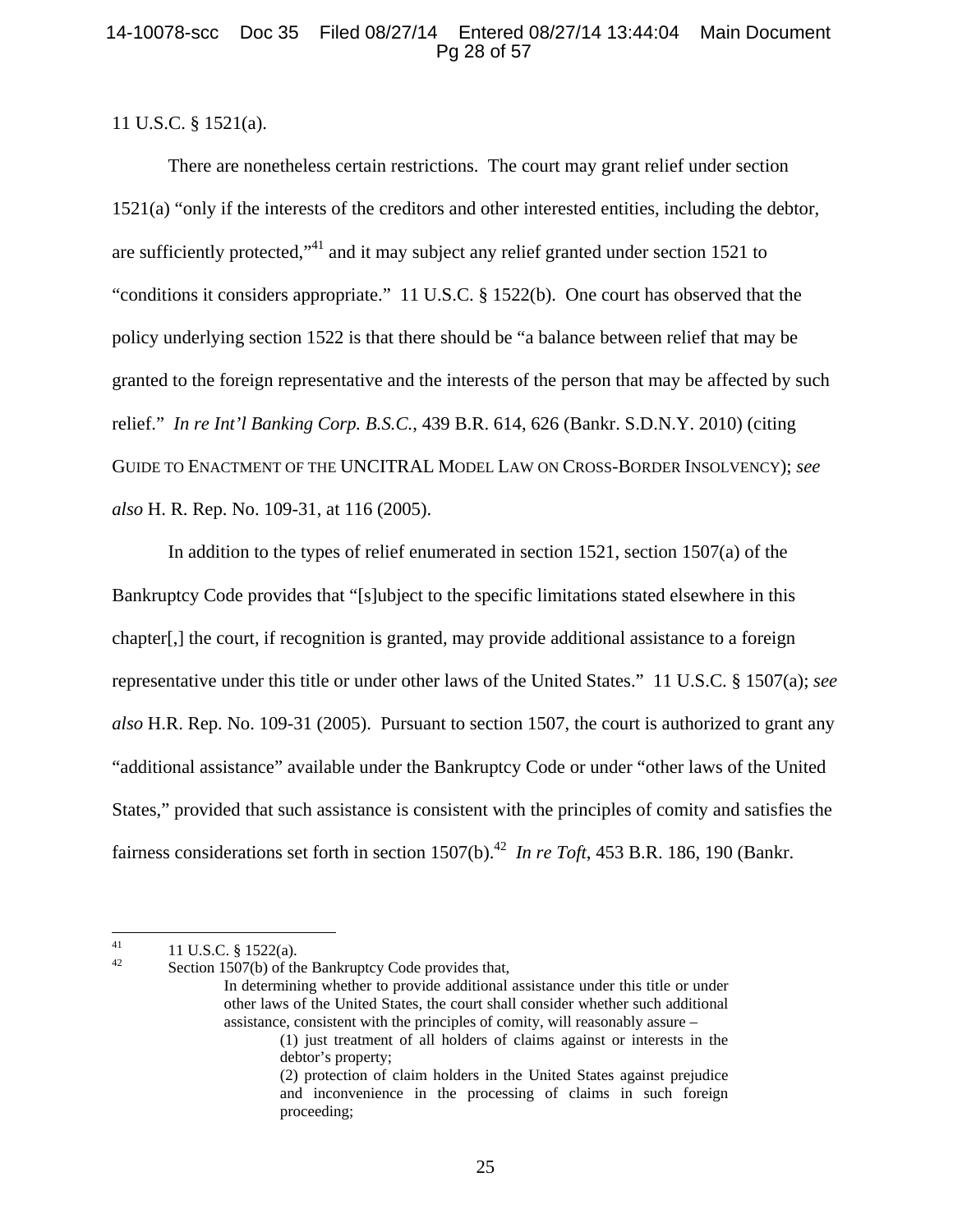## 14-10078-scc Doc 35 Filed 08/27/14 Entered 08/27/14 13:44:04 Main Document Pg 29 of 57

S.D.N.Y. 2011). As noted in *Toft*, however, the relationship between sections 1507 and 1521 "is not entirely clear." *Id*. The Fifth Circuit in *In re Vitro S.A.B. de C.V.*, 701 F.3d 1031, 1054 (5th Cir. 2012), considered, as a matter of first impression, whether a foreign representative may independently seek relief under either section 1521 or section 1507 and whether a court may itself determine under which provision such relief would fall. The *Vitro* court concluded that a court confronted by this situation should first consider the specific relief enumerated under section 1521(a) and (b), and, if the relief is not provided for there, the court should then consider whether the requested relief falls more generally under section 1521's grant of any appropriate relief. *Id*. at 1054. "Appropriate relief," the Fifth Circuit concluded, is "relief previously available under Chapter 15's predecessor, § 304." *Id*. "Only if a court determines that the requested relief was not formerly available under § 304," the Fifth Circuit continued, "should a court consider whether relief would be appropriate as 'additional assistance' under § 1507." *Id*. It remains to be seen whether the three-part analysis crafted by the *Vitro* court is embraced by other courts.

Chapter 15 thus provides courts with broad, flexible rules to fashion relief that is appropriate to effectuate the objectives of the chapter in accordance with comity. *See In re Bear Stearns High-Grade Structured Credit Strategies Master Fund, Ltd.*, 389 B.R. 325, 333-34 (S.D.N.Y. 2008); *In re SPhinX, Ltd.*, 351 B.R. 103, 112 (Bankr. S.D.N.Y. 2006) ("chapter 15 maintains – and in some respects enhances – the 'maximum flexibility' . . . that section 304 provided bankruptcy courts in handling ancillary cases in light of principles of international

<u> 1989 - Johann Stein, marwolaethau a gweledydd a ganlad y ganlad y ganlad y ganlad y ganlad y ganlad y ganlad</u>

(4) distribution of proceeds of the debtor's property substantially in accordance with the order prescribed by this title; and (5) if appropriate, the provision of an opportunity for a fresh start for the individual that such foreign proceeding concerns.

11 U.S.C. § 1507(b).

<sup>(3)</sup> prevention of preferential or fraudulent dispositions of property of the debtor;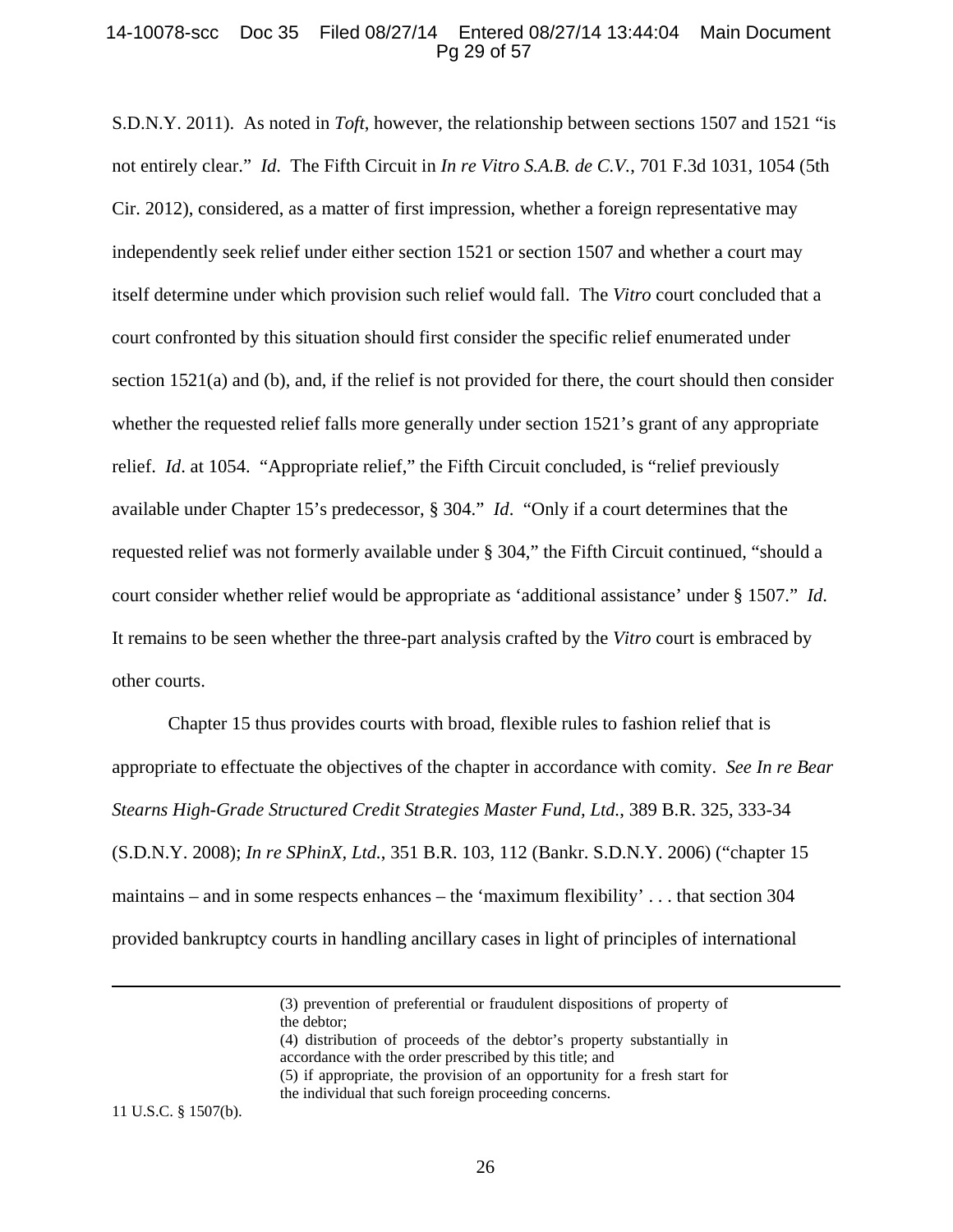#### 14-10078-scc Doc 35 Filed 08/27/14 Entered 08/27/14 13:44:04 Main Document Pg 30 of 57

comity and respect for the laws and judgments of other nations") (citations omitted), *aff'd*, 371 B.R. 10 (S.D.N.Y. 2007). While the interplay between the relief available under sections 1507 and 1521 is far from clear, it is evident that recognition assistance of the types available under those sections is "largely discretionary and turns on subjective factors that embody principles of comity." *Toft*, 453 B.R. at 190 (citing *Bear Stearns High-Grade Structured Credit Strategies Master Fund*, 389 B.R. at 333, *aff'g* 374 B.R. 122 (Bankr. S.D.N.Y. 2007)).

Of particular significance to the case at bar is the well-established principle that the relief granted in a foreign proceeding and the relief available in the United States do not need to be identical. *In re Metcalfe & Mansfield Alt. Invs.*, 421 B.R. 685, 697 (Bankr. S.D.N.Y. 2010). On the other hand, it is also clear that "[t]he principle of comity has never meant categorical deference to foreign proceedings. It is implicit in the concept that deference should be withheld where appropriate to avoid the violation of the laws, public policies, or rights of the citizens of the United States." *Bank of New York v. Treco (In re Treco)*, 240 F.3d 148, 157 (2d Cir. 2001); *see also Argo Fund Ltd. v. Bd. of Dirs. of Telecom Arg., S.A. (In re Bd. of Dirs. of Telecom Arg., S.A.)*, 528 F.3d 162, 171-73 (2d Cir. 2008); *Pravin Banker Assocs., Ltd. v. Banco Popular Del Peru*, 109 F.3d 850, 854 (2d Cir. 1997); *Victrix S.S. Co., S.A. v. Salen Dry Cargo A.B.*, 825 F.2d 709, 713 (2d Cir. 1987); *Cunard S.S. Co. Ltd. v. Salen Reefer Servs. AB*, 773 F.2d 452, 457 (2d Cir. 1985); *Toft*, 453 B.R. at 190-191.

Moreover, all relief under chapter 15, including relief requested under either section 1521 or section 1507, is subject to the limits in section 1506, which permits a court to decline to take any action, including granting additional relief pursuant to section 1521 or additional assistance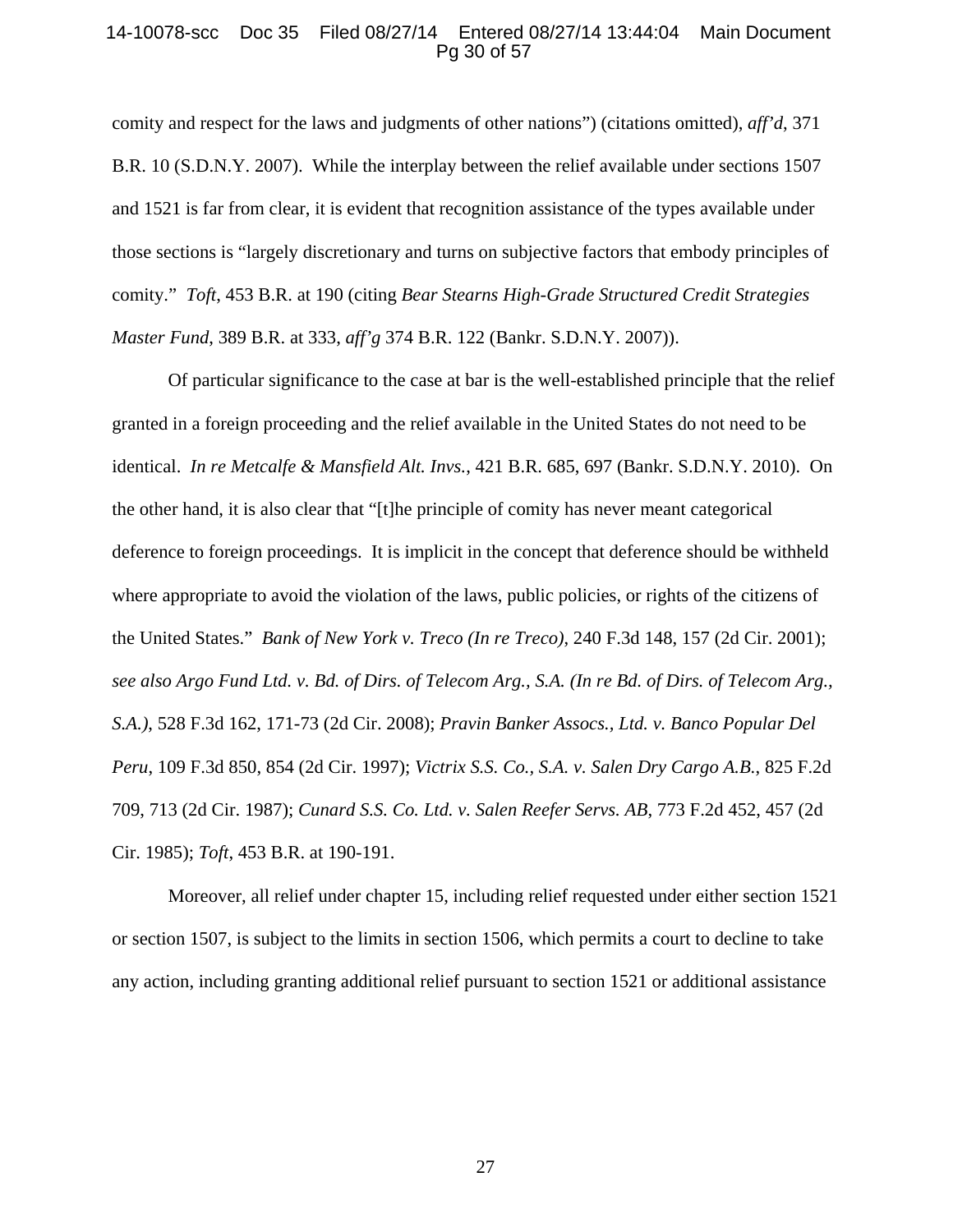## 14-10078-scc Doc 35 Filed 08/27/14 Entered 08/27/14 13:44:04 Main Document Pg 31 of 57

pursuant to section 1507 of the Bankruptcy Code, if such action would be "manifestly contrary" to the public policy of this country.<sup>43</sup> *Toft*, 453 B.R. at 193 (citing 11 U.S.C. § 1506).

However, the public policy exception is clearly drafted in narrow terms and "the few reported cases that have analyzed [section] 1506 at length recognize that it is to be applied sparingly." *Toft*, 453 B.R. at 193; *see In re Ephedra Prods. Liab. Litig.*, 349 B.R. 333, 336 (S.D.N.Y. 2006) (the public policy exception embodied in section 1506 should be "narrowly interpreted, as the word 'manifestly' in international usage restricts the public policy exception to the most fundamental policies of the United States") (citing H. R. Rep. No. 109-31(I), at 109, *reprinted in* 2005 U.S.C.C.A.N. 88, 172) (grammatical changes omitted); *see also Fairfield Sentry*, 714 F.3d at 139-40; *Bd. of Dirs. of Telecom Arg. S.A.*, No. 05-17811, 2006 WL 686867, at \*25 (Bankr. S.D.N.Y. Feb. 24, 2006) ("the foreign law . . . must not be repugnant to the American laws and policies") (citing *In re Brierley*, 145 B.R. 151, 166 (Bankr. S.D.N.Y. 1992)), *aff'd*, 528 F.3d 162 (2d Cir. 2008); *In re Culmer*, 25 B.R. 621, 631 (Bankr. S.D.N.Y. 1982)); *see also In re Sino-Forest Corp.*, 501 B.R. 655, 664-665 (Bankr. S.D.N.Y. 2013). Foreign judgments "are generally granted comity as long as the proceedings in the foreign court 'are according to the course of a civilized jurisprudence, *i.e.* fair and impartial.'" *Toft*, 453 B.R. at 194 (citing *In re Ephedra Prods. Liab. Litig.*, 349 B.R. at 336 (citing and quoting the seminal case on comity, *Hilton v. Guyot*, 159 U.S. 113, 205-06, 16 S. Ct. 139, 40 L. Ed 95 (1895))); *see also Metcalfe*, 421 B.R. at 697 (the key determination required under section 1506 is whether the procedures used in the foreign jurisdiction "meet our fundamental standards of fairness").

As described in detail above, the Foreign Representative has requested that the Court grant the additional Plan Enforcement Relief, which consists of the following:

<sup>&</sup>lt;sup>43</sup> Section 1506 of the Bankruptcy Code provides that "[n]othing in this chapter prevents the court from refusing to take an action governed by this chapter if the action would be manifestly contrary to the public policy of the United States." 11 U.S.C. § 1506.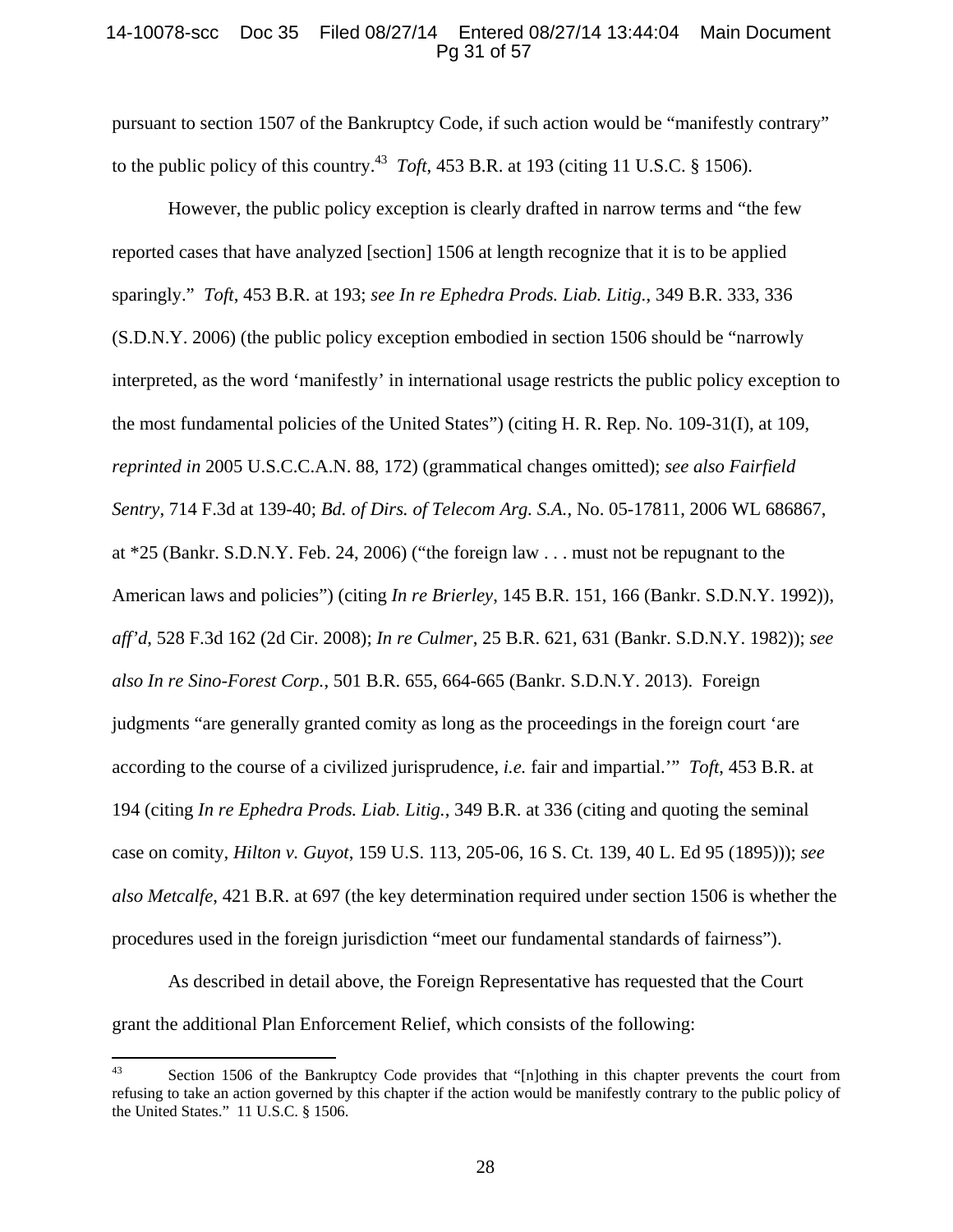14-10078-scc Doc 35 Filed 08/27/14 Entered 08/27/14 13:44:04 Main Document Pg 32 of 57

> (i) an order granting full faith and credit $44$  to the [Confirmation Decision] and the Brazilian Reorganization Plan, and an injunction of acts in the U.S. in contravention of that order; and (ii) an order authorizing and directing the Indenture Trustee and DTC to take the necessary actions to carry out the terms of the Brazilian Reorganization Plan, including assigning the Global Note to Energisa and making the associated payments to the beneficial Noteholders.

(Reply at ¶ 11.) For the reasons that follow, the Court finds that the requested Plan Enforcement Relief is proper under both sections 1521 and 1507 of the Bankruptcy Code and should not be denied pursuant to the public policy exception in section 1506, and it therefore grants the Plan Enforcement Relief.

# **II. The Plan Enforcement Relief is Proper Under Section 1521 of the Bankruptcy Code**

The Plan Enforcement Relief requested by the Foreign Representative is "appropriate relief" of a type not specifically enumerated in the non-exhaustive list set forth in section 1521(a), which the Foreign Representative asserts is nonetheless proper because it is the type of relief that was "available under section 304 [of the Bankruptcy Code] and is routinely granted under U.S. law." (Reply at ¶¶ 25-26 (citing *In re Vitro S.A.B. de C.V.*, 701 F.3d 1031, 1054 (5th Cir. 2012)).) The Foreign Representative asserts that requests for an order (i) enforcing a foreign confirmation order, including the request for an injunction of acts in contravention of such order, and (ii) directing the Indenture Trustee and DTC to take steps to assign the Global Note and make payments to the Noteholders, are each types of requested relief that were available under section 304 of the Bankruptcy Code and are types of relief typically granted in chapter 11 plenary proceedings as well. (Reply at ¶¶ 26-27.) Accordingly, the Foreign Representative maintains, such relief is available under section 1521.

<sup>44</sup> As a technical matter, the Confirmation Decision and the Brazilian Reorganization Plan are not entitled to "full faith and credit" inasmuch as these are words taken from Article IV of the Constitution of the United States and are inapplicable to foreign judgments.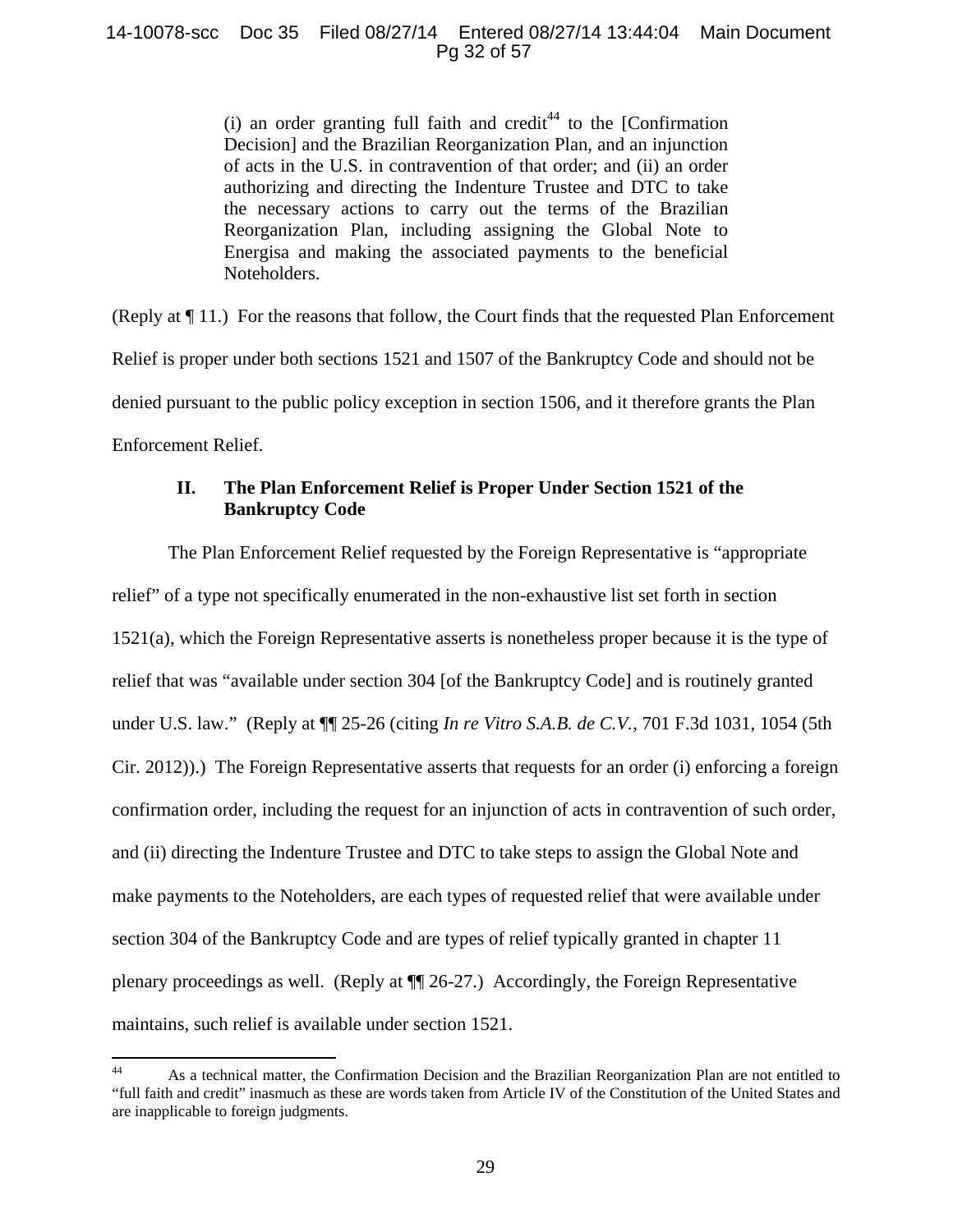### 14-10078-scc Doc 35 Filed 08/27/14 Entered 08/27/14 13:44:04 Main Document Pg 33 of 57

The Court agrees. The request by the Foreign Representative that the Court (i) enforce the Brazilian Reorganization Plan and the Confirmation Decision and (ii) enjoin acts in the U.S. in contravention of the Confirmation Decision is relief of a type that courts have previously granted under section 304 of the Bankruptcy Code and other applicable U.S. law. *See, e.g., Bd. of Dirs. of Telecom Arg.*, 528 F.3d at 174-76; *see also In re Petition of Garcia Avila*, 296 B.R. 95, 114-15 (Bankr. S.D.N.Y. 2003); *see generally* 11 U.S.C. § 1141(d)(1)(A) (granting discharge to chapter 11 debtor upon confirmation except as otherwise provided for in the plan); 11 U.S.C. § 524(a) (describing the effect of a discharge). Similarly, the Foreign Representative's request for an instruction directing the Indenture Trustee and DTC to take the actions necessary to carry out the terms of the Brazilian Reorganization Plan, including assigning the Global Note to Energisa and making payments to beneficial Noteholders, is also relief of a type available under U.S. law. *See, e.g.,* 11 U.S.C. § 1142(b) (providing that a court "may direct . . . any . . . necessary party to execute or deliver or join in the execution or delivery of any instrument required to effect a transfer of property dealt with by a confirmed plan, and to perform any other act . . . that is necessary for the consummation of the plan"); *In re Washington Mut., Inc.*, No. 08- 12229, 2012 WL 1563880 at \*38 (Bankr. D. Del. Feb. 24, 2012) (directing indenture trustee to make distributions in order to effectuate plan transactions).

The Ad Hoc Group does not challenge the Foreign Representative's position that the Plan Enforcement Relief is available under section 1521 of the Bankruptcy Code. Rather, the Ad Hoc Group asserts that the Court should consider the particular facts of the case at hand and balance the equities of the requested relief against those facts. The Ad Hoc Group believes that the Foreign Representative cannot meet his burden with respect to the applicable balancing tests and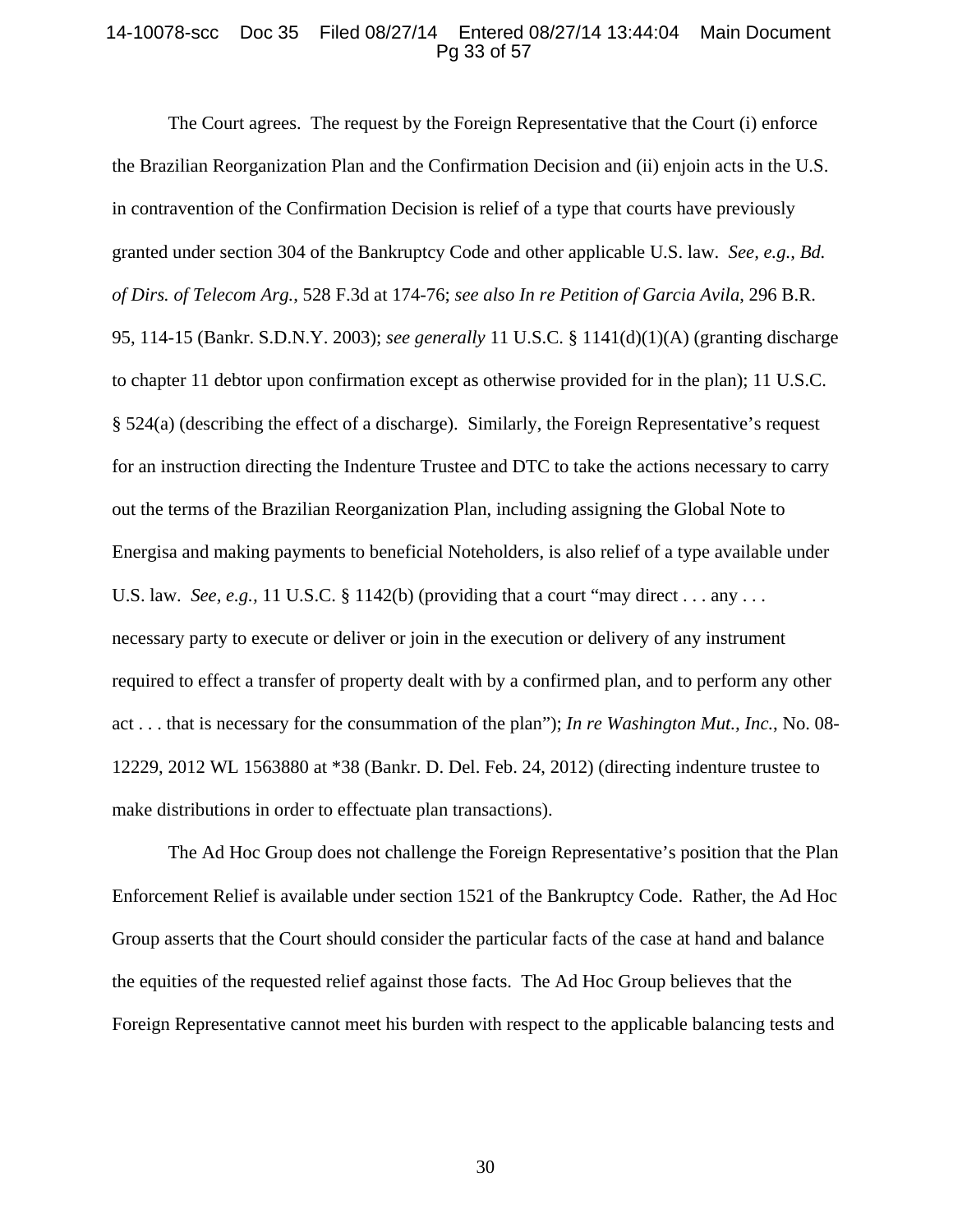## 14-10078-scc Doc 35 Filed 08/27/14 Entered 08/27/14 13:44:04 Main Document Pg 34 of 57

factors<sup>45</sup> and urges that the Court exercise its discretion and deny the requested Plan Enforcement Relief. (Objection at 14-17.)

As discussed above, relief under section 1521 may be granted "only if the interests of creditors and other interested entities, including the debtor, are sufficiently protected." 11 U.S.C. § 1522(a); *Int'l Banking Corp.*, 439 B.R. at 626. Section 1522 requires the bankruptcy court to ensure the protection of both the creditor(s) and the debtor(s). The Court finds that the interests of the Rede Debtors and their creditors, including the members of the Ad Hoc Group, will be sufficiently protected by the granting of the Plan Enforcement Relief. Enforcement of the Confirmation Decision – and ordering an injunction against actions the Ad Hoc Group may pursue in the United States in contravention of such decision – will allow the Rede Debtors to reorganize and to make distributions to creditors (including to the 63 percent of Noteholders who are not members of the Ad Hoc Group and who are not contesting any aspect of the Brazilian Reorganization Plan), consistent with the Brazilian Reorganization Plan. The Brazilian Reorganization Plan contemplates, as a condition precedent to its full implementation, this Court's approval of the Plan Enforcement Relief. In fact, the Foreign Representative has represented that the Indenture Trustee will likely decline to make the assignment of the Global Note without the directive of this Court. The Court's refusal to grant the Plan Enforcement Relief would thus mean that the Brazilian Reorganization Plan, which has already been

<sup>&</sup>lt;sup>45</sup> The Ad Hoc Group contends that a "very similar set of factors are to be considered when granting relief under either section 1521 or 1507." (Objection at 16.) As noted in *Sino-Forest,* "[t]he factors listed in section  $1507(b)(1)-(5)$ , to be considered in deciding whether to extend comity under section 1507, are not included in section 1521(a). . . .[S]ection 1522 places limitations on the relief under section 1521: relief may be granted 'only if the interests of the creditors and other interested entities, including the debtor, are sufficiently protected.'" *Sino-Forest Corp.*, 501 B.R. at 664 n.4; *see also In re Atlas Shipping A/S*, 404 B.R. 726, 740 (Bankr. S.D.N.Y. 2009) (noting that the relief under section 1521(b), entrusting the distribution of all or part of the debtor's assets located in the United States to the foreign representative or another person, may be granted only if the interests of local creditors are "sufficiently protected," but making no mention that the other balancing factors listed in section 1507(b) apply to the relief available under section 1521(a)). *See infra* for a discussion of whether the Plan Enforcement Relief may be granted as "additional assistance" under section 1507.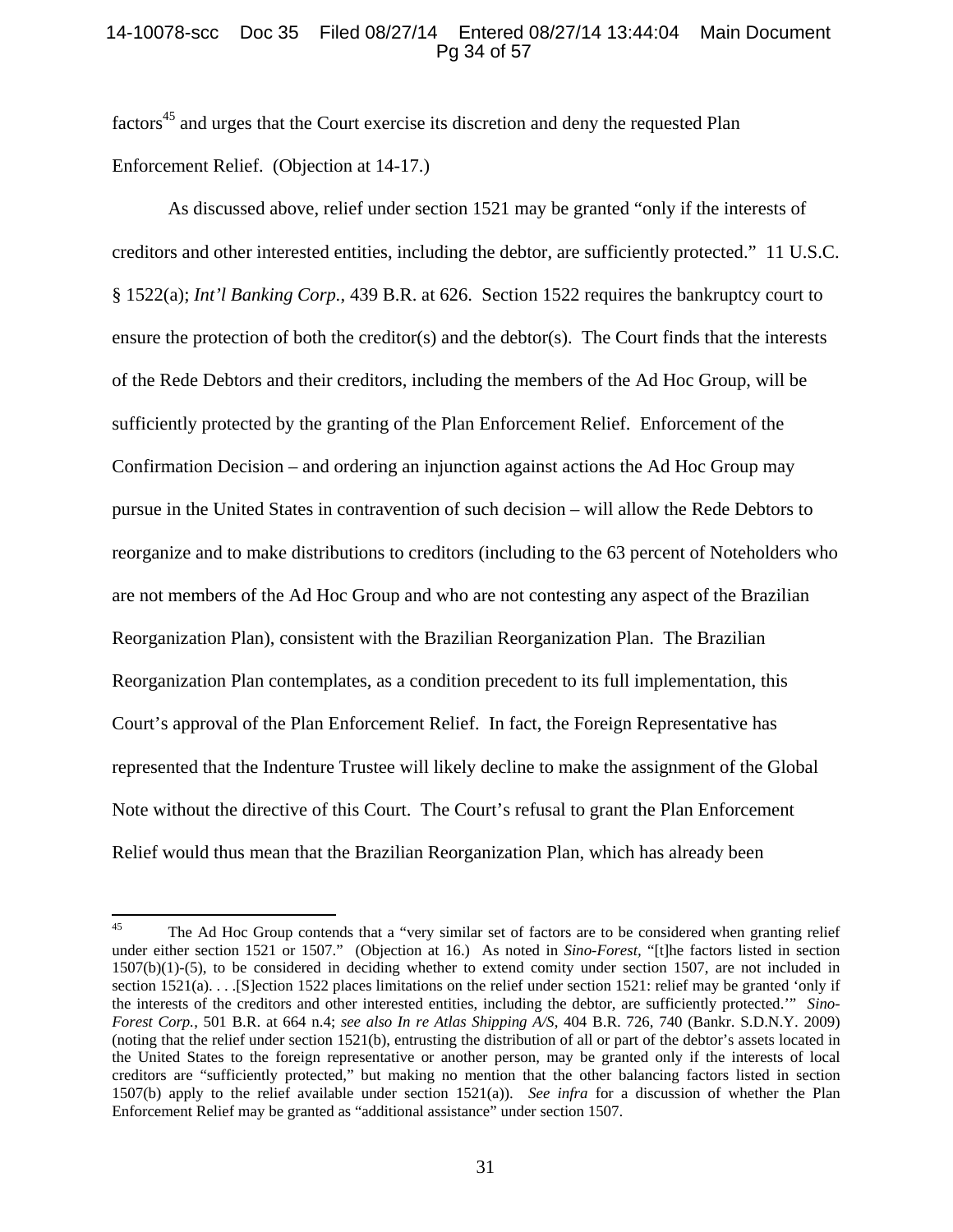## 14-10078-scc Doc 35 Filed 08/27/14 Entered 08/27/14 13:44:04 Main Document Pg 35 of 57

substantially consummated, could not be fully implemented and the distributions to Noteholders would be prevented or substantially delayed. Denying the relief would also mean that the Ad Hoc Group would likely return to Brazil to attempt to renegotiate and seek a higher distribution, or would commence lawsuits against the Debtor in the United States to recover further on its claims. In short, the Ad Hoc Group simply wants another chance to renegotiate the terms of the Brazilian Reorganization Plan and offers no evidence that its efforts would be successful. Moreover, the Plan Enforcement Relief does not prevent the Ad Hoc Group from continuing to assert its rights under Brazilian law in the pending appeals of the decisions of the Brazilian Bankruptcy Court. In balancing the interests of the Rede Debtors against those of the Ad Hoc Group, the Court concludes that the Plan Enforcement Relief passes muster under section 1522(a) and is relief that is proper under section 1521.

# **III. The Plan Enforcement Relief is Also Proper Under Section 1507 of the Bankruptcy Code**

As discussed above, if recognition is granted, the bankruptcy court may grant "additional

assistance" to a foreign representative under chapter 15 or under other laws of the United States,

pursuant to section 1507 of the Code. Section 1507(b) directs the Court to "consider whether

such assistance, consistent with principles of comity, will reasonably assure" the following:

(1) just treatment of all holders of claims against or interests in the debtor's property;

(2) protection of claim holders in the United States against prejudice and inconvenience in the processing of claims in such foreign proceeding;

(3) prevention of preferential or fraudulent dispositions of property of the debtor;

(4) distribution of proceeds of the debtor's property substantially in accordance with the order prescribed by this title; and

(5) if appropriate, the provision of an opportunity for a fresh start for the individual that such foreign proceeding concerns.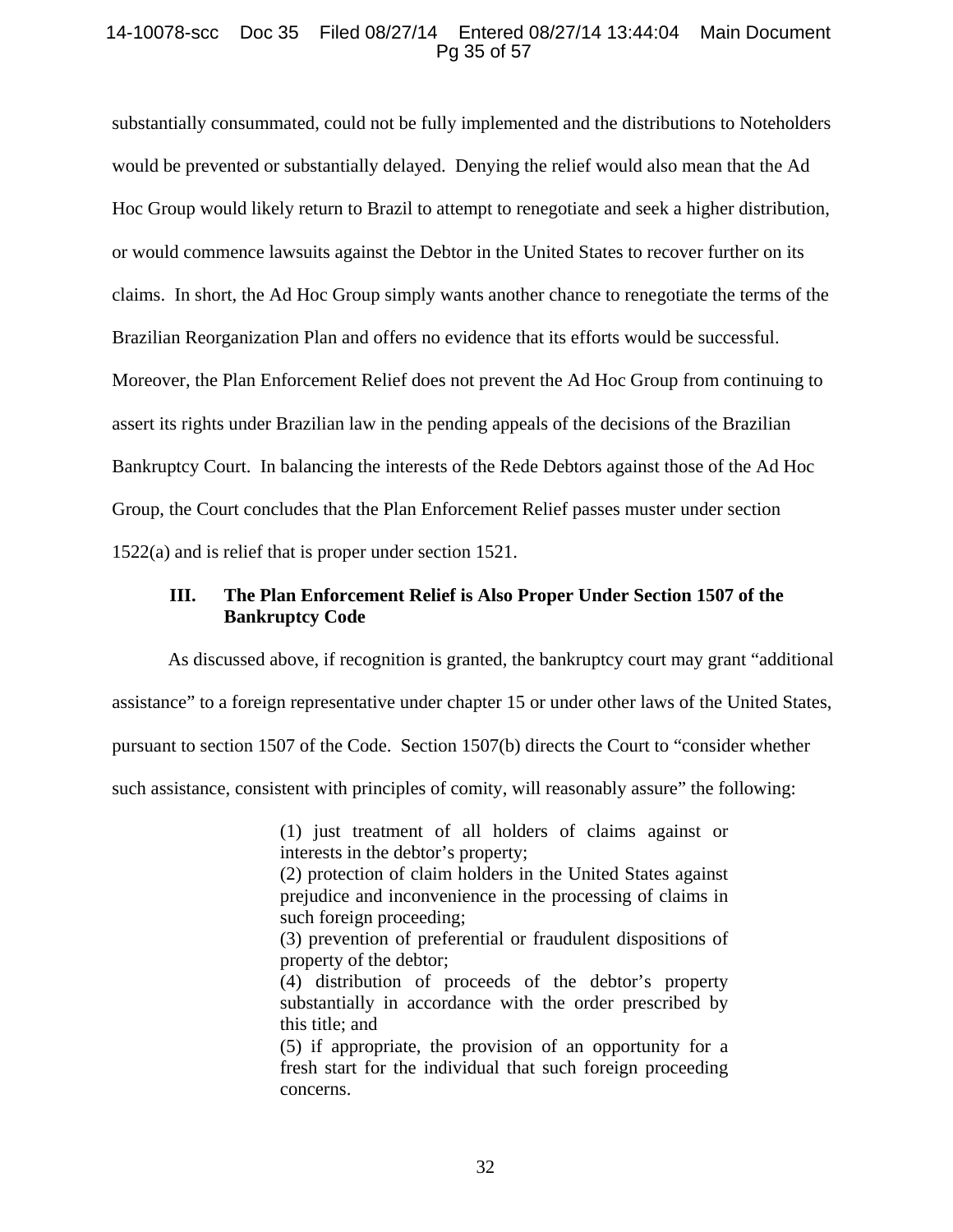#### 14-10078-scc Doc 35 Filed 08/27/14 Entered 08/27/14 13:44:04 Main Document Pg 36 of 57

11 U.S.C. § 1507(b)(1)-(5). These provisions embody the protections that were previously contained in section 304 of the Bankruptcy Code, "with one critical exception: the principle of comity was removed as one of the factors and elevated to the introductory paragraph." *Atlas Shipping*, 404 B.R. at 740.

Although the Court need not reach the issue,  $46$  the Court has also considered whether the Plan Enforcement Relief would be available as "additional assistance" under section 1507 and concludes that it is. The Court has determined that granting the Plan Enforcement Relief meets the requirements of section 1507(b) inasmuch as it reasonably assures (a) the just treatment of creditors; (b) protection of U.S. creditors against prejudice or inconvenience in the processing of their claims; (c) prevention of preferential or fraudulent transfers; and (d) distribution of proceeds substantially in accordance with the Code's priority scheme. Thus, the Plan Enforcement Relief also may be granted as "additional assistance" pursuant to section 1507.

## **A. Creditors Were Treated Justly in Brazil**

Section 1507(b)(1) requires that additional relief only be granted if the just treatment of creditors is ensured. 11 U.S.C. § 1507(b)(1). The "just treatment" factor is generally satisfied upon a showing that the applicable law "provides for a comprehensive procedure for the orderly and equitable distribution of [the debtor]'s assets among all of its creditors." *Bd. of Dirs. of Telecom Arg.*, 528 F.3d at 170 (citations omitted and grammatical changes in original) (discussing the "just treatment" factor under 11 U.S.C. § 304(c)). The court in *Board of Directors of Telecom Argentina* explained that instances in which a court has held that a foreign proceeding does not satisfy this factor include where the proceeding "fails to provide creditors 'access to information and an opportunity to be heard in a meaningful manner,' which are

<sup>46</sup> *See Atlas Shipping*, 404 B.R. at 741 (granting relief under section 1521 and concluding that it was unnecessary to determine whether "additional assistance" was available under section 1507).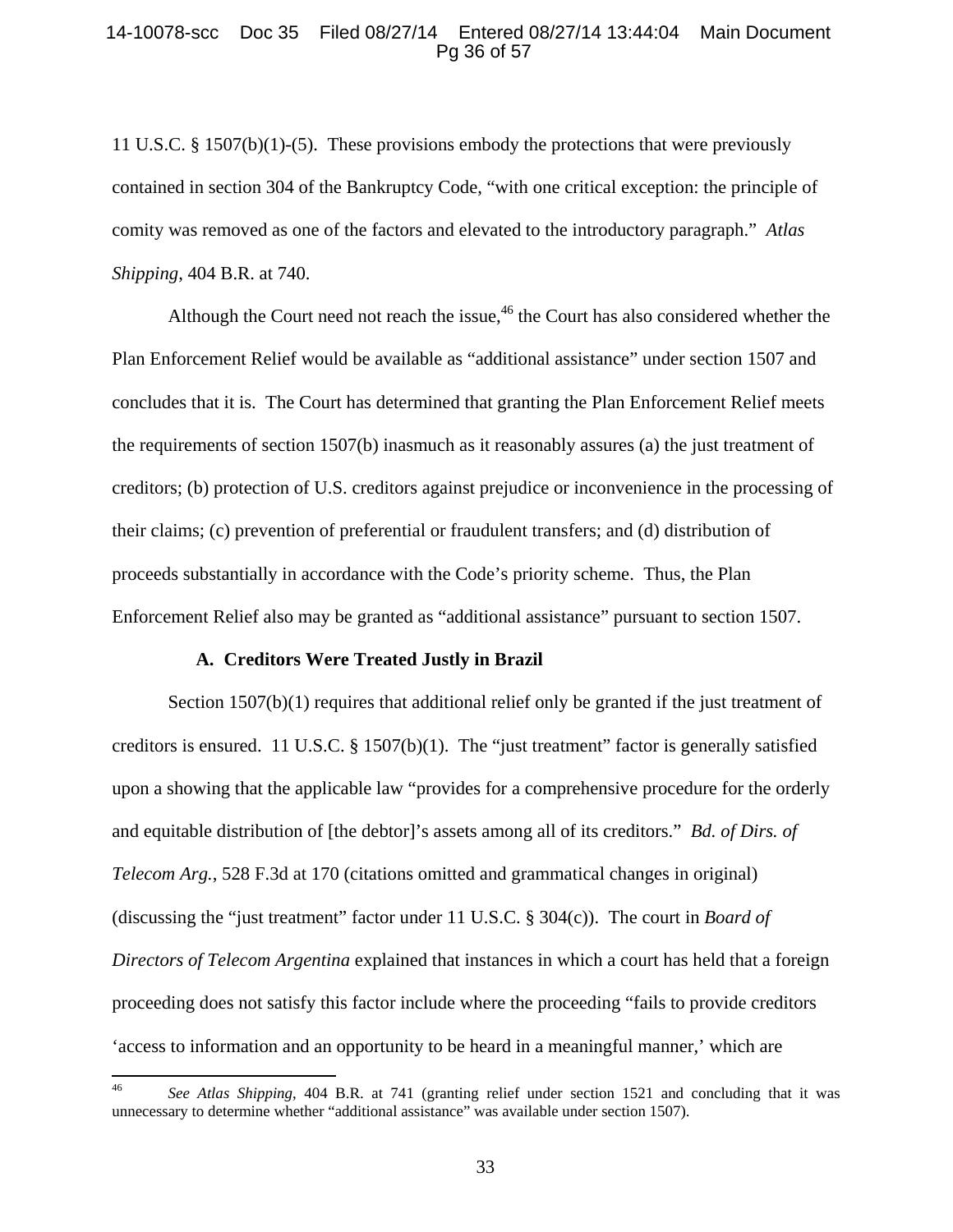# 14-10078-scc Doc 35 Filed 08/27/14 Entered 08/27/14 13:44:04 Main Document Pg 37 of 57

'[f]undamental requisites of due process,'" or where the proceeding "would not recognize a creditor as a claimholder." *Id*. (citations omitted).

Here, the Foreign Representative has demonstrated that creditors were given access to information and a meaningful opportunity to be heard in the Brazilian Bankruptcy Proceeding and that Brazilian law provides for a "comprehensive procedure" for the orderly and equitable distribution of the Rede Debtors' assets to creditors. Specifically, the Brazilian Bankruptcy Proceeding provided creditors with ample opportunity to obtain information about the Rede Debtors and the terms of the various plan proposals. It also provided creditors with the right and ability to vote on a plan of reorganization, to submit proofs of claim, and to file objections to and appeals of the decisions of the Brazilian Bankruptcy Court. It is clear that the Brazilian Reorganization Plan provides for equitable distribution of the Rede Debtors' assets based on the claims that creditors submitted, once the Brazilian Reorganization Plan becomes fully implemented.<sup>47</sup> As such, the Court finds that the Plan Enforcement Relief meets the requirements of section 1507(b)(1) to reasonably assure the just treatment of creditors.

## **B. There is No Prejudice to U.S. Creditors in the Processing of Claims in Brazil**

The second factor of section 1507(b) requires that U.S. creditors be protected against "prejudice and inconvenience in the processing of claims" in the foreign proceeding. 11 U.S.C. § 1507(b)(2). Straining to find a basis to fit its arguments within this factor, the Ad Hoc Group argues that U.S. creditors were prejudiced in the processing of Noteholders' votes because the

<sup>&</sup>lt;sup>47</sup> In arguing that creditors were not treated justly in Brazil, the Ad Hoc Group also points to the fact that the Brazilian Reorganization Plan provides different treatment to certain types of unsecured claims. For the reasons discussed at section IV.C., *infra*, the Court finds that the disparate treatment of the claims of the Rede Concessionaires and the Concessionaire Creditors under the plan was necessary in order to comply with ANEEL's requirement that the Rede Concessionaires be adequately capitalized before ANEEL would lift its intervention. As the Foreign Representative points out, had ANEEL refused to lift its intervention and instead terminated the Rede Concessionaires' concession agreements with the Brazilian government, the Rede Group would be left with only "an unprecedented and lengthy litigation claim against the Brazilian government," the recoveries of which have already been partially assigned to secure certain debts of the Rede Concessionaires. (Reply at ¶¶ 32-33.)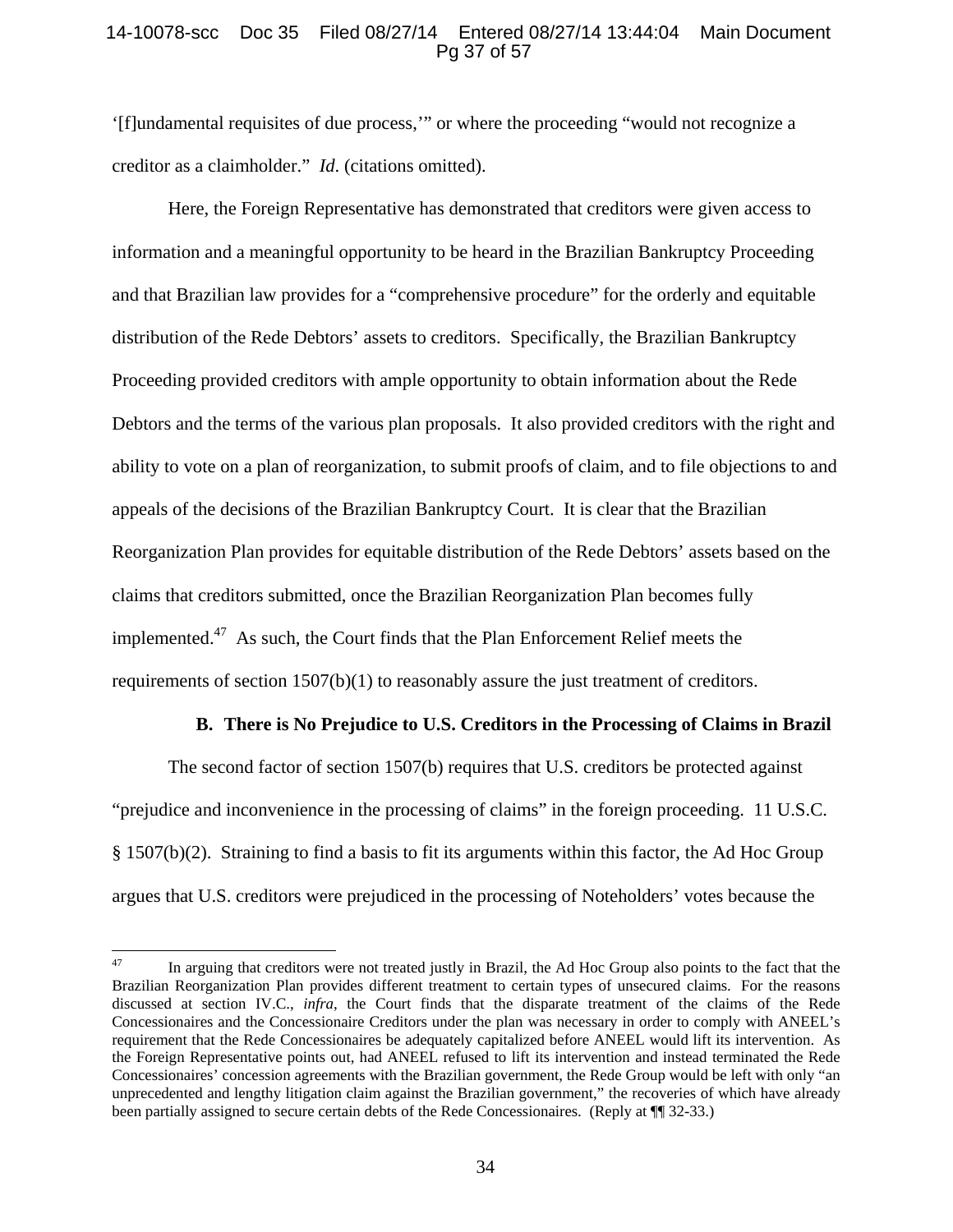# 14-10078-scc Doc 35 Filed 08/27/14 Entered 08/27/14 13:44:04 Main Document Pg 38 of 57

Indenture Trustee had the "rug pulled out from [under] it during the voting process" and voting on an individual basis by Noteholders required the satisfaction of various procedural hurdles. (Objection at 17.) The Foreign Representative points out, however, that all Noteholders who wished to appear at the creditors' meetings and vote independently of the Indenture Trustee were permitted to do so after submitting documentation verifying their identity and holdings. (Reply at ¶ 36.) Moreover, in evaluating the propriety of the Indenture Trustee's vote, the Brazilian Bankruptcy Court recognized the right of individual Noteholders to vote. Indeed, the entire issue is a red herring inasmuch as the Ad Hoc Group admits that the vote of the Indenture Trustee was rendered irrelevant because the unsecured class voted against the Brazilian Reorganization Plan, notwithstanding the elimination of the Indenture Trustee's vote.<sup>48</sup> (Objection at 18.) To the extent that the Ad Hoc Group invites the Court to draw an inference that the Brazilian Bankruptcy Court acted in a prejudicial, result-oriented fashion by reversing its own determination on the Indenture Trustee's right to vote, the Court declines the invitation. Nothing in the record supports such an inference. As such, the Court finds that the second factor of section 1507(b) is satisfied.

# **C. There Were No Preferential or Fraudulent Property Distributions in the Brazilian Bankruptcy Proceeding**

The third factor of section 1507(b) requires that the additional assistance reasonably assure the "prevention of preferential or fraudulent dispositions of property of the debtor." 11 U.S.C. § 1507(b)(3). The Ad Hoc Group argues summarily that the Brazilian Reorganization Plan would promote, rather than prevent, fraudulent dispositions of property by permitting FI-FGTS and BNDESPar to recover significant value on their claims, notwithstanding that such recovery will flow from equity and/or structurally subordinated positions. (Objection at 18.) It

<sup>&</sup>lt;sup>48</sup> Moreover, indenture trustees are not entitled to vote on chapter 11 plans in the United States.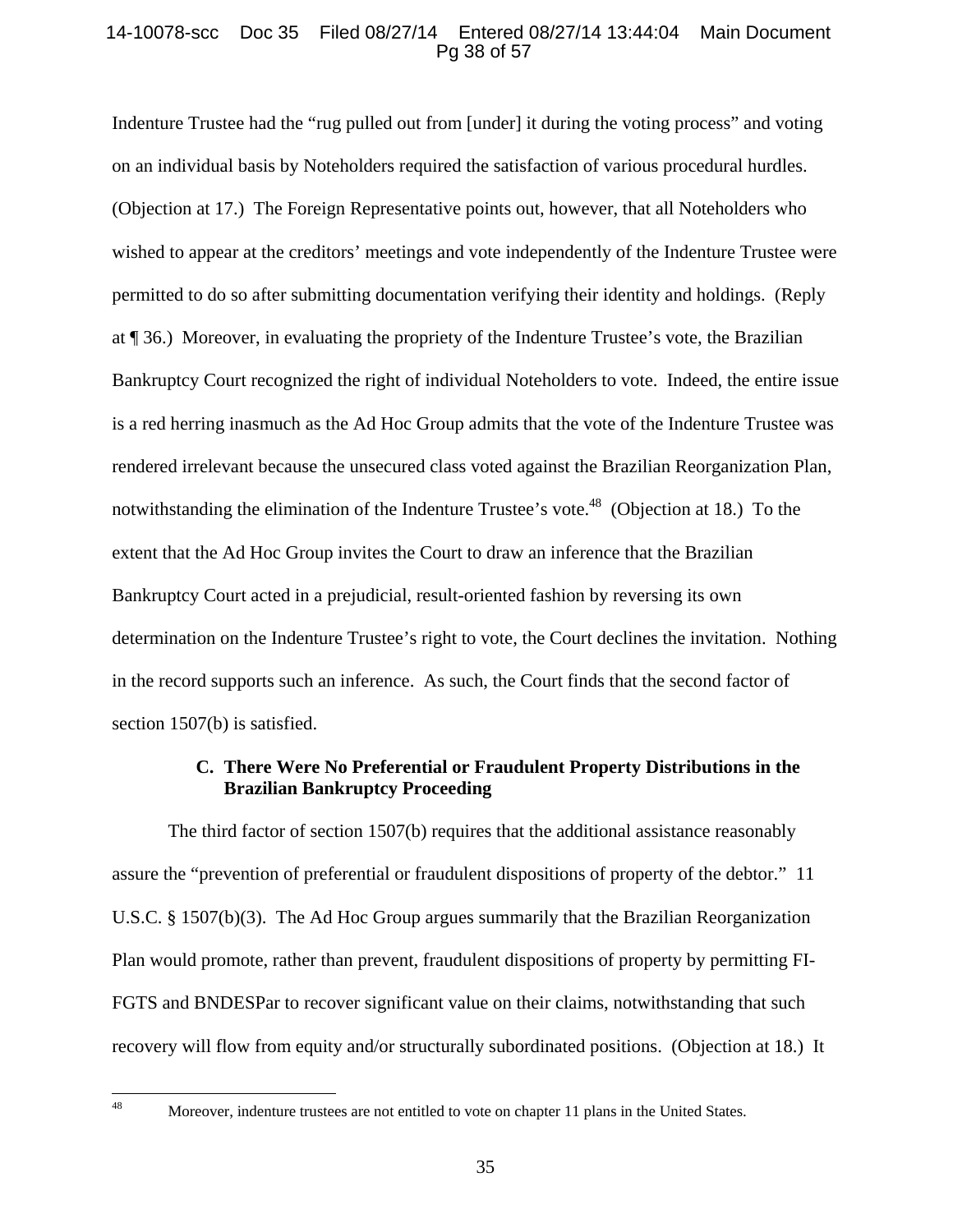#### 14-10078-scc Doc 35 Filed 08/27/14 Entered 08/27/14 13:44:04 Main Document Pg 39 of 57

is not at all apparent that this was the intent of this subsection of section 1507. In any event, the record is devoid of evidence indicating fraudulent dispositions of property to either FI-FGTS or BNDESPar. As the record clearly demonstrates, the Brazilian Bankruptcy Court determined that FI-FGTS is a secured creditor, even though it exercised its put right to obtain a secured claim against Denerge one day prior to the date that the Rede Debtors filed for bankruptcy. (Fact Stip. at ¶¶ 64-65.) Therefore, the distribution it receives on account of its secured claim cannot be considered fraudulent. BNDESPar, on the other hand, is a minority shareholder, owning 15.9 percent of the shares of the Rede Debtors. (Fact Stip. at ¶¶ 63, 91.) BNDESPar held a right to sell its Rede shares to EEVP in return for a debt claim of R\$390 million, but it never exercised such right. As a result, BNDESPar will not receive any new distribution under the Brazilian Reorganization Plan, though it will retain its Rede shares. (Fact Stip. at ¶ 91.) While equity cannot be extinguished under Brazilian bankruptcy law, the record indicates that BNDESPar's Rede shares will be substantially diluted as a result of Energisa's substantial capital investment in the Rede Group as required by the ANEEL Plan. Any distribution to BNDESPar cannot be considered a fraudulent or preferential disposition of property. The Court finds, therefore, that the third factor under section 1507(b) has been satisfied.

# **D. The Distribution of Proceeds Under the Brazilian Reorganization Plan Was Substantially in Accordance With U.S. Law**

The fourth factor of section 1507(b) requires that the additional assistance provided to a foreign representative will reasonably assure the "distribution of proceeds of the debtor's property substantially in accordance with the [Bankruptcy Code]." 11 U.S.C. § 1507(b)(4). The Ad Hoc Group argues that the distribution of the Rede Debtors' property violates the Bankruptcy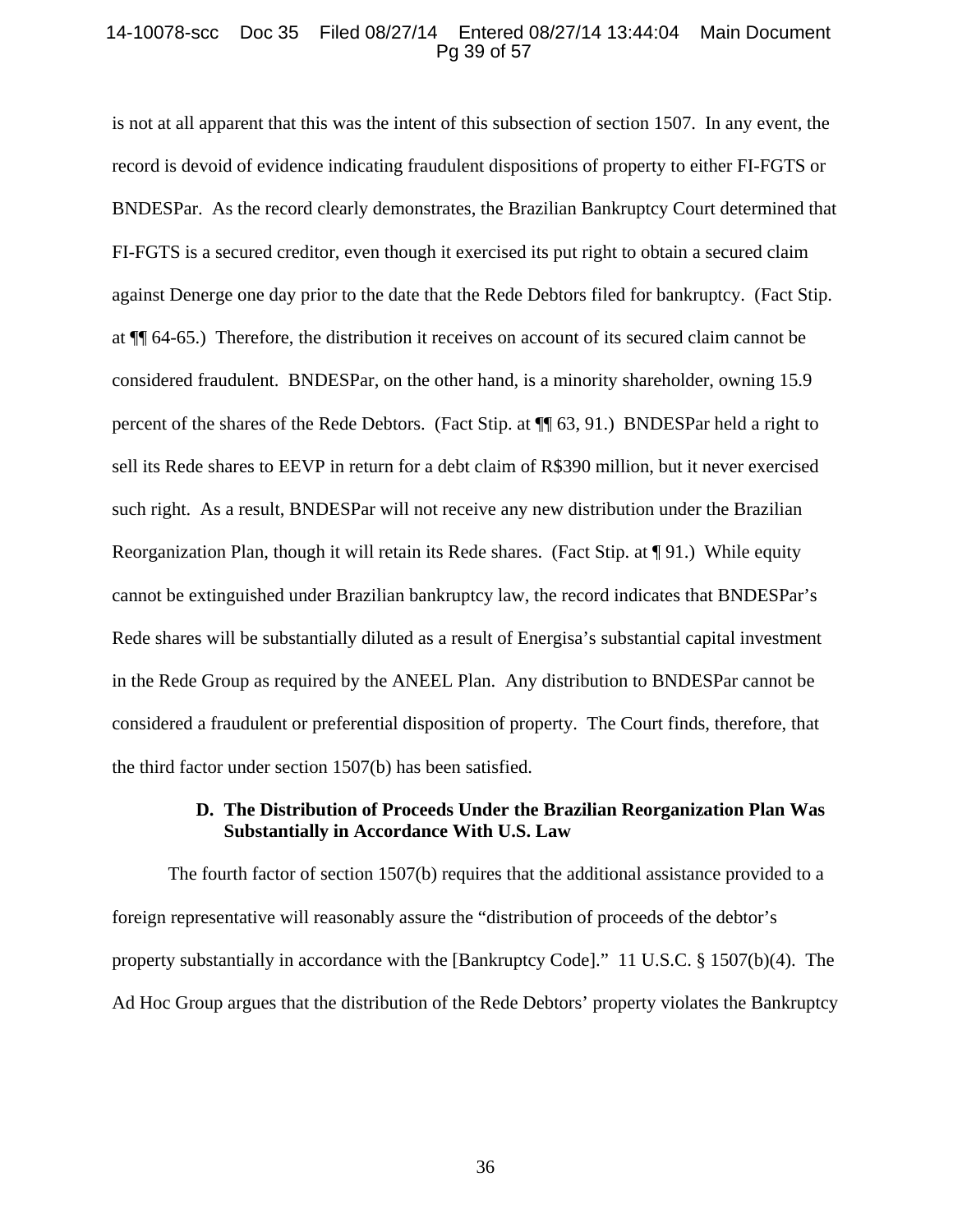## 14-10078-scc Doc 35 Filed 08/27/14 Entered 08/27/14 13:44:04 Main Document Pg 40 of 57

Code because the Brazilian Reorganization Plan runs afoul of the absolute priority rule<sup>49</sup> by preserving value for equity and/or structurally subordinated creditors FI-FGTS and BNDESPar, and that the Confirmation Decision wrongly approved such treatment through "cram-down," exactly when the absolute priority rule should protect creditors. (Objection at 19.)

As discussed in sections IV.B. and IV.C. below, the cram-down provisions of Brazilian bankruptcy law provide meaningful protections that are similar to the protections embodied in U.S. law and the Plan's different treatment of certain unsecured creditors has a reasonable basis and was necessary to consummate the Plan. As such, proceeds under the Brazilian Reorganization Plan are being distributed substantially in accordance with U.S. law pursuant to section  $1507(b)(4)$ .<sup>50</sup>

# **IV. With Respect to Section 1506, the Brazilian Bankruptcy Proceeding Was Administered in a Manner Consistent With U.S. Public Policy**

The centerpiece of the Ad Hoc Group's objection is that the Plan Enforcement Relief would be fundamentally inconsistent with U.S. public policy, and accordingly, runs afoul of section 1506 of the Bankruptcy Code. The Ad Hoc Group specifically cites to five aspects of the Brazilian Reorganization Proceeding that it asserts violate U.S. public policy: (i) an unfair marketing process; (ii) the use of "phantom" consolidation and a single insider vote to cram down an otherwise unconfirmable plan; (iii) a significant extraction of value for shareholders which is violative of the distribution scheme under U.S. law; (iv) disparate treatment of similarly situated creditors; and (v) targeting of that disparate treatment at U.S.-based creditors, including to protect local creditor interests. (Objection at 2.)

<sup>49</sup> A foreign insolvency regime need not contain an absolute priority rule identical to that of U.S. law. *Garcia Avila*, 296 B.R. at 111; *see also Bd. of Dirs. of Telecom Arg.*, 528 F.3d at 173.<br><sup>50</sup> Moreover, both the Rede Debtors and the Ad Hoc Group have appealed the confirmation of the Brazilian

Reorganization Plan, which was approved via cram-down. If, after all appeals are taken by the parties in Brazil, the cram-down requirements are not found to have been satisfied, the Brazilian Reorganization Plan will be rejected and a liquidation proceeding will be commenced.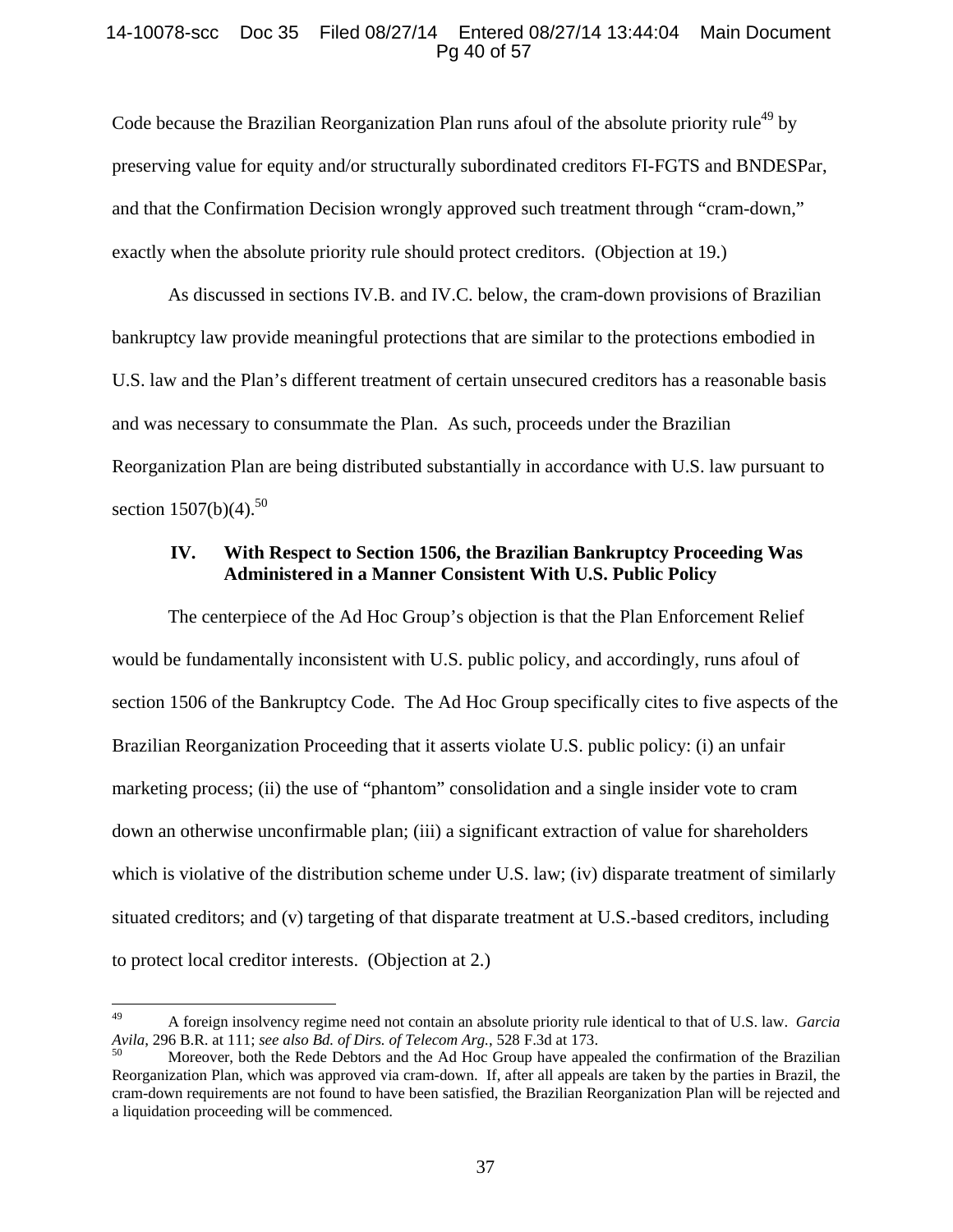## 14-10078-scc Doc 35 Filed 08/27/14 Entered 08/27/14 13:44:04 Main Document Pg 41 of 57

As discussed above, the public policy exception embodied in section 1506 of the Bankruptcy Code is to be narrowly construed and applied "sparingly." *Toft*, 453 B.R. at 193 ("the few reported cases that have analyzed [section] 1506 at length recognize that it is to be applied sparingly"). The Court finds that neither the Brazilian Reorganization Plan nor the Brazilian bankruptcy law concepts which are the bases of the Confirmation Decision are manifestly contrary to U.S. public policy. Brazilian bankruptcy law meets our fundamental standards of fairness and accords with the course of civilized jurisprudence. Accordingly, the public policy exception reflected in section 1506 does not provide a basis for denial of the Plan Enforcement Relief.

# **A. The Marketing Process of the Rede Debtors' Assets, the Consolidation of the Rede Debtors, and the Confirmation of the Brazilian Reorganization Plan Did Not Violate Creditors' Due Process Rights and Were Not Manifestly Contrary to U.S. Public Policy**

While the members of the Ad Hoc Group complain about virtually every aspect of the Brazilian Bankruptcy Proceeding from start to finish, their chief complaints center around the process by which the Brazilian Reorganization Plan was approved; *i.e.*, the manner in which the Rede Debtors' assets were marketed; the determination by the Brazilian Bankruptcy Court that the Rede Debtors' assets and liabilities could be consolidated for plan purposes; and the voting process, which they argue was procedurally unfair and violated creditors' due process rights. The Court considers these arguments in turn.

# **1. The Marketing Process of the Rede Debtors' Assets**

The Ad Hoc Group asserts that the marketing process of the Rede Debtors' assets was flawed and favored local stakeholders and insiders. In particular, the Ad Hoc Group argues that the Rede Debtors initially chose the Equatorial-CPFL Plan without competitive bidding and then inappropriately granted the bidder exclusivity, such that Energisa was only able to submit a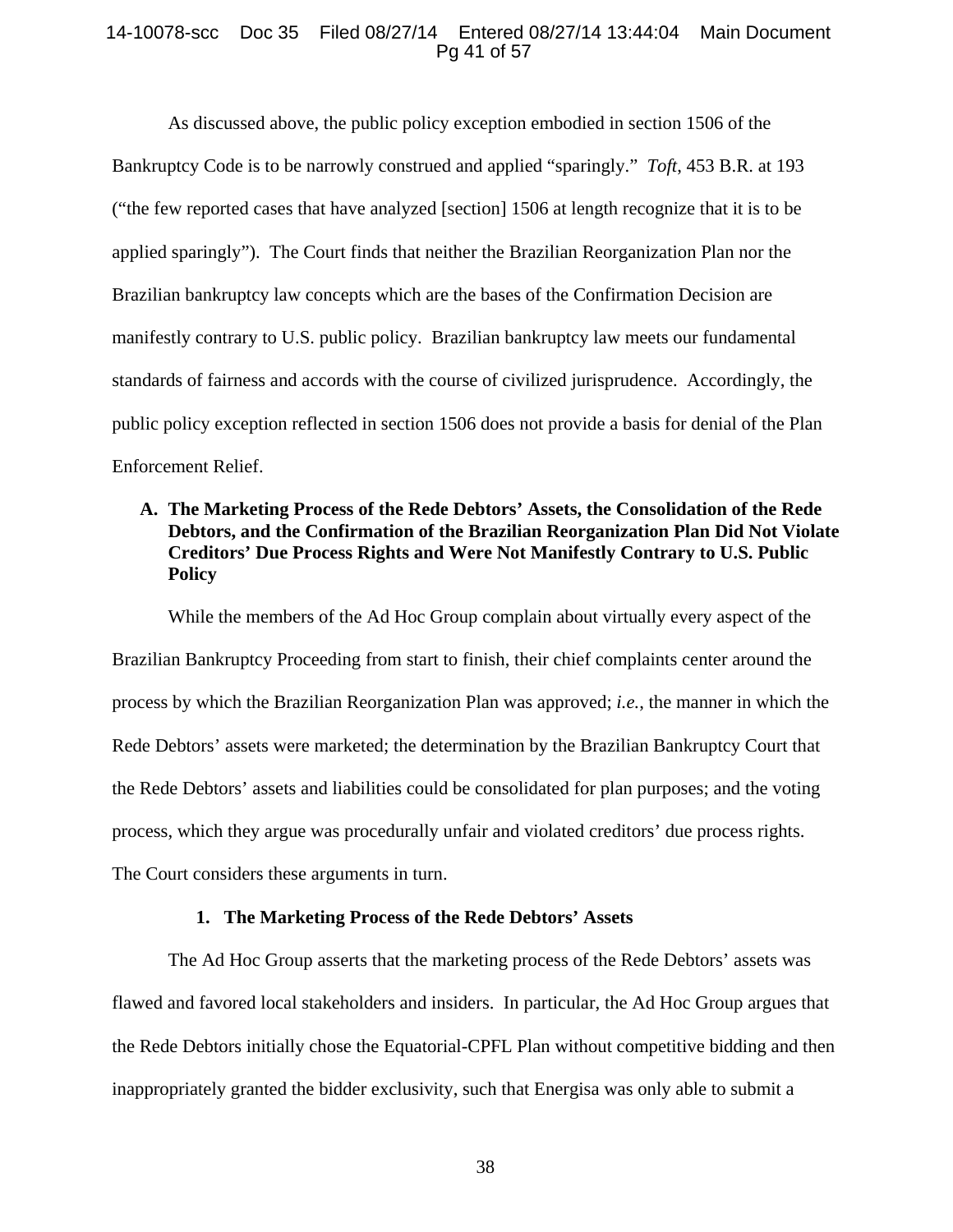#### 14-10078-scc Doc 35 Filed 08/27/14 Entered 08/27/14 13:44:04 Main Document Pg 42 of 57

competing proposal after a contest at the second creditors' meeting. (Objection at 9.) The Ad Hoc Group also contends that it was improper for the Rede Debtors to refuse to accept the first Energisa proposal, alleging that it would have resulted in a materially better recovery for Noteholders and for all structurally senior creditors. (Objection at 9.)<sup>51</sup>

The record reflects otherwise. The Rede Debtors' assets were widely marketed through a competitive bidding process. Rothschild obtained a number of binding offers, including the joint bid by CPFL and Equatorial which was initially selected by the Rede Debtors and was presented to the Brazilian Bankruptcy Court in the form of the Equatorial-CPFL Plan. (Fact Stip. at ¶¶ 28- 30; 34-35.) Though the Ad Hoc Group contends that the Equatorial-CPFL SPA improperly prohibited the Rede Debtors from marketing the company to other potential bidders for some time, such a prohibition is recognized in large chapter 11 cases. *See, e.g., In re Global Crossing, Ltd.*, 295 B.R. 726, 741 n.55 (Bankr. S.D.N.Y. 2003) (approving debtor's compliance with a noshop provision in a purchase agreement that included a carve-out for communications required for the debtors to comply with their fiduciary duties). Furthermore, the record illustrates that COPEL-Energisa was eventually able to make not one, but two competing bids, the first of which the Rede Debtors evaluated but ultimately rejected for various valid reasons, including that it was inferior to the Equatorial-CPFL proposal. (Fact Stip. at ¶¶ 37-42.)

The Ad Hoc Group offers no evidence to substantiate its arguments that the Rede Debtors should not have rejected the original Energisa proposal and that it would have resulted in a better recovery for Noteholders. The bald assertion that a party should have or could have received a higher distribution, especially without supporting evidence as to how much more creditors should have or could have received, is insufficient to make a showing that the requested ancillary

<sup>&</sup>lt;sup>51</sup> Specifically, the Ad Hoc Group asserts that the original proposal submitted by Energisa (that offered to purchase operating subsidiaries directly from Rede) would have caused the purchase price to flow solely to Rede's creditors, thus maximizing creditor value. (Objection at 9.)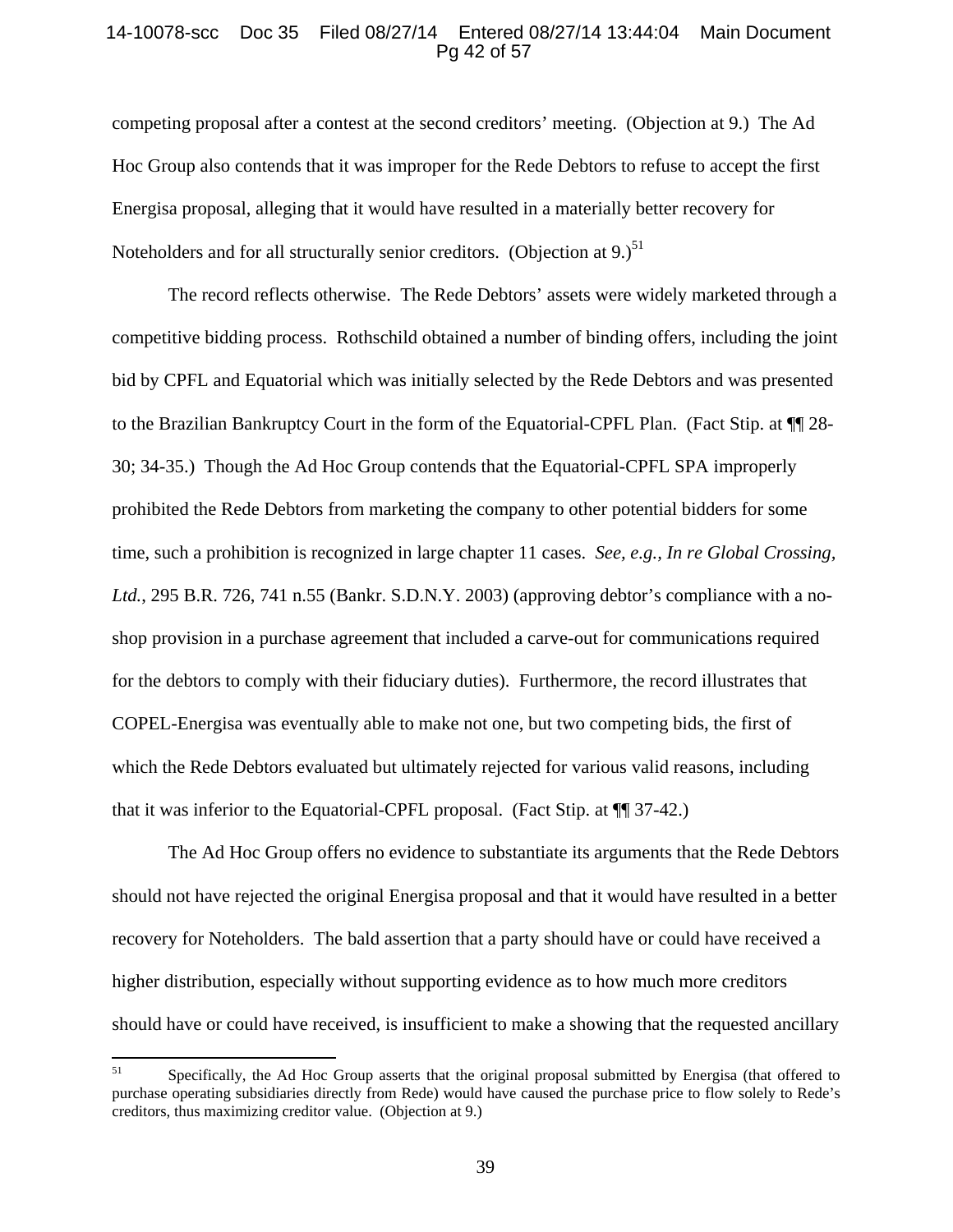### 14-10078-scc Doc 35 Filed 08/27/14 Entered 08/27/14 13:44:04 Main Document Pg 43 of 57

relief should be denied or that creditors' due process rights were violated. *See generally Bd. of Dirs. of Telecom Arg.*, 528 F.3d at 173 (creditor's argument that court should not grant comity because creditors may receive a smaller distribution in the foreign jurisdiction than they would receive in the United States was irrelevant if the other factors under former section 304(c) of the Bankruptcy Code were met, as the Bankruptcy Code "does not require that the amount of a distribution in a foreign insolvency proceeding be equal to the hypothetical amount the creditor would have received in a proceeding under U.S. law").

Moreover, when Energisa submitted its revised proposal, the Rede Debtors presented it to creditors along with the Equatorial-CPFL Plan. Rede's creditors preferred the revised Energisa proposal to the Equatorial-CPFL Plan because it raised unsecured creditor recoveries from fifteen percent (under the Equatorial-CPFL Plan) to 25 percent (under the Energisa proposal which became the Brazilian Reorganization Plan). (Fact Stip. at  $\P$  43.) The marketing process of the Rede Debtors' assets and the resulting evolution and improvement of the return to unsecured creditors resemble chapter 11 processes and section 363 sales that take place routinely in U.S. bankruptcies. *See*, *e.g.*, *In re Boston Generating, LLC*, 440 B.R. 302, 310-313 (Bankr. S.D.N.Y. 2010) (discussing the extensive marketing and sale process of a 363 sale of a debtor, in which the debtor set a bid deadline that permitted competing bidders to submit competing bids in the form of chapter 11 plans of reorganization). Accordingly, the Court finds that the marketing process was not manifestly contrary to U.S. public policy.

# **2. The Determination by the Brazilian Bankruptcy Court That the Rede Debtors' Assets and Liabilities Could be Consolidated for Plan Purposes**

The Ad Hoc Group next argues that the Brazilian Bankruptcy Court erred, as a matter of Brazilian law, when it allowed the substantive consolidation of the Rede Debtors for plan purposes and that a United States court would not, under *Union Savings Bank v. Augie/Restivo*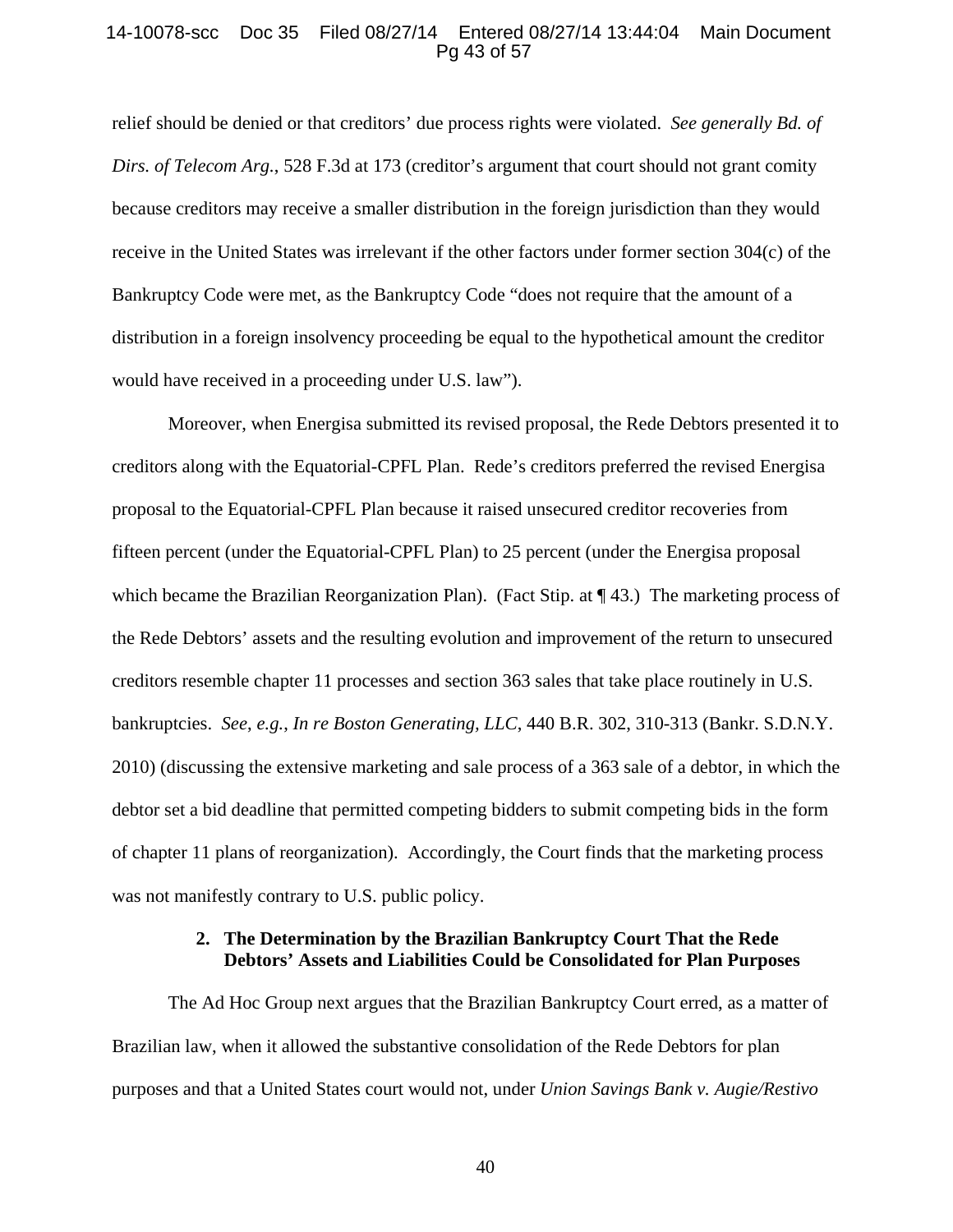#### 14-10078-scc Doc 35 Filed 08/27/14 Entered 08/27/14 13:44:04 Main Document Pg 44 of 57

*Baking Company, Ltd. (In re Augie/Restivo Baking Company, Ltd)*, 860 F.2d 515 (2d Cir. 1988), grant substantive consolidation under similar circumstances. In addition to arguing that substantive consolidation was inappropriate as a matter of law, the Ad Hoc Group contends that substantive consolidation inappropriately enabled the confirmation of an otherwise unconfirmable plan as a result of FI-FGTS's vote. (Objection at 11.)

As a threshold matter, substantive consolidation for plan purposes, in and of itself, is not manifestly contrary to U.S. public policy, and while not routinely granted, substantive consolidation of certain debtors in appropriate circumstances has been approved by courts in chapter 11 cases. *See*, *e.g.*, *Augie/Restivo*, 860 F.2d at 518-21; *FDIC v. Colonial Realty Co.*, 966 F.2d 57 (2d Cir. 1992) (affirming district court's decision that the bankruptcy court properly directed substantive consolidation of the bankruptcy estates over the objection of creditors); *In re Drexel Burnham Lambert Group, Inc.*, 138 B.R. 723, 764 (Bankr. S.D.N.Y. 1992) (approving plan with substantive consolidation of debtors and stating that "[t]he equitable doctrine of substantive consolidation permits a Court in a bankruptcy case involving one or more related corporate entities, in appropriate circumstances, to disregard the separate identity of corporate entities, and to consolidate and pool their assets and liabilities and treat them as though held and incurred by one entity"); *In re Value City Holdings, Inc.*, No. 08-14197, 2010 WL 4916389, at \*7 (Bankr. S.D.N.Y. May 17, 2010) (confirming a plan that involved substantive consolidation of the debtors).

Here, the Brazilian Bankruptcy Court made specific findings that substantive consolidation of the Rede Debtors was appropriate for plan purposes. The Brazilian Bankruptcy Court found that the Rede debtors were "organized as a corporate group, with a common controlling company and credit inter-dependence" as a result of loans that exist between the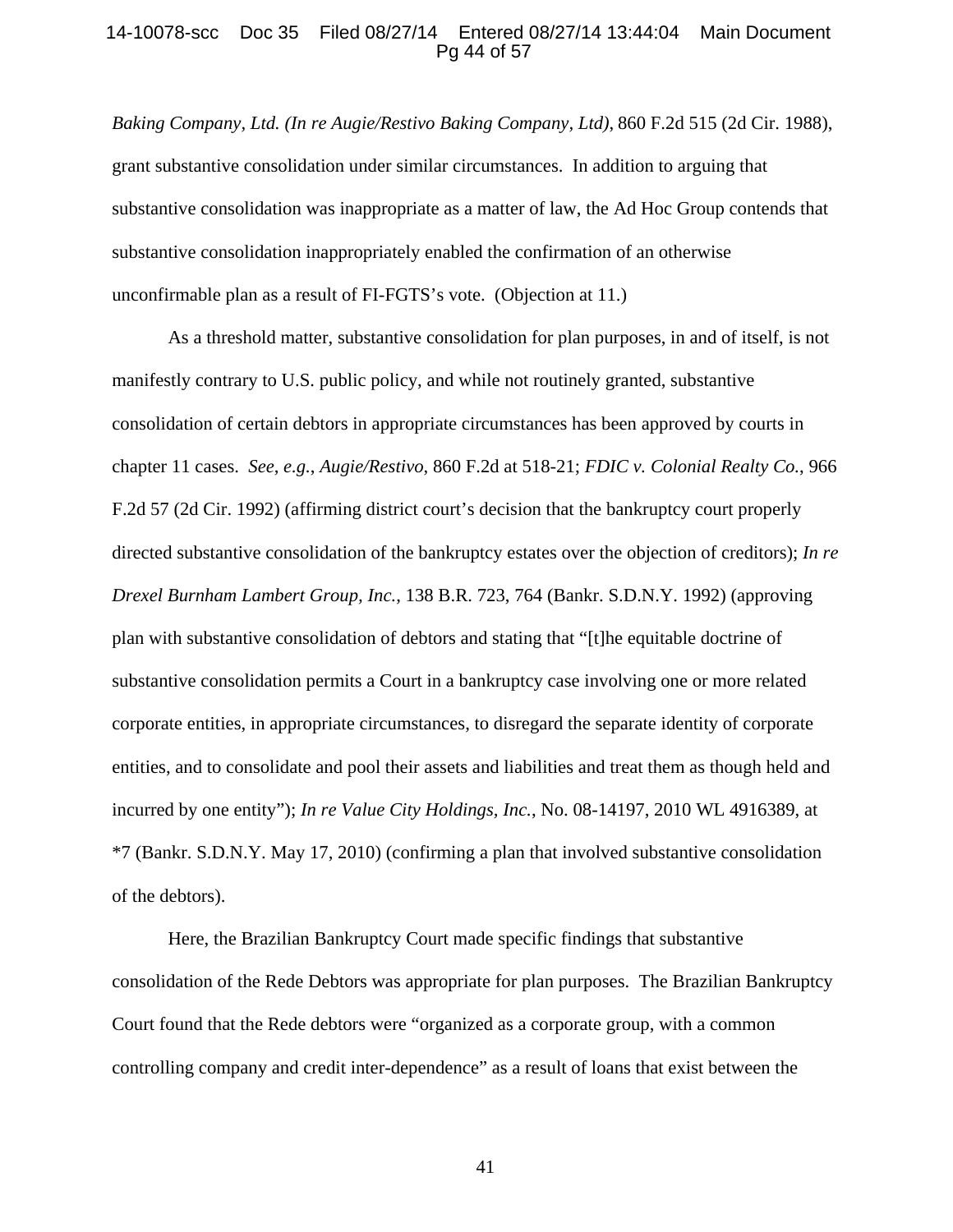#### 14-10078-scc Doc 35 Filed 08/27/14 Entered 08/27/14 13:44:04 Main Document Pg 45 of 57

companies in the group and cross-corporate guarantees to third parties. (Fact Stip. at ¶ 58.) Though the Ad Hoc Group argues that the Brazilian Bankruptcy Court did not address factors which may "ordinarily" be considered by a United States court confronted with the issue of substantive consolidation, it is not appropriate for this Court to superimpose requirements of U.S. law on a case in Brazil or to second-guess the findings of the foreign court. *See Cozumel Caribe*, 508 B.R. at 337 ("To inquire into a specific foreign proceeding is not only inefficient and a waste of judicial resources, but more importantly, necessarily undermines the equitable and orderly distribution of a debtor's property by transforming a domestic court into a foreign appellate court where the creditors are always provided the proverbial 'second bite at the apple.'") (citation omitted)). Moreover, the record is clear that the Ad Hoc Group exercised its due process rights to object to the Brazilian Bankruptcy Court's decision to allow substantive consolidation of the Rede Debtors and, later, its right to appeal such decision. For the foregoing reasons, the Court finds that substantive consolidation of the Rede Debtors for plan purposes was not manifestly contrary to U.S. public policy.

#### **3. The Voting Process and Approval of the Plan Through Cram-Down**

 The next set of arguments raised by the Ad Hoc Group is that the creditors' due process rights were violated because the Brazilian Bankruptcy Court excluded the Indenture Trustee's vote on the Brazilian Reorganization Plan and that the Plan was approved through cram-down in a procedurally unfair manner. We address these arguments in turn.

 The Ad Hoc Group argues that it was improper for the Brazilian Bankruptcy Court to exclude the Indenture Trustee's vote on the Brazilian Reorganization Plan, focusing on the fact that the Brazilian Bankruptcy Court first ruled that the Indenture Trustee would be permitted to vote on the Brazilian Reorganization Plan, and then "reconsidered" and reversed that ruling after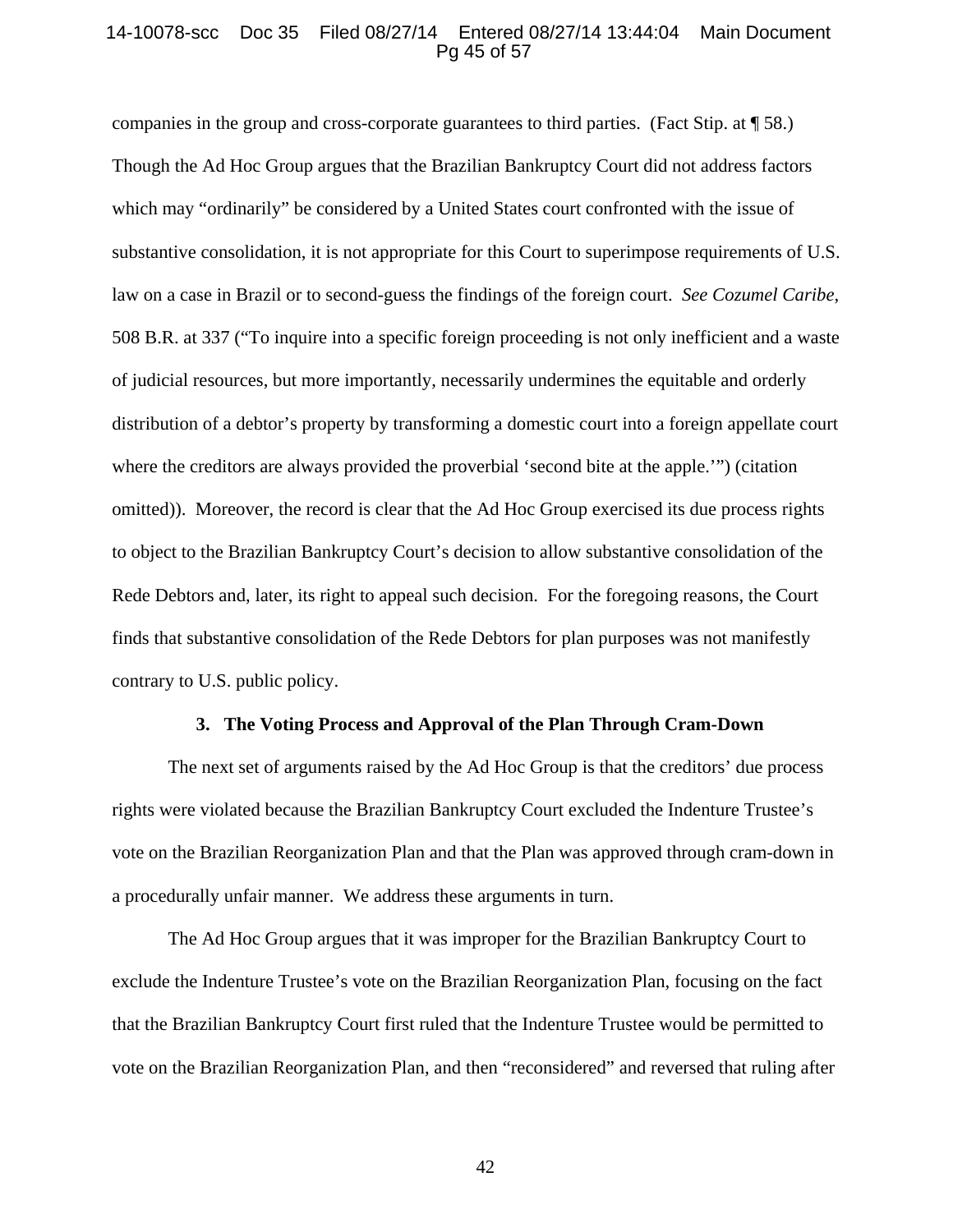### 14-10078-scc Doc 35 Filed 08/27/14 Entered 08/27/14 13:44:04 Main Document Pg 46 of 57

the Indenture Trustee had voted against the Plan. (Objection at 10, 20.) Such action, combined with the "arbitrary" consolidation of the Rede Debtors, the Ad Hoc Group argues, operated to deprive Noteholders of a "meaningful opportunity to be heard (or at least to vote) in the Brazilian Bankruptcy Proceeding." (Objection at 20.)

Despite the inferences that the Ad Hoc Group wishes the Court to draw, there is no evidence that the Brazilian Bankruptcy Court disregarded the Indenture Trustee's vote *because* it voted against the Brazilian Reorganization Plan. Rather, there is ample evidence that the Brazilian Bankruptcy Court determined that, based on the terms of the Indenture, the Indenture Trustee did not have the power, without the consent of each of the individual beneficial holders of the Perpetual Notes, to vote on the Plan. (Fact Stip. at ¶¶ 99-102.) Notably, the Ad Hoc Group does not contend that this decision was wrong as a matter of U.S. law; it is well-accepted that indenture trustees do *not* vote on chapter 11 plans. In any event, the Ad Hoc Group admits that, although the Indenture Trustee was not permitted to vote on the Plan, its vote "proved largely irrelevant," as the unsecured class lacked the requisite votes to accept the Plan, and the Brazilian Bankruptcy Court eventually approved the Plan through cram-down procedures. (Objection at 10.)

The Ad Hoc Group next argues that the Brazilian cram-down procedures were not properly followed by the Brazilian Bankruptcy Court. Specifically, the Ad Hoc Group contends that, because the affirmative vote of the secured creditor class required for cram-down purposes was cast by FI-FGTS, which was not a secured creditor, but rather, an affiliated entity (*i.e.*, a shareholder), the requirements for cram-down were not satisfied, and the Plan was approved in a procedurally unfair manner. (Objection at 18.)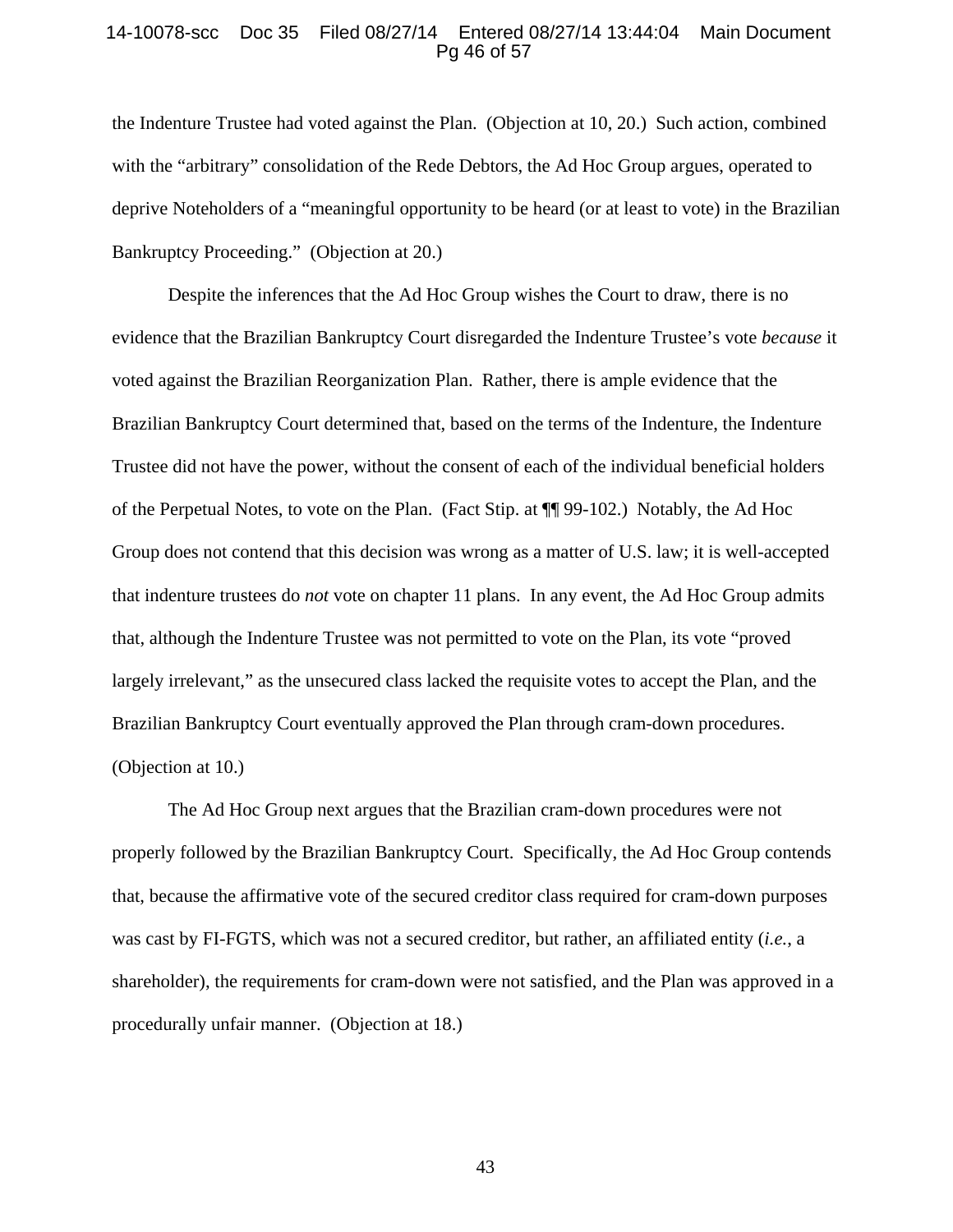## 14-10078-scc Doc 35 Filed 08/27/14 Entered 08/27/14 13:44:04 Main Document Pg 47 of 57

Assuming *arguendo* that this Court can review the decision of a Brazilian court on an issue of Brazilian law, and it cannot, the record is clear with respect to (i) the determination that FI-FGTS is a secured creditor and (ii) the Brazilian Bankruptcy Court's compliance with cramdown pursuant to Brazilian law. FI-FGTS held a put option to sell its shares in exchange for a secured claim against Denerge, one of the Rede Debtors, pursuant to an investment agreement signed in 2010, over two years prior to the Brazilian Bankruptcy Proceeding. (Fact Stip. at ¶ 65.) Although FI-FGTS's shares were not returned to EEVP in connection with the exercise of FI-FGTS's put right prior to the filing, FI-FGTS filed a petition with the Brazilian Bankruptcy Court showing that the put option had been exercised prior to the bankruptcy filing and offering those shares to the Brazilian Bankruptcy Court to dispose of them. (Fact Stip. at ¶ 66.) The Judicial Administrator then made a determination that FI-FGTS had a secured claim against Denerge in the amount R\$712.5 million. After the Ad Hoc Group objected to this determination, the Brazilian Bankruptcy Court ordered that the votes be counted both with and without FI-FGTS's affirmative vote, pending resolution of the dispute. (Fact Stip. at  $\P$  67.) In its Confirmation Decision, the Brazilian Bankruptcy Court subsequently concluded that FI-FGTS had validly exercised its put option prior to the filing of the Brazilian Bankruptcy Proceeding and was therefore a secured creditor. (Fact Stip. at  $\P$  71.) FI-FGTS voted to accept the Plan; its claim was the only voting claim in Class II, the secured creditor class,  $52$  and the Plan was confirmed via cram-down based on the acceptance of such class.<sup>53</sup>

<sup>52</sup> Fact Stip. at ¶ 69. The Ad Hoc Group also asserts that the term "secured creditor class" is a "misnomer" because such class only consisted of one single voting creditor, FI-FGTS. (Objection at 11.) The Court notes that, even under U.S. bankruptcy law, it is not uncommon for certain classes of creditors, particularly a class of secured claims, to contain only one claim. The fact that the secured creditor class under the Brazilian Reorganization Plan contained only one secured claim does not establish unfairness or manipulation of the vote, as the Ad Hoc Secured Group alleges.

<sup>53</sup> As explained in footnote 21, *supra*, approval of a plan through the cram-down procedure under Brazilian law requires the court to approve the plan if holders of a simple majority (more than 50 percent) in amount of the total allowed claims vote for approval of the plan (here, 74 percent of all creditors voted to approve the Plan); (2) the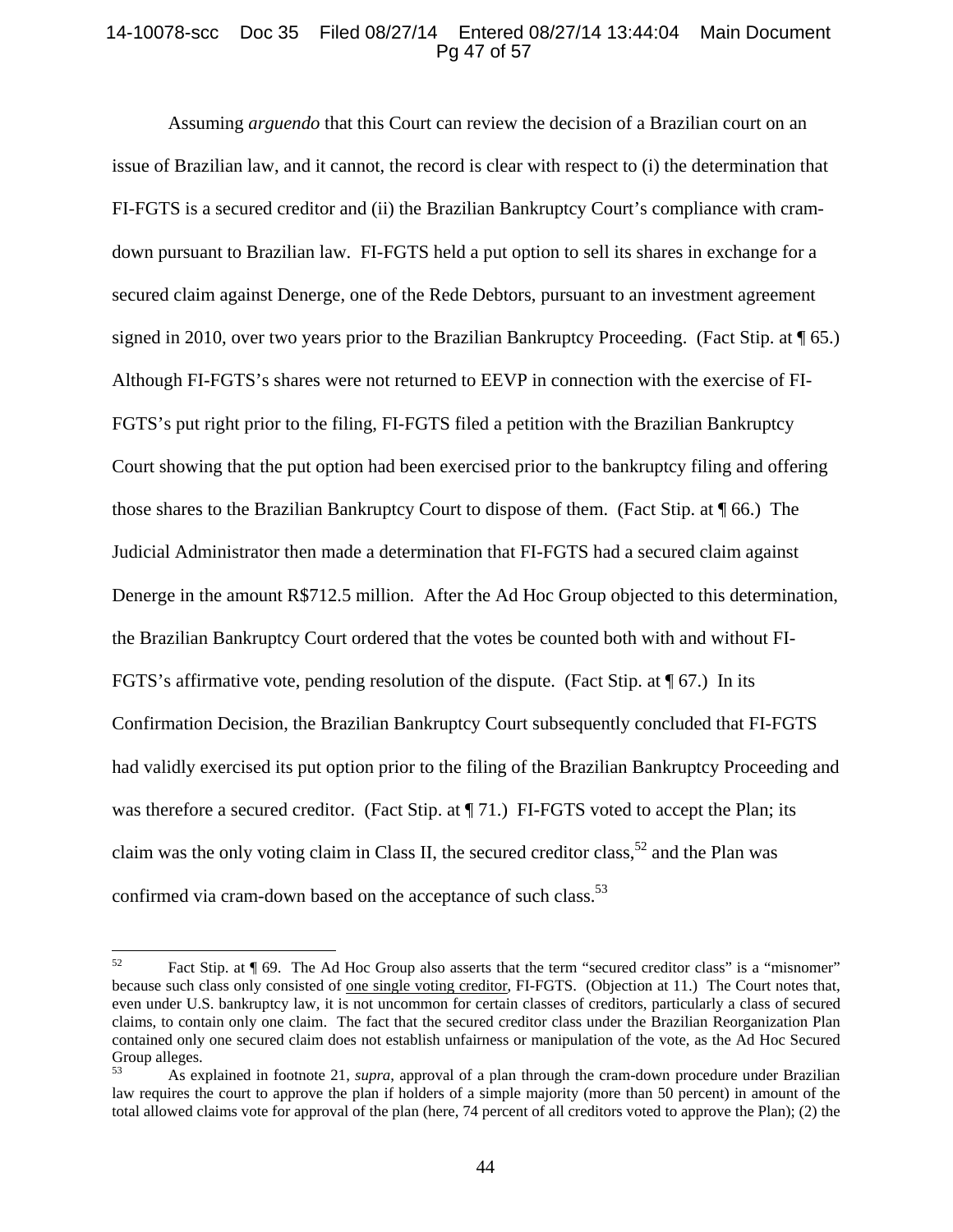## 14-10078-scc Doc 35 Filed 08/27/14 Entered 08/27/14 13:44:04 Main Document Pg 48 of 57

The Court finds that the Brazilian Bankruptcy Court properly followed cram-down procedures and did not violate creditors' due process rights. There is no showing that the Brazilian Bankruptcy Court ignored the Ad Hoc Group's concerns; rather it counted the results of the vote both with and without FI-FGTS's vote. The court later determined that FI-FGTS had become a secured creditor prior to the time that the Rede Debtors filed for bankruptcy, and the vote of FI-FGTS enabled the Plan to be confirmed in accordance with cram-down procedures.

In any event, the Ad Hoc Group cannot plausibly assert that cram-down was a sham based on FI-FGTS' validly exercised put right, as the Ad Hoc Group voluntarily entered a capital structure that permitted FI-FGTS to obtain and exercise the put option which gave it the right to obtain a secured claim. The Ad Hoc Group had the opportunity to contest the status of FI-FGTS as a secured creditor during the pendency of the Brazilian Bankruptcy Proceeding, and it also has exercised its right to appeal the Confirmation Decision, which appeal is still pending. If the Ad Hoc Group prevails on appeal with respect to FI-FGTS's right to vote, the Brazilian Reorganization Plan will be unable to satisfy the requirement of a consenting class for cramdown purposes – but that is an issue for the Brazilian Bankruptcy Court, rather than this Court, to decide. The record here is clear that, notwithstanding its disappointment with the outcome of the Brazilian Bankruptcy Proceeding, due process has been afforded to the Ad Hoc Group; the voting and cram-down process was not, as the Ad Hoc Group maintains, "fraught with procedural infirmities." (Objection at 10.)

<u> 1989 - Johann Stein, marwolaethau a gweledydd a ganlad y ganlad y ganlad y ganlad y ganlad y ganlad y ganlad</u>

required majorities are met in one of the two classes of claims (here, the secured class); and (3) (a) if the required majorities are not met in Class II or in Class III, more than one-third  $(1/3)$  of the creditors that (i) are present at the creditors' meeting, (ii) are allowed to vote, and (iii) actually do so, in number, in such class, must have voted in favor of the plan and, cumulatively, creditors that hold more than one-third (1/3) in amount of the allowed claims and that (a) are present at the creditors' meeting, (b) are allowed to vote, and (c) actually do so, in such class, must have voted in favor of the plan.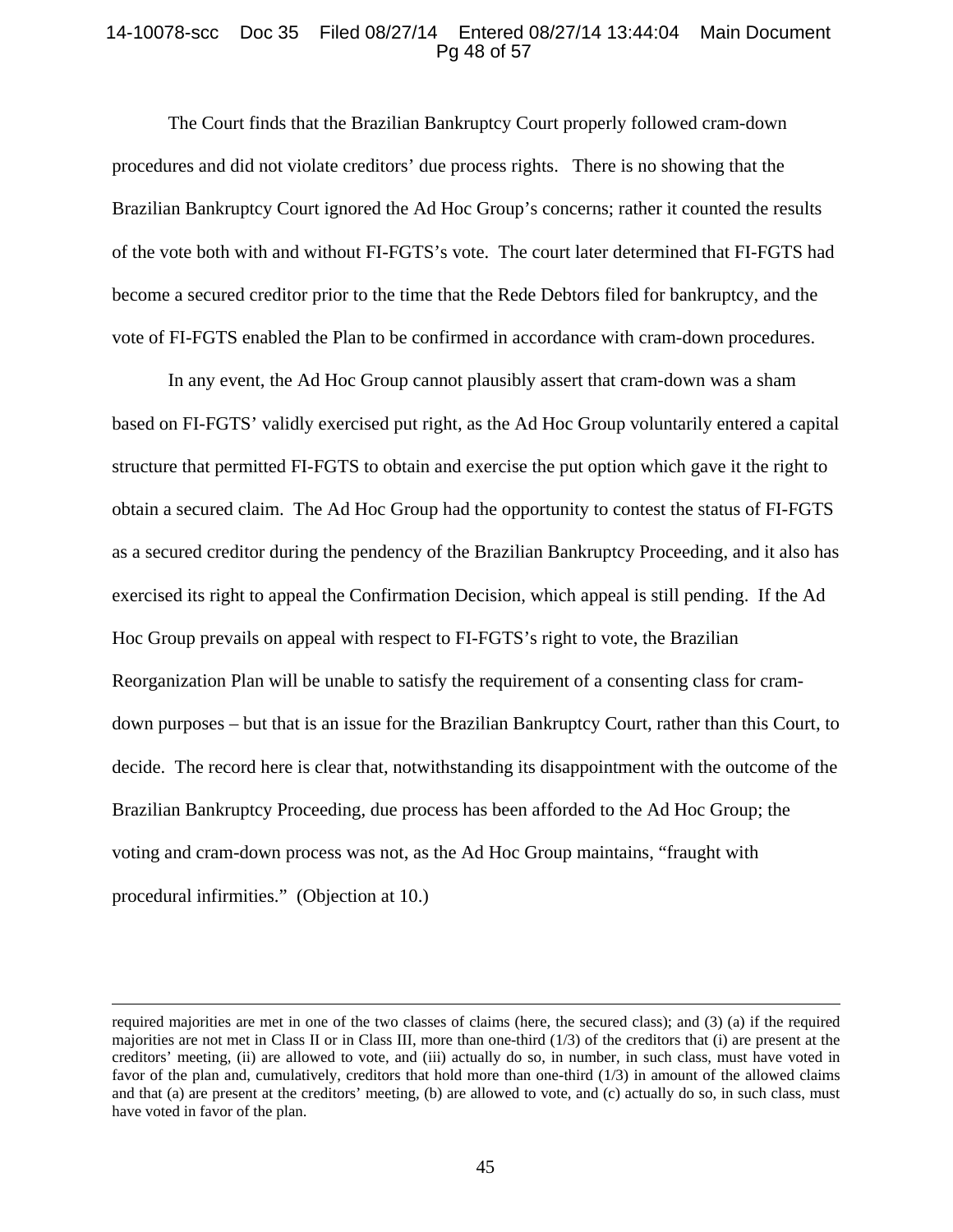# **B. The Distribution Scheme in the Brazilian Reorganization Plan is Not Manifestly Contrary to U.S. Public Policy**

The Ad Hoc Group asserts that the Brazilian Reorganization Plan results in distributions that are manifestly contrary to priority rules in the United States. Under section 304, courts recognized that a foreign proceeding must produce results that are "substantially" in accordance with the priority rules of the Bankruptcy Code, but "the priority rules of the foreign jurisdiction need not be identical to those of the United States." *Bd. of Dirs. of Telecom Arg.*, 528 F.3d at 170 n.9 (stating that the fourth factor of former section 304(c) of the Bankruptcy Code – assurance of just treatment of creditors – "looks to whether the priority rules of the foreign jurisdiction are 'substantially in accordance' with U.S. priority rules")); *see*, *e.g.*, *Garcia Avila*, 296 B.R. at 111-12 (Bankr. S.D.N.Y. 2003) (in granting a preliminary injunction, overruling an objection that a foreign plan violated the absolute priority rule, noting that the provisions of Mexican insolvency law "largely mirror" section 1129(b) of the Bankruptcy Code); *In re Axona Int'l Credit & Commerce Ltd.*, 88 B.R. 597, 610 (Bankr. S.D.N.Y. 1988); *In re Schimmelpenninck*, 183 F.3d 347, 365 (5th Cir. 1999). In any event, the Ad Hoc Group cites no authority that an insolvency scheme is manifestly contrary to U.S. public policy because it fails to mirror U.S. insolvency law.

Despite its lack of authority, the Ad Hoc Group argues that the Brazilian Reorganization Plan violates the absolute priority rule and is therefore manifestly contrary to U.S law because it "preserves value for equity and/or structurally subordinated creditors (FI-FGTS and BNDESPar)" and "goes so far as to potentially call for, or at least to enable, the repayment in full of one or both of such parties" at the expense of the structurally senior Noteholders. (Objection at 19.) Citing *Treco*, 240 F.3d at 159, the Ad Hoc Group argues that, in cases where foreign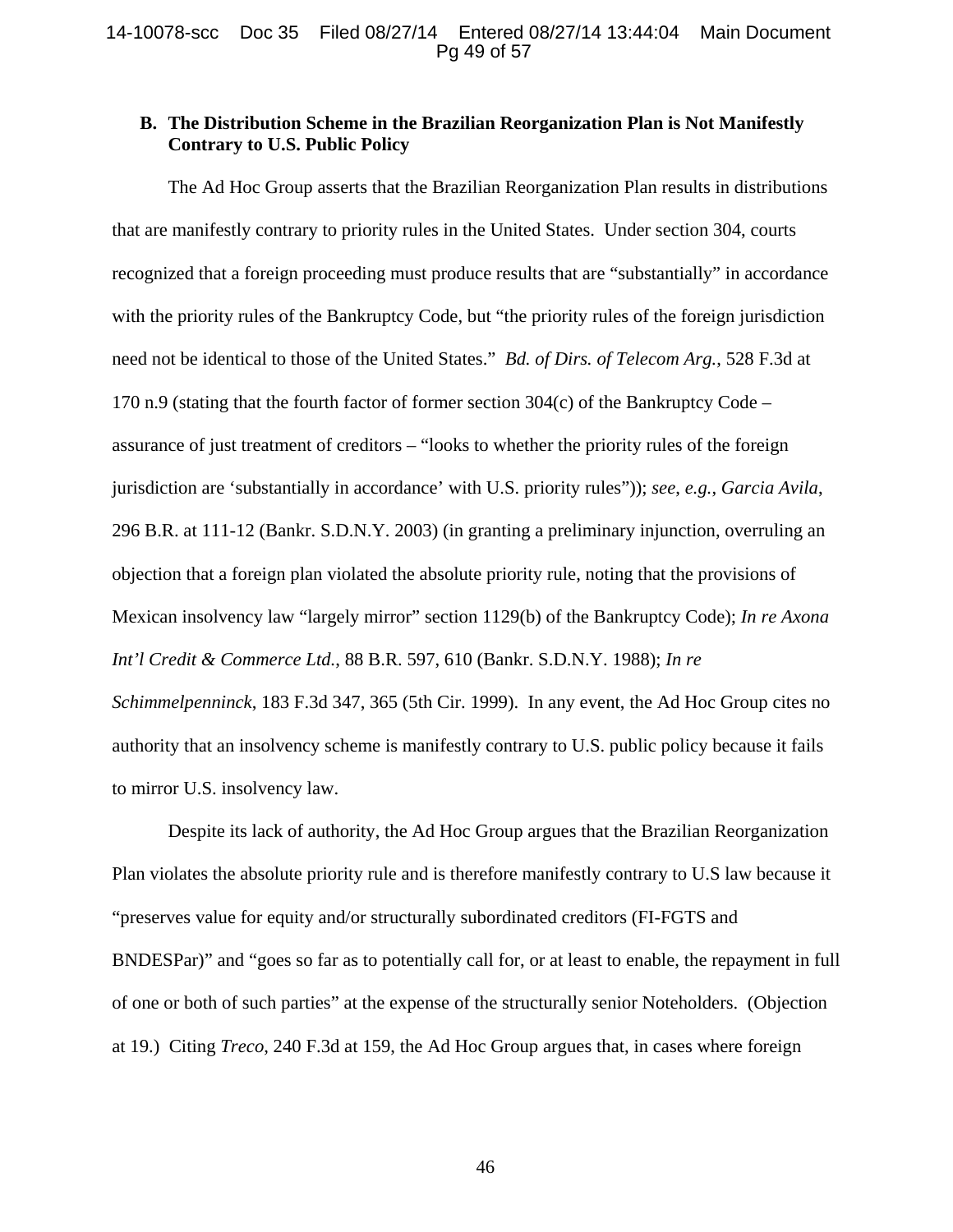#### 14-10078-scc Doc 35 Filed 08/27/14 Entered 08/27/14 13:44:04 Main Document Pg 50 of 57

bankruptcy law does not provide protections similar to those found in U.S. law, the U.S. bankruptcy court has denied the ancillary relief requested.

The Ad Hoc Group's citation to *Treco* in this context is unpersuasive. In *Treco*, liquidators of a bank incorporated in the Bahamas and undergoing bankruptcy proceedings there filed a petition under section 304(a) of the Bankruptcy Code, seeking the turnover of certain funds held by Bank of New York and other entities located in the United States. *Id*. at 151. The bankruptcy court and the district court held that turnover was appropriate under section 304(c)(4), irrespective of whether Bank of New York's claim to the funds held by it was secured. *Id.* The Second Circuit disagreed, vacated the district court's judgment, and remanded the case, holding that, to the extent that the Bahamian proceeding subordinated Bank of New York's secured claim to administrative expenses, such treatment directly conflicted with the priority rules prescribed by U.S. law and thus violated section 304(c)(4). *Id*. at 159. *Treco* did not suggest that Bahamian law was manifestly contrary to U.S. public policy, which is the issue under section 1506. It involved the rights of a secured creditor claiming a security interest in assets in the United States created under U.S. law. Chapter 15 also has special protection for this class of creditors, requiring that their interests be sufficiently protected before the collateral can be entrusted to the foreign representative for distribution. *See* 11 U.S.C. § 1521(b).

Brazilian bankruptcy law's cram-down requirements provide protections against junior stakeholders receiving or retaining value when dissenting senior stakeholders are not paid in full; such protections are similar (but not identical) to those in the United States. Under Brazilian bankruptcy law, a plan may only be crammed down if, among other things, (i) the dissenting class approves by at least one-third in amount and at least one-third in number and (ii) all classes, in the aggregate, approve by a majority in amount. (Law Stip. at ¶ 18.) Here, 74 percent of all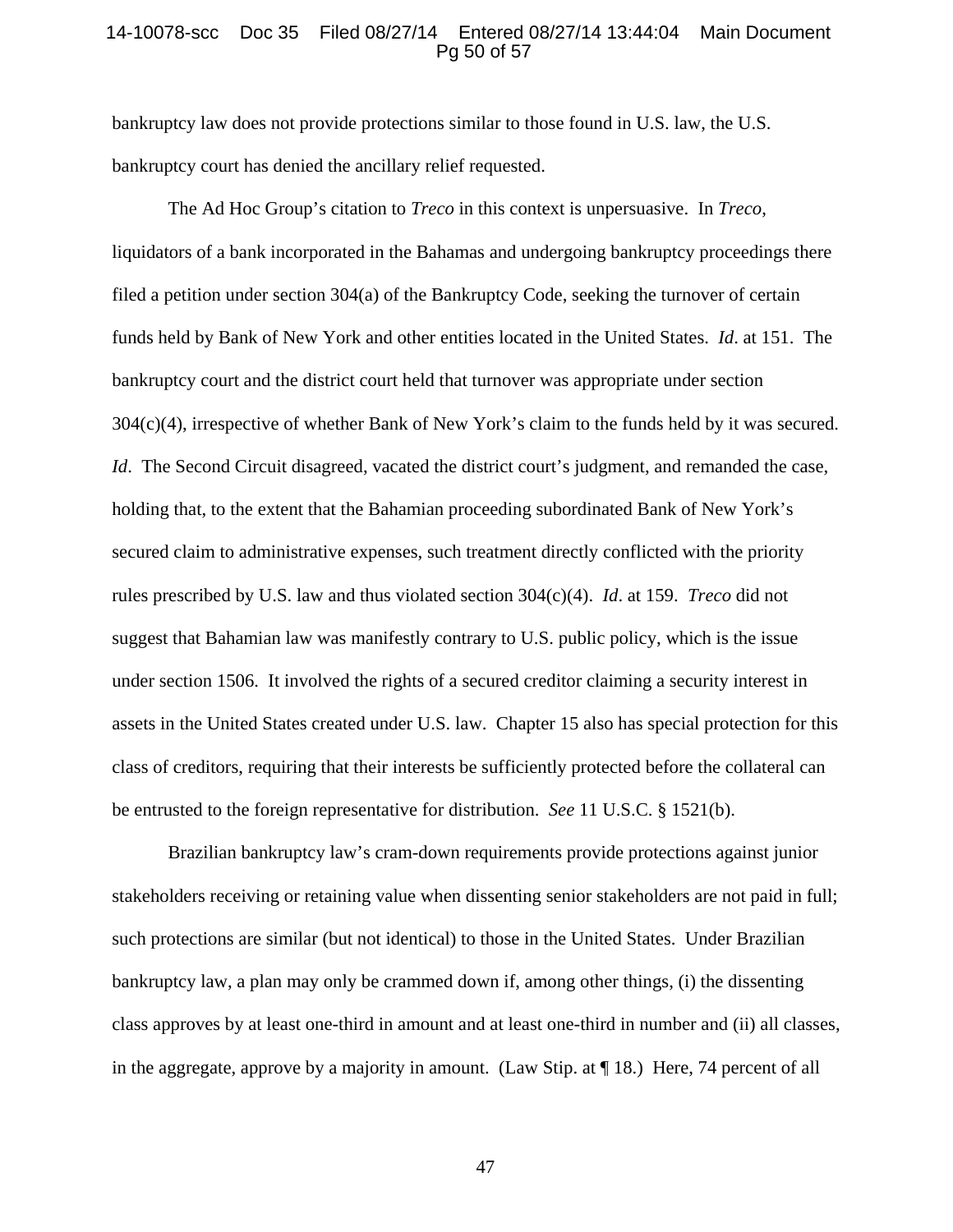### 14-10078-scc Doc 35 Filed 08/27/14 Entered 08/27/14 13:44:04 Main Document Pg 51 of 57

claims, in amount, voted in favor of the Brazilian Reorganization Plan, and, in the class of unsecured claims, 66.34 percent, in amount, and 47.7 percent, in number, voted to accept.<sup>54</sup> This is only 0.3 percent less in amount and 2.3 percent less in number than would be required under the Bankruptcy Code for the class to have accepted, such that the absolute priority rule would not apply. *See* 11 U.S.C. § 1126(c). The Foreign Representative argues that, with a difference this small, it is difficult to see how the Brazilian Reorganization Plan could be considered manifestly contrary to U.S. public policy. The Court finds this argument persuasive.<sup>55</sup>

With respect to the treatment of shareholders, although Brazilian law does not permit the cancellation of equity without the consent of shareholders, Rede equity holders do not retain meaningful value under the Plan at the expense of the Rede Debtors' unsecured creditors. The remaining minority shares will be vastly diluted upon consummation of the Brazilian Reorganization Plan. First, the Rede Debtors will make a capital call to repay Energisa approximately R\$498 billion for the amount Energisa paid to the creditors of the Rede Debtors in exchange for the assignment of their approximately R\$2 billion in claims, within one year of such assignment and with 12.5 percent interest. (Fact Stip. at ¶ 95.) Under the Plan, Energisa will also assume certain guarantees of the debts of the Rede Group that had been provided by the Controlling Shareholder. (Fact Stip. at ¶ 43.) In addition, pursuant to the ANEEL Plan, Energisa will invest a minimum of R\$1.2 billion in the Rede Concessionaires, which Energisa anticipates accomplishing by flowing such funds through the Rede Debtors via a series of capital calls. (Fact Stip. at ¶ 95.) This significant dilution of outstanding equity under the Brazilian Reorganization Plan is consistent with the purpose of the absolute priority rule in the U.S., which is designed to prevent shareholders from retaining equity in reorganized companies without

<sup>54</sup> Fact Stip. at 22 n.12 (citing Ex. R (chart providing voting results as calculated by the Brazilian Bankruptcy Court)). 55 *See also supra* note 49.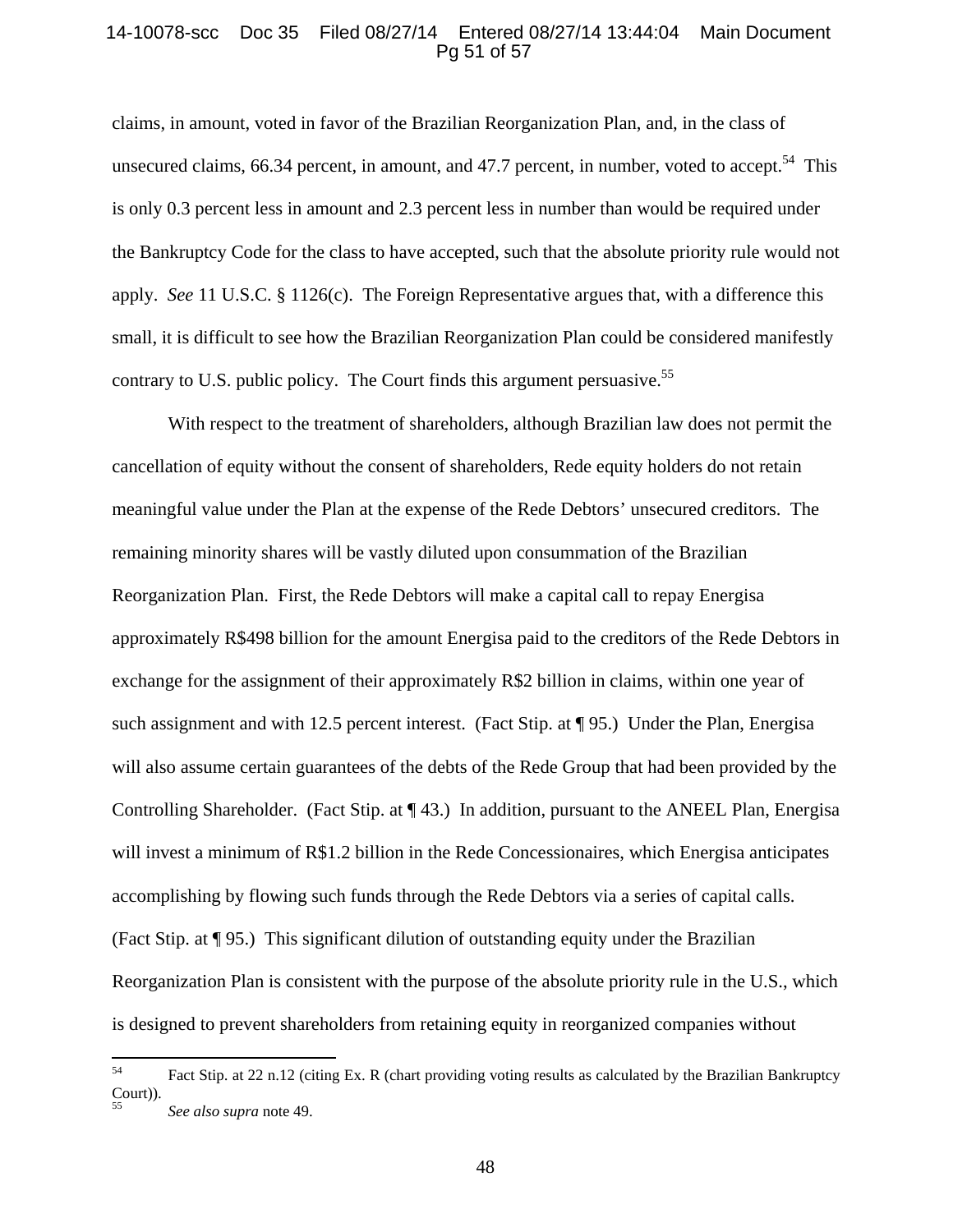## 14-10078-scc Doc 35 Filed 08/27/14 Entered 08/27/14 13:44:04 Main Document Pg 52 of 57

contributing new value. *See Case v. Los Angeles Lumber Prods. Co.*, 308 U.S. 106, 121-22 (1939). Moreover, approval of such treatment here also was obtained from the dissenting unsecured class according to a Brazilian procedure designed to protect creditors' rights.

Therefore, although Brazilian bankruptcy law does indeed differ from U.S. law in certain respects, the Foreign Representative has successfully demonstrated that the distribution scheme in the Brazilian Reorganization Plan is not manifestly contrary to the public policy of the United States. This Court will not decline to extend comity and grant additional relief simply because Brazilian bankruptcy law is not identical to U.S. bankruptcy law. *See Ackermann v. Levine*, 788 F.2d 830, 842 (2d Cir. 1986) ("'We are not so provincial as to say that every solution of a problem is wrong because we deal with it otherwise at home.'") (quoting *Loucks v. Standard Oil Co. of N.Y.*, 224 N.Y. 99, 110-11 (1918) (Cardozo, J.)).

# **C. Differing Treatment of Similarly Situated Creditors by the Brazilian Reorganization Plan Was For a Valid Purpose and is Not Inconsistent With U.S. Law**

The Ad Hoc Group argues that the Brazilian Reorganization Plan discriminates unfairly among the Class III (Unsecured) creditors, pointing to the Plan's disparate treatment of the Class III claims: Noteholders are receiving a 25 percent recovery while other Class III creditors, the holders of Subsidiary Concessionaire Claims and Concessionaire Creditor Claims, are being paid in full or essentially left unimpaired. (Objection at  $17.$ )<sup>56</sup> However, the Ad Hoc Group ignores the fact that this favorable treatment is necessary, and indeed required, under Brazilian law. Pursuant to MP 577, the Brazilian government, in a valid exercise of its regulatory powers,

<sup>56</sup> Specifically, the Ad Hoc Group criticizes the "special" treatment of two groups of Class III Claims: (i) intercompany claims owed to non-debtor subsidiaries that are electricity distribution concessionaires (the Rede Concessionaires), which claims are being paid in full under the Plan and (ii) obligations of electricity distribution concessionaires (the Subsidiary Concessionaires) that are also joint obligations of a Rede Debtor, which obligations are required to be brought current and then assumed by Energisa under the Brazilian Reorganization Plan (*i.e.*, paid in full). *See* Objection at 6.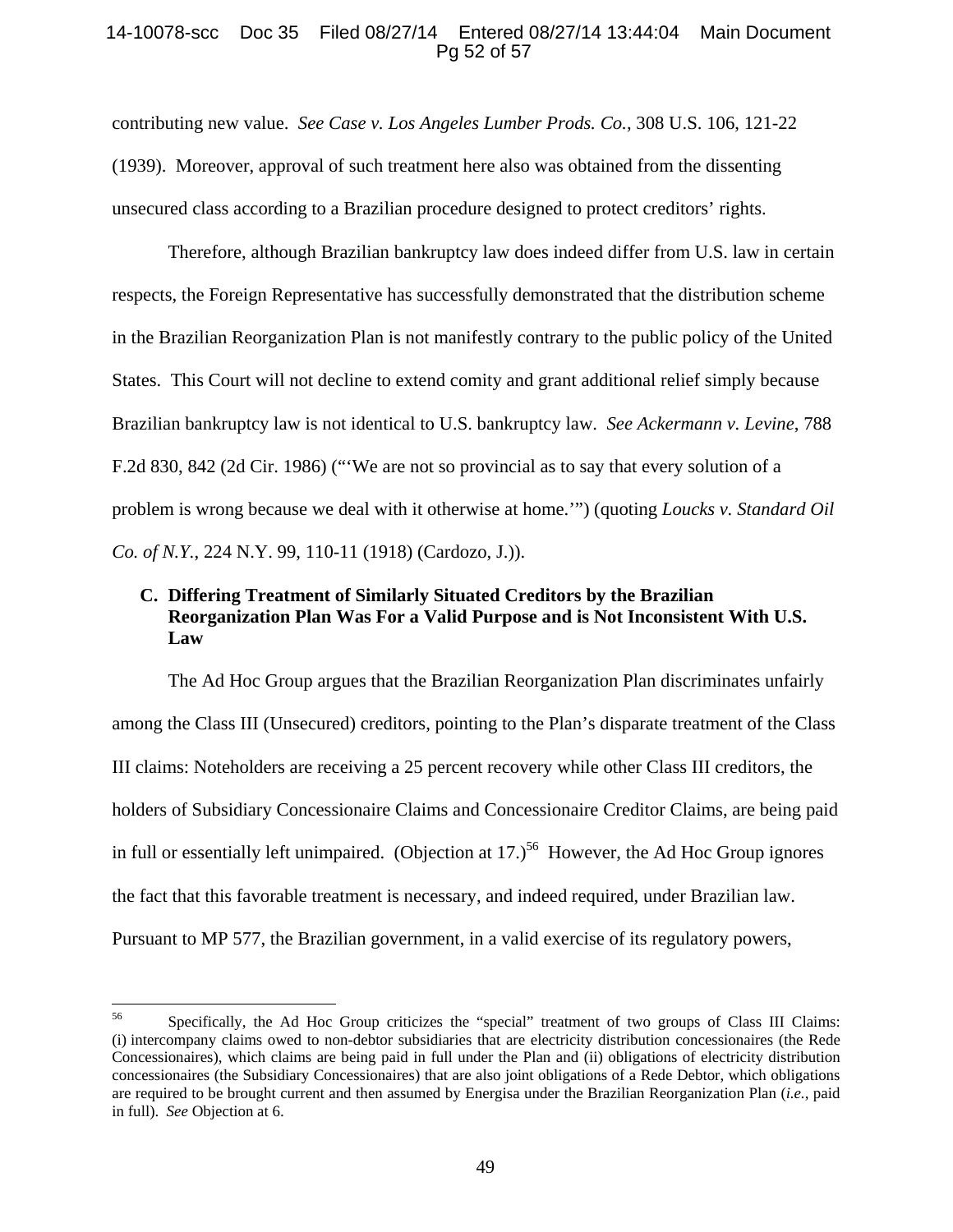# 14-10078-scc Doc 35 Filed 08/27/14 Entered 08/27/14 13:44:04 Main Document Pg 53 of 57

prohibits all concessionaires, including the Rede Concessionaires (*i.e.*, the Rede Debtors' nondebtor operating subsidiaries in which ANEEL intervened), from entering bankruptcy; therefore, the Rede Concessionaires' claims against the Rede Debtors must be paid in  $\text{full}^{57}$  under the Correctional Plan approved by ANEEL before ANEEL will lift its intervention in the Rede Concessionaires.<sup>58</sup> (Reply at  $\P$  10.) As the Foreign Representative makes clear, although certain Class III (Unsecured) members may be treated differently under the Brazilian Reorganization Plan, such disparate treatment is justified where, as here, a government regulator charged with protecting the resources in its country has required different treatment of a creditor involved in reorganization proceedings. Indeed, different treatment of groups of unsecured creditors is not uncommon under chapter 11.

The question before this Court is only whether such treatment of similarly situated claims is wholly at odds with U.S. public policy. The Court finds that it is not. *See*, *e.g.*, *JPMorgan Chase Bank, N.A. v. Charter Commc'ns Operating, LLC (In re Charter Commc'ns Corp.)*, 419 B.R. 221, 267 (Bankr. S.D.N.Y. 2009) (holding that plan did not unfairly discriminate against unsecured noteholder class receiving 32.7 percent recovery while awarding general unsecured creditors a 100 percent recovery because differing treatment was justified); *In re Adelphia Commc'ns*, 368 B.R. 140, 246-47 (Bankr. S.D.N.Y. 2007) (permitting differing treatment of unsecured creditors when done for a valid purpose, including to separate liquidated and

<sup>&</sup>lt;sup>57</sup> In addition to the claims of the Rede Concessionaires, under the Brazilian Reorganization Plan, the claims of the Concessionaire Creditors (*i.e.*, the creditors of the Rede Concessionaires that also hold guarantee or surety claims against one or more of the Rede Debtors) are entitled to the same treatment as all other general unsecured creditors, but, if the Concessionaire Creditors agree to waive further enforcement rights, defaults, and penalties against the Rede Concessionaires and the Rede Debtors, such creditors will have their surety or guarantee claims replaced by Energisa.

<sup>58</sup> In order to lift its intervention in the Rede Concessionaires, ANEEL required that Energisa (or any potential investor in the Rede Debtors) address and mitigate the risks of potential defaults under the concession agreements with the Brazilian government by adequately capitalizing the Rede Concessionaires, including by settling the debts owed to the Rede Concessionaires by the Rede Debtors, curing the Rede Concessionaires' outstanding defaults, and assuming or paying down the Rede Concessionaires' outstanding debts. (Fact Stip. at ¶ 86.)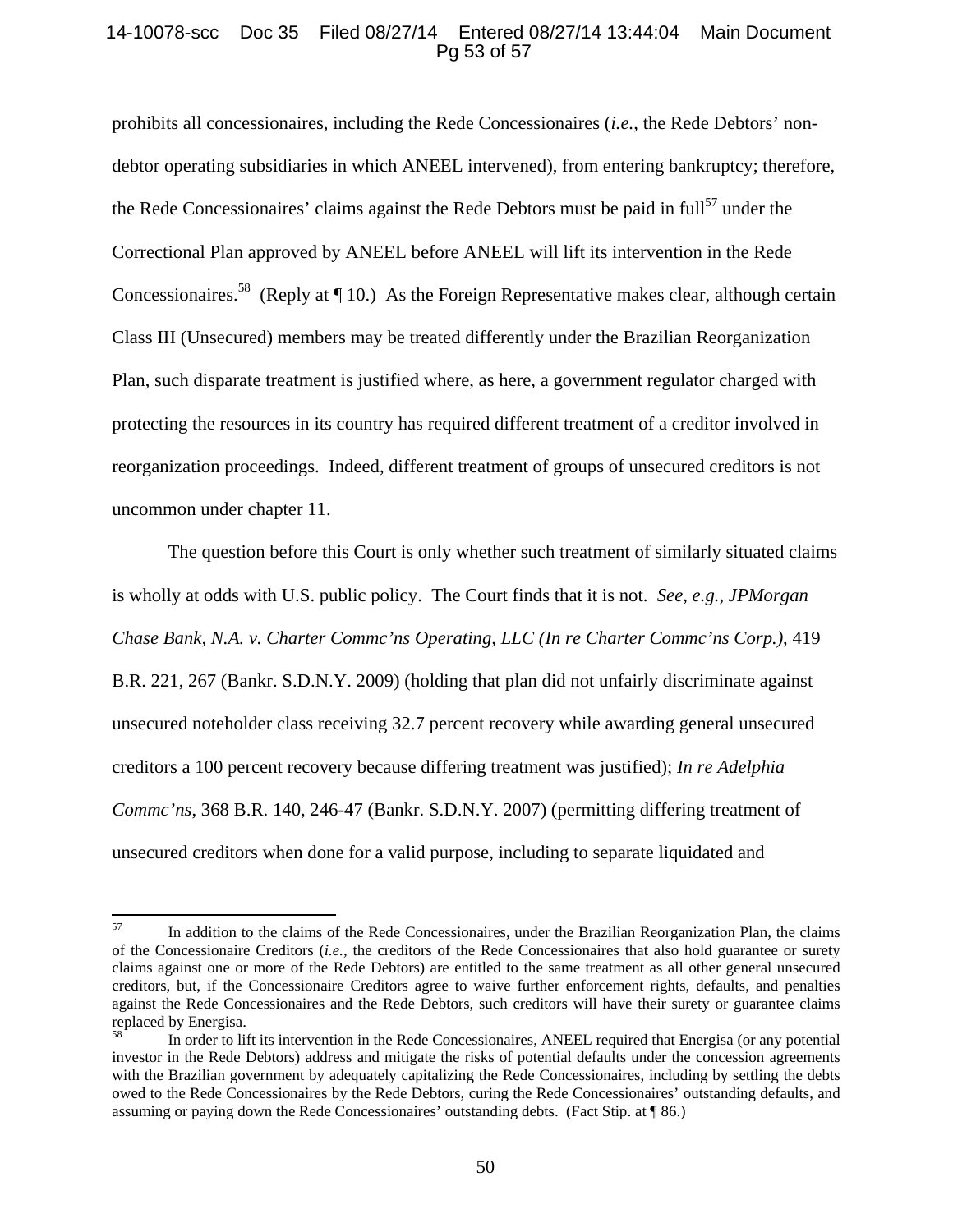# 14-10078-scc Doc 35 Filed 08/27/14 Entered 08/27/14 13:44:04 Main Document Pg 54 of 57

unliquidated claims); *see also In re LightSquared Inc.*, 513 B.R. 56, 82-83 (Bankr. S.D.N.Y. 2014).

Accordingly, the different treatment of the Class III (Unsecured) creditors under the Brazilian Reorganization Plan is not manifestly contrary to U.S. public policy, where the Rede Debtors have demonstrated that such treatment is reasonable due to ANEEL's intervention and where such treatment is necessary in order to confirm the Plan.

# **D. To the Extent That There is Disparate Treatment, Such Treatment is Not Targeted at U.S.-Based Creditors and There is No Evidence of Protection of Local Creditors to the Detriment of U.S.-Based Creditors**

Finally, the Ad Hoc Group attempts to demonstrate that U.S.-based creditors, including U.S.-based Noteholders, were the targets of prejudice or mistreatment in the Brazilian Bankruptcy Proceeding. The facts are to the contrary. As described in the Law Stipulation, the Brazilian Constitution requires that Brazilians and foreigners be treated equally before the law. (Law Stip. at ¶ 24.) In accordance with the laws of Brazil, and as provided in the Stipulation of Facts, all of the Rede Debtors' creditors, including the Ad Hoc Group and U.S.-based creditors, received a full and fair opportunity to participate in the Brazilian Bankruptcy Proceeding by, among other things, objecting to the bankruptcy filing; filing proofs of claim; filing motions concerning substantive consolidation of the Rede Debtors for plan purposes; attending creditors' meeting and having a representative appointed to the creditors' committee; voting on the Plan; and filing numerous objections, motions for clarification, appeals, and requests for stays pending appeal. There is no evidence that U.S.-based creditors failed to receive notice of the Brazilian Bankruptcy Proceeding or were prevented from participating in the Brazilian Bankruptcy Proceeding. No proof of mistreatment of U.S.-based creditors has been provided to the Court.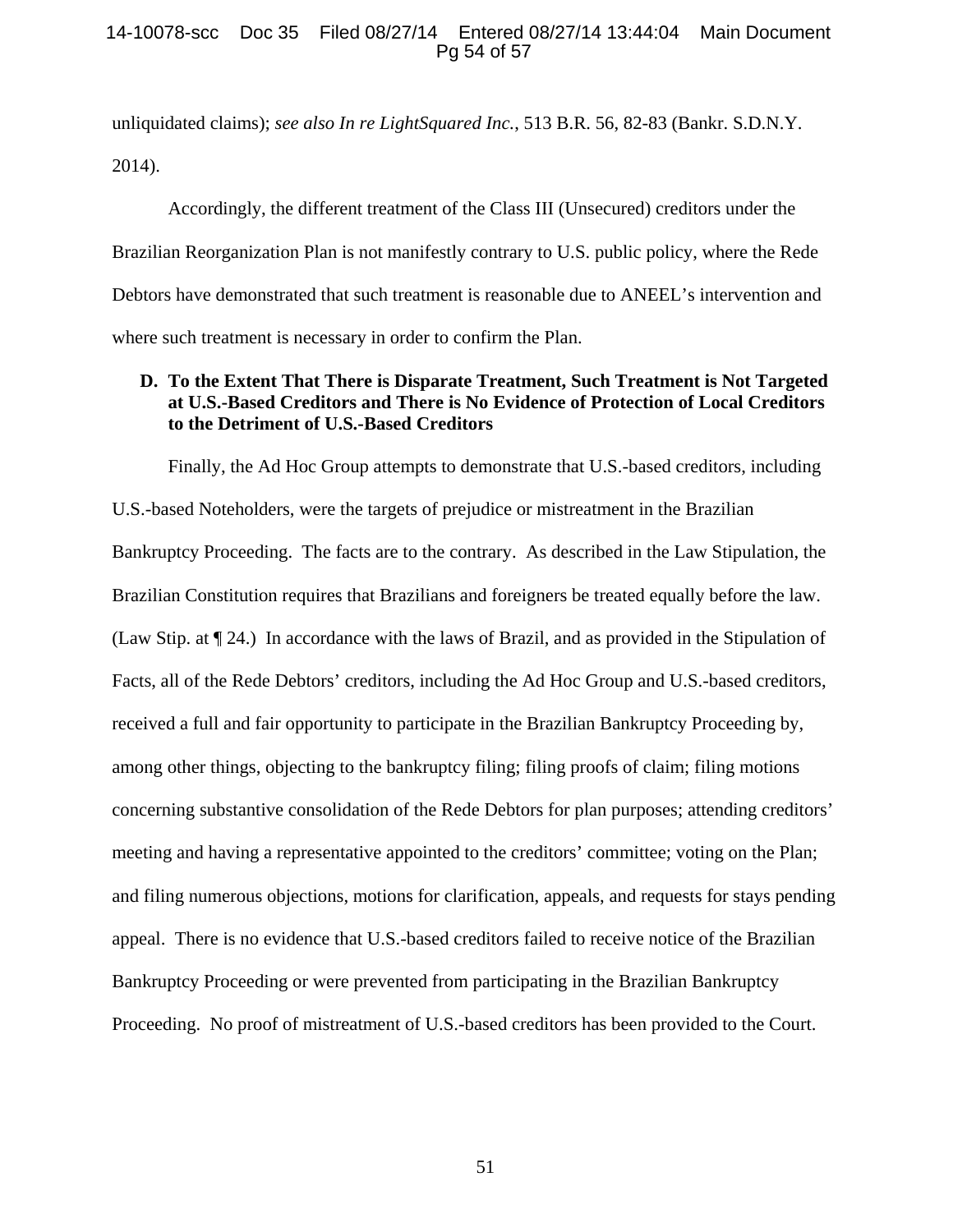### 14-10078-scc Doc 35 Filed 08/27/14 Entered 08/27/14 13:44:04 Main Document Pg 55 of 57

More importantly, however, it appears that only two of the Rede Debtors' known creditors, including known Noteholders, are located in the United States: (i) Merrill, a member of the Ad Hoc Group, which holds approximately 8.1 percent of the Perpetual Notes (worth approximately USD\$40 million in face amount)<sup>59</sup> and (ii) the IADB, the holder of the majority in amount of the Concessionaire Creditor Claims, which is not a member of the Ad Hoc Group and which supported confirmation of the Brazilian Reorganization Plan. (Reply at  $\P$  37.) In any event, the members of the Ad Hoc Group hold, in the aggregate, only 37 percent of the outstanding Perpetual Notes, and Merrill is the only Ad Hoc Group member located in the United States. (Fact Stip. at  $\P$  80.) In essence, the Ad Hoc Group is complaining of mistreatment directed at U.S.-based creditors generally, but Merrill is the sole U.S. creditor that does not support the Brazilian Reorganization Plan. There is no evidence in the record that demonstrates that Merrill or any other U.S.-based creditor was targeted, and the Ad Hoc Group declined the opportunity to present evidence to the Court to support this contention.

The Ad Hoc Group also argues that, in adopting MP 577, which prohibits bankruptcy filings by electricity distribution concessionaires, the Brazilian government and ANEEL attempted to ensure that "local creditors, primarily at the operating level, would be unimpaired by any restructuring process." (Objection at 8.) The Ad Hoc Group argues that MP 577 did so by "shift[ing] all the risk to a much smaller (in number) pool of financial creditors at the holding company level." (*Id*.) Creditors at the holding company level always have greater risk than creditors of the operating companies, as they have no right of payment before subsidiary debt is paid in full. Moreover, the Ad Hoc Group fails to demonstrate that the purpose of MP 577 was to protect local, operating level creditors. Rather, the Stipulation of Facts makes clear that the main objective of the Brazilian government in passing the MP 577 legislation was to give more

  $59$  5/9/14 Tr. at 23:19-24:4.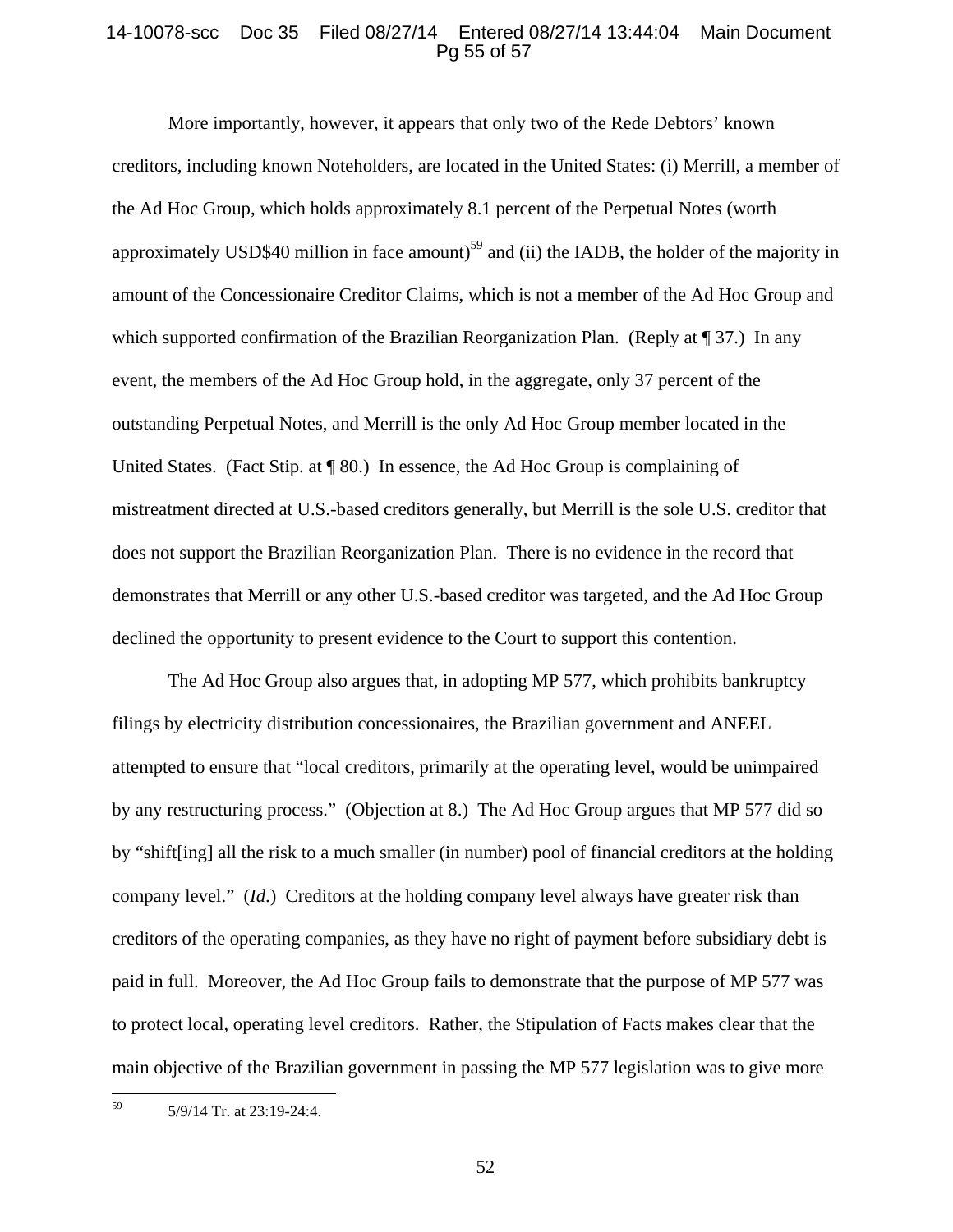#### 14-10078-scc Doc 35 Filed 08/27/14 Entered 08/27/14 13:44:04 Main Document Pg 56 of 57

security to the energy supply in Brazil. (Fact Stip. at ¶ 20 (discussing press release issued by the MME of Brazil).) The legislative history of MP 577 also indicates that the Brazilian government passed the measure in order to prevent public electric power concessionaires or permit holders from entering into bankruptcy, as CELPA did. (Fact Stip. at ¶ 19.) The Brazilian government's exercise of its regulatory power in this manner is not manifestly contrary to U.S. public policy. As in Brazil, electricity distribution utilities in the United States are heavily regulated by U.S. state and federal governmental regulators in order to protect the public interest. U.S. regulators routinely engage in various activities designed to regulate electricity distribution utilities, including by setting the rates such utilities charge customers, licensing market entrants, approving the utilities' financial transactions, and setting service quality standards. Accordingly, the Court finds no evidence of targeted mistreatment of U.S.-based creditors by the passage of MP 577.

The public policy exception embodied in section 1506 permits a court to decline to take any action, including granting additional relief or assistance pursuant to section 1521 and 1507 of the Bankruptcy Code, if such action would be manifestly contrary to the public policy of this country. Where, as here, the proceedings in the foreign court progressed according to the course of a civilized jurisprudence and where the procedures followed in the foreign jurisdiction meet our fundamental standards of fairness, there is no violation of public policy.